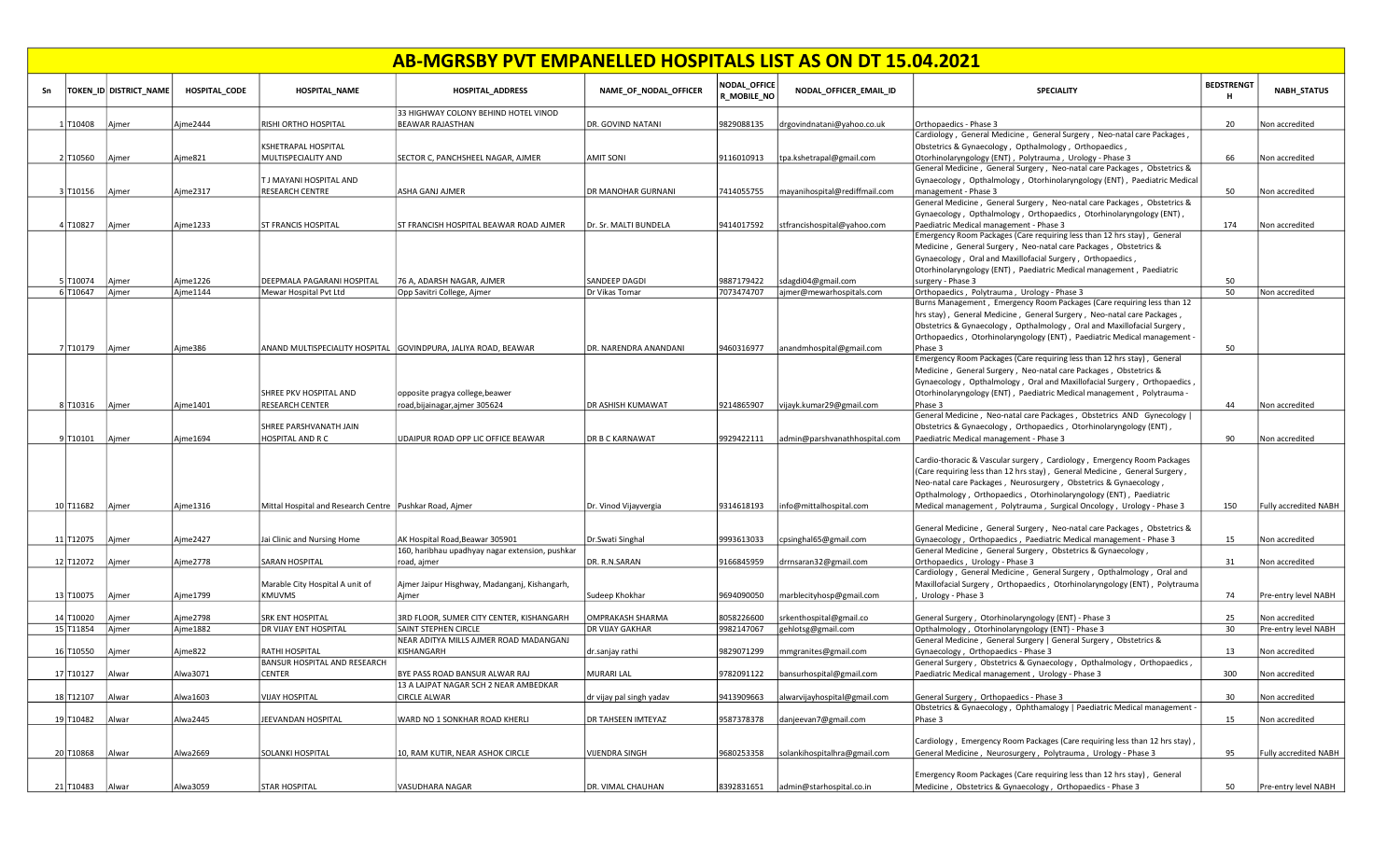| Sn |                        | TOKEN_ID DISTRICT_NAME | HOSPITAL_CODE              | <b>HOSPITAL_NAME</b>                              | <b>HOSPITAL_ADDRESS</b>                                       | NAME_OF_NODAL_OFFICER              | NODAL_OFFICE<br><b>R_MOBILE_NO</b> | NODAL_OFFICER_EMAIL_ID                                                             | <b>SPECIALITY</b>                                                                                                                            | <b>BEDSTRENGT</b><br>н | <b>NABH_STATUS</b>               |
|----|------------------------|------------------------|----------------------------|---------------------------------------------------|---------------------------------------------------------------|------------------------------------|------------------------------------|------------------------------------------------------------------------------------|----------------------------------------------------------------------------------------------------------------------------------------------|------------------------|----------------------------------|
|    |                        |                        |                            |                                                   |                                                               |                                    |                                    |                                                                                    | Burns Management, Emergency Room Packages (Care requiring less than 12                                                                       |                        |                                  |
|    |                        |                        |                            |                                                   |                                                               |                                    |                                    |                                                                                    | hrs stay), General Medicine, General Surgery, Neo-natal care Packages,                                                                       |                        |                                  |
|    |                        |                        |                            |                                                   |                                                               |                                    |                                    |                                                                                    | Obstetrics & Gynaecology, Orthopaedics, Otorhinolaryngology (ENT),                                                                           |                        |                                  |
|    | 22 T11893   Alwar      |                        | Alwa1856                   | SONI DEVI MEMORIAL HOSPITAL PVT<br>LTD            | PLOT NO HOS 1 RIICO PHASE 1                                   | DR. SATISH YADAV                   | 9911840848                         | sonidevihospital@gmail.com                                                         | Paediatric Medical management, Plastic & reconstructive Surgery, Urology -<br>Phase 3                                                        | 41                     | Non accredited                   |
|    |                        |                        |                            | BACCHO KA HOSPITAL HARISH                         |                                                               |                                    |                                    |                                                                                    | Emergency Room Packages (Care requiring less than 12 hrs stay), Neo-natal                                                                    |                        |                                  |
|    | 23 T10481   Alwar      |                        | Alwa2877                   | HOSPITAL                                          | 9A RAGHU COMPLEX NEAR JAIL CIRCLE ALWAR                       | NIDHI MAKKAR                       | 9461415088                         | bacchokahospital@gmail.com                                                         | care Packages, Paediatric Medical management - Phase 3                                                                                       | 30                     | Non accredited                   |
|    |                        |                        |                            |                                                   |                                                               |                                    |                                    |                                                                                    | Cardiology, Emergency Room Packages (Care requiring less than 12 hrs stay),                                                                  |                        |                                  |
|    |                        |                        |                            |                                                   |                                                               |                                    |                                    |                                                                                    | General Medicine, Obstetrics & Gynaecology, Otorhinolaryngology (ENT) -                                                                      |                        |                                  |
|    | 24 T10531   Alwar      |                        | Alwa2860                   | Kailash Super Speciality Hospital                 | <b>DELHI JAIPUR NH 8</b>                                      | Kapil                              | 9351161617                         | park.kailashhospitalbehror@gmail.co Phase 3                                        |                                                                                                                                              | 77                     | Fully accredited NABH            |
|    |                        |                        |                            |                                                   |                                                               |                                    |                                    |                                                                                    | Emergency Room Packages (Care requiring less than 12 hrs stay), General                                                                      |                        |                                  |
|    |                        |                        |                            |                                                   | G 129, RIICO PHASE II, IN FRONT OF HANUMAN                    |                                    |                                    |                                                                                    | Medicine, General Surgery, Neo-natal care Packages, Obstetrics &<br>Gynaecology, Orthopaedics, Otorhinolaryngology (ENT), Paediatric Medical |                        |                                  |
|    | 25 T11559 Alwar        |                        | Alwa460                    | SACHKHAND HOSPITAL                                | <b>MANDIR</b>                                                 | DR. GAJRAJ YADAV                   | 9529349251                         | sachkhandhospitaltpa@gmail.com                                                     | management, Urology - Phase 3                                                                                                                | 100                    | Pre-entry level NABH             |
|    |                        |                        |                            |                                                   |                                                               |                                    |                                    |                                                                                    | Emergency Room Packages (Care requiring less than 12 hrs stay), General                                                                      |                        |                                  |
|    |                        |                        |                            |                                                   |                                                               |                                    |                                    |                                                                                    | Medicine, General Surgery, Neo-natal care Packages, Neurosurgery,                                                                            |                        |                                  |
|    |                        |                        |                            |                                                   |                                                               |                                    |                                    |                                                                                    | Obstetrics & Gynaecology, Orthopaedics, Paediatric Medical management,                                                                       |                        |                                  |
|    | 26 T10183   Alwar      |                        | Alwa108                    | HARISH HOSPITAL PVT. LTD.                         | 1 raghu complex near jail circle                              | DR HARISH GUPTA                    | 9414022888                         | drharish.gupta1@gmail.com                                                          | Urology - Phase 3                                                                                                                            | 33                     | <b>Fully accredited NABH</b>     |
|    |                        |                        |                            |                                                   | Gyayak Shopping Centre, 40 Industrial Area, Dahod             |                                    |                                    |                                                                                    |                                                                                                                                              |                        |                                  |
|    | 27 T10099<br>28 T10488 | Banswara<br>Banswara   | <b>Bans3087</b><br>Bans146 | GYAYAK HOSPITAL PVT LTD<br>MEWAR HOSPITAL PVT LTD | Road<br>Collectory Road Nai Abadi Banswara                    | Dr Shrayansh Shah<br>DR ANIL KUMAR | 9672972905<br>9950979255           | shrayansh616@yahoo.com<br>reception.banswara@mewarhospital: Orthopaedics - Phase 3 | Obstetrics & Gynaecology, Orthopaedics - Phase 3                                                                                             | 26<br>16               | Non accredited<br>Non accredited |
|    |                        |                        |                            |                                                   |                                                               |                                    |                                    |                                                                                    | Emergency Room Packages (Care requiring less than 12 hrs stay), General                                                                      |                        |                                  |
|    |                        |                        |                            |                                                   |                                                               |                                    |                                    |                                                                                    | Medicine, General Surgery, Neo-natal care Packages, Obstetrics &                                                                             |                        |                                  |
|    |                        |                        |                            |                                                   |                                                               |                                    |                                    |                                                                                    | Gynaecology, Oral and Maxillofacial Surgery, Orthopaedics,                                                                                   |                        |                                  |
|    |                        |                        |                            | PRIYA HOSPITAL A UNIT OF                          |                                                               |                                    |                                    |                                                                                    | Otorhinolaryngology (ENT), Paediatric Medical management, Polytrauma,                                                                        |                        |                                  |
|    | 29 T10475 Baran        |                        | Bara2631                   | ANGARKAY MEDISC                                   | NEAR FAL MANDI, COOLEGE ROAD BARAN                            | DR. ALTAF CHAUDHARY                | 7665728777                         | priyahospitaltpa@gmail.com                                                         | Surgical Oncology, Urology - Phase 3                                                                                                         | 100                    | Non accredited                   |
|    |                        |                        |                            |                                                   |                                                               |                                    |                                    |                                                                                    |                                                                                                                                              |                        |                                  |
|    |                        |                        |                            |                                                   |                                                               |                                    |                                    |                                                                                    | General Surgery, Neo-natal care Packages, Obstetrics & Gynaecology, Oral                                                                     |                        |                                  |
|    |                        |                        |                            | SANJEEVANI HOSPITAL                               | OPP GOVT HOSPITAL KRISHI UPAJ MANDI ROAD                      |                                    |                                    |                                                                                    | and Maxillofacial Surgery, Orthopaedics, Otorhinolaryngology (ENT),                                                                          |                        |                                  |
|    | 30 T10468 Baran        |                        | <b>Bara2338</b>            | MULTISPECIALITY AND                               | BARAN                                                         | <b>AMITESH SHARMA</b>              | 7597475234                         |                                                                                    | sanjeevanihospitalbaran@gmail.com Paediatric Medical management, Polytrauma - Phase 3                                                        | 36                     | Non accredited                   |
|    | 31 T10104              |                        | Bara1245                   | RADHA KISHAN MEMORIAL<br>HOSPITAL                 |                                                               | Mr. Jitendra Sharma                | 7014416205                         | spiralctkota@gmail.com                                                             | Obstetrics & Gynaecology, Oral and Maxillofacial Surgery, Orthopaedics,<br>Otorhinolaryngology (ENT) - Phase 3                               | 38                     |                                  |
|    | 32 T10505              | Baran<br>Baran         | <b>Bara2878</b>            | Jonal Hospital Pvt. Ltd                           | opposite forest department kota road baran<br>Kota Road Baran | DR Lakhan Pratap                   | 8955774736                         | lakhan199112@gmail.com                                                             | Orthopaedics - Phase 3                                                                                                                       | 30                     | Non accredited<br>Non accredited |
|    |                        |                        |                            | DHANWANTRI HOSPITAL AND                           |                                                               |                                    |                                    |                                                                                    |                                                                                                                                              |                        |                                  |
|    | 33 T11609              | Barmer                 | Barm3081                   | MULTISPECIALITY                                   | NEAR ICICI BANK, NEHRU NAGAR BARMER                           | Dr ROOPA RAM                       | 7023453613                         | info@dhanwantrihospital.com                                                        | General Surgery, Orthopaedics - Phase 3                                                                                                      | 48                     | Non accredited                   |
|    |                        |                        |                            |                                                   |                                                               |                                    |                                    |                                                                                    | Emergency Room Packages (Care requiring less than 12 hrs stay), General                                                                      |                        |                                  |
|    |                        |                        |                            |                                                   |                                                               |                                    |                                    |                                                                                    | Medicine, General Surgery, Neo-natal care Packages, Obstetrics &                                                                             |                        |                                  |
|    |                        |                        |                            | J.K. HOSPITAL AND DIAGNOSTIC                      | OPP SIDE GOVT HOSPITAL, MEDICAL MARKET,                       |                                    |                                    |                                                                                    | Gynaecology, Oral and Maxillofacial Surgery, Orthopaedics, Paediatric                                                                        |                        |                                  |
|    | 34 T10409 Barmer       |                        | <b>Barm1814</b>            | CENTER                                            | SINDHARI, BARMER                                              | DR P.R. CHOUDHARY                  | 9610306622                         | jkhospital16@gmail.com                                                             | Medical management - Phase 3                                                                                                                 | 27                     | Non accredited                   |
|    |                        |                        |                            |                                                   |                                                               |                                    |                                    |                                                                                    | Emergency Room Packages (Care requiring less than 12 hrs stay), General                                                                      |                        |                                  |
|    |                        |                        |                            |                                                   |                                                               |                                    |                                    |                                                                                    | Medicine, General Surgery, Neo-natal care Packages, Obstetrics &<br>Gynaecology, Orthopaedics, Paediatric Medical management, Urology -      |                        |                                  |
|    | 35 T10654 Barmer       |                        | Barm3065                   | Navjeevan Hospital                                | Near Sahara Bank, Lakshmi Nagar Road, Barmer                  | Dr Vijendra Gajraj                 | 9057515625                         | navjeevanhospital18@gmail.com                                                      | Phase 3                                                                                                                                      | 30                     | Non accredited                   |
|    |                        |                        |                            | Baba Ramdev Hosptial and Research                 |                                                               |                                    |                                    |                                                                                    |                                                                                                                                              |                        |                                  |
|    | 36 T10518   Barmer     |                        | Barm2483                   | Center                                            | NAHATA HOSPITA ROAD, BAOTRA                                   | Dr Madan Lal Gehlot                | 9414208728                         | infobrhrc@gmail.com                                                                | General Medicine, Obstetrics & Gynaecology, Orthopaedics - Phase 3                                                                           | 45                     | Non accredited                   |
|    |                        |                        |                            |                                                   |                                                               |                                    |                                    |                                                                                    | Burns Management, Emergency Room Packages (Care requiring less than 12                                                                       |                        |                                  |
|    |                        |                        |                            |                                                   |                                                               |                                    |                                    |                                                                                    | hrs stay), General Surgery, Neo-natal care Packages, Obstetrics &                                                                            |                        |                                  |
|    |                        |                        |                            | VISHNOI HOSPITAL AND                              | NEAR BUS STAND, BEHIND BHARAT PETROL PUMP,                    |                                    |                                    |                                                                                    | Gynaecology, Orthopaedics, Orthopedics   Paediatric Medical management,                                                                      |                        |                                  |
|    | 37 T11737 Barmer       |                        | Barm1796                   | SURGICALCENTRE                                    | PACHPADRA ROAD,                                               | DR FARSA RAM VISHNOI               | 9460482337                         | vishnoihospital29@gmail.com                                                        | Urology - Phase 3                                                                                                                            | 101                    | Non accredited                   |
|    |                        |                        |                            |                                                   | NEAR GOVT HOSPITAL, BALOTRA ROAD, PADRU,                      |                                    |                                    |                                                                                    | General Surgery, Neurosurgery   Orthopaedics, Paediatric Medical                                                                             |                        |                                  |
|    | 38 T10208              | Barmer                 | <b>Barm3080</b>            | SHANTI HOSPITAL                                   | BARMER.344801                                                 | DR K.G AGARAWAL                    | 7014522989                         | shantihospital2015@gmail.com                                                       | management - Phase 3<br>Emergency Room Packages (Care requiring less than 12 hrs stay), Neo-natal                                            | 30                     | Non accredited                   |
|    |                        |                        |                            |                                                   | opp sharda public school, near govt hospital,                 |                                    |                                    |                                                                                    | care Packages, Obstetrics & Gynaecology, Orthopaedics, Paediatric Medical                                                                    |                        |                                  |
|    | 39 T10184 Barmer       |                        | Barm1509                   | apex hospital and diagnostic centre               | sindhari                                                      | dr s khatri                        | 9782993362                         | sankikhatri1989@gmail.com                                                          | management - Phase 3                                                                                                                         | 33                     | Non accredited                   |
|    |                        |                        |                            |                                                   | IN FRONT OF NASIYA JI JAIN TEMPLE CIRCULAR                    |                                    |                                    |                                                                                    |                                                                                                                                              |                        |                                  |
|    | 40 T12176 Bharatpur    |                        | <b>Bhar1915</b>            | JOHARI MEMORIAL HOSPITAL                          | ROAD BHARATPUR                                                | DR BABITA KUMARI MAHALA            | 9413274731                         | drsinsinwar@gmail.com                                                              | Obstetrics & Gynaecology, Orthopaedics - Phase 3                                                                                             | 30                     | Non accredited                   |
|    |                        |                        |                            |                                                   |                                                               |                                    |                                    |                                                                                    |                                                                                                                                              |                        |                                  |
|    |                        |                        |                            |                                                   |                                                               |                                    |                                    |                                                                                    | Emergency Room Packages (Care requiring less than 12 hrs stay), General                                                                      |                        |                                  |
|    |                        |                        |                            |                                                   |                                                               |                                    |                                    |                                                                                    | Medicine, General Surgery, Neo-natal care Packages, Obstetrics &                                                                             |                        |                                  |
|    | 41 T11970 Bharatpur    |                        | Bhar1167                   |                                                   | DR VINOD GUPTA HOSPITAL PVT LTD 556 RAJENDRA NAGAR BHARATPUR  | LAXMINARAYAN                       | 9414694023                         | guptahospital.btp@gmail.com                                                        | Gynaecology, Paediatric Medical management, Paediatric surgery - Phase 3                                                                     | 56                     | Non accredited                   |
|    |                        |                        |                            |                                                   |                                                               |                                    |                                    |                                                                                    | Emergency Room Packages (Care requiring less than 12 hrs stay), General                                                                      |                        |                                  |
|    |                        |                        |                            | KRISHNA HOSPITAL AND SURGERY                      | KRISHNA PALACE, NEAR PANCHAYAT                                |                                    |                                    |                                                                                    | Medicine, General Surgery, Neo-natal care Packages, Obstetrics &                                                                             |                        |                                  |
|    |                        | 42 T10828 Bharatpur    | <b>Bhar2529</b>            | CENTER                                            | SAMITI.BHARATPUR ROAD                                         | SHRI RAVINDRA SINGH                | 8741874344                         | bsbydoit@gmail.com                                                                 | Gynaecology, Paediatric Medical management, Urology - Phase 3                                                                                | 50                     | Non accredited                   |
|    | 43 T11991 Bharatpur    |                        | Bhar1817                   | SINGHAL NURSING HOME                              | KALI KI BAGICHI BHARATPUR                                     | DR VAIBHAV AGRAWAL                 | 9214073070                         | vaibhavagrawal0987@gmail.com                                                       | General Surgery, Obstetrics & Gynaecology, Orthopaedics - Phase 3                                                                            | 30                     | Non accredited                   |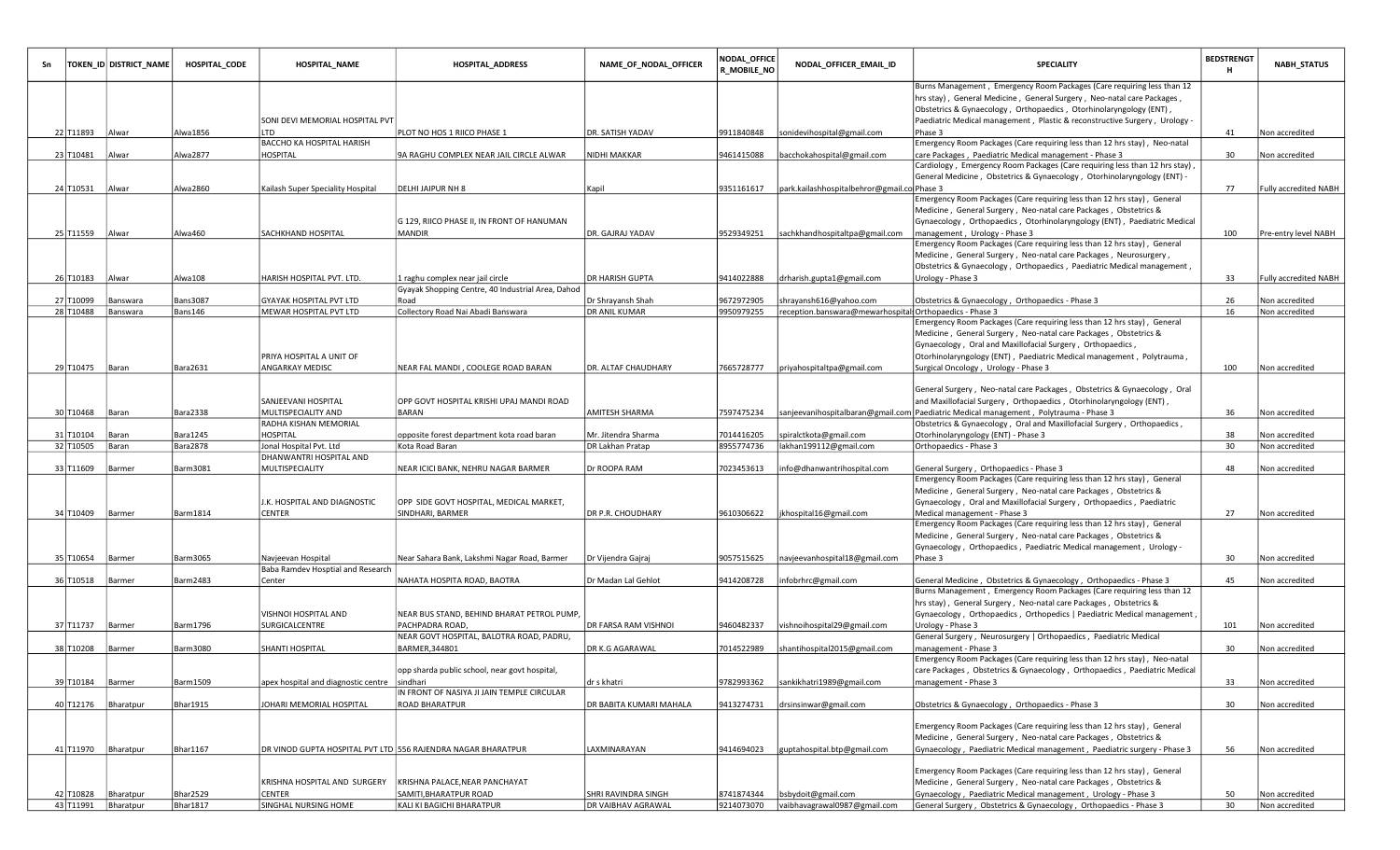| Sn |                        | TOKEN_ID DISTRICT_NAME | <b>HOSPITAL CODE</b>               | <b>HOSPITAL_NAME</b>                | <b>HOSPITAL_ADDRESS</b>                                                     | NAME_OF_NODAL_OFFICER     | NODAL_OFFICE<br>R_MOBILE_NO | NODAL_OFFICER_EMAIL_ID                                                | SPECIALITY                                                                                              | <b>BEDSTRENGT</b><br>н | <b>NABH_STATUS</b>   |
|----|------------------------|------------------------|------------------------------------|-------------------------------------|-----------------------------------------------------------------------------|---------------------------|-----------------------------|-----------------------------------------------------------------------|---------------------------------------------------------------------------------------------------------|------------------------|----------------------|
|    |                        |                        |                                    |                                     |                                                                             |                           |                             |                                                                       | Cardiology, Emergency Room Packages (Care requiring less than 12 hrs stay),                             |                        |                      |
|    |                        |                        |                                    |                                     |                                                                             |                           |                             |                                                                       | General Medicine, General Surgery, Obstetrics & Gynaecology,                                            |                        |                      |
|    |                        |                        |                                    |                                     | DEVRIYA BALAJI ROAD NEAR PRIVATE STAND                                      |                           |                             |                                                                       | Opthalmology, Orthopaedics, Otorhinolaryngology (ENT), Polytrauma -                                     |                        |                      |
|    | 44 T10347              | Bhilwara               | Bhil803                            | KRISHNA HOSPITAL                    | <b>BHILWARA RAJ</b>                                                         | DR.KAILASH CHANDRA KABRA  | 8233111771                  | krishnahospitaltpa@gmail.com                                          | Phase 3                                                                                                 | 79                     | Non accredited       |
|    |                        |                        |                                    |                                     |                                                                             |                           |                             |                                                                       | Burns Management, Cardiology, Emergency Room Packages (Care requiring                                   |                        |                      |
|    |                        |                        |                                    |                                     |                                                                             |                           |                             |                                                                       | less than 12 hrs stay), General Surgery, Obstetrics & Gynaecology,                                      |                        |                      |
|    | 45 T10501              | Bhilwara               | Bhil831                            | SHREE SIDDHI VINAYAK HOSPITAL       | 11E 17/18 Kota Road Tilak Nagar                                             | Tushar Bhatnagar          | 9352340396                  | ssvhospital@gmail.com                                                 | Orthopaedics, Paediatric Medical management, Urology - Phase 3                                          | 50                     | Pre-entry level NABH |
|    |                        |                        |                                    |                                     |                                                                             |                           |                             |                                                                       | General Surgery, Obstetrics & Gynaecology, Paediatric Medical management -                              |                        |                      |
|    | 46 T10495              | Bhilwara               | <b>Bhil2876</b>                    | GARGI MULTI SPECIALITY HOSPITAL     | Hospital Road Near Post Office                                              | Dr Arun Kumar Chauhan     | 9460354072                  | arunchauhan0123@gmail.com                                             | Phase 3                                                                                                 | 15                     | Non accredited       |
|    |                        |                        |                                    |                                     |                                                                             |                           |                             |                                                                       | General Medicine, General Surgery, Neo-natal care Packages, Neurosurgery                                |                        |                      |
|    |                        |                        |                                    |                                     |                                                                             |                           |                             |                                                                       | Obstetrics & Gynaecology, Opthalmology, Orthopaedics,                                                   |                        |                      |
|    |                        |                        |                                    | Ramsnehi Chikitsalaya And           |                                                                             |                           |                             |                                                                       | Otorhinolaryngology (ENT), Paediatric Medical management, Polytrauma -                                  |                        |                      |
|    | 47 T11724              | Bhilwara               | <b>Bhil567</b>                     | Anusandhan Ken                      | Swami Ramcharan Marg, Nehru Road, Bhilwara                                  | Dr Deepak Ladha           | 9461530806                  | Ramsnehi11@gmail.com                                                  | Phase 3                                                                                                 | 300                    | Pre-entry level NABH |
|    |                        |                        |                                    |                                     |                                                                             |                           |                             |                                                                       | Burns Management, Cardiology, Emergency Room Packages (Care requiring                                   |                        |                      |
|    |                        |                        |                                    |                                     |                                                                             |                           |                             |                                                                       | less than 12 hrs stay), General Medicine, General Surgery, Neo-natal care                               |                        |                      |
|    |                        |                        |                                    |                                     |                                                                             |                           |                             |                                                                       | Packages, Neurosurgery, Obstetrics & Gynaecology, Opthalmology,                                         |                        |                      |
|    |                        |                        |                                    | BRIJESH BANGER MEMORIAL             |                                                                             |                           |                             |                                                                       | Orthopaedics, Orthopedics   Otorhinolaryngology (ENT), Polytrauma - Phase                               |                        |                      |
|    | 48 T10555<br>49 T11810 | Bhilwara<br>Bhilwara   | <b>Bhil1825</b><br><b>Bhil1234</b> | HOSPITAL<br>PORWAL HOSPITAL PVT LTD | RC VYAS COLONY BHILWARA<br>R C VYAS COLONY BHILWARA                         | <b>GAYATRI CHOUDHARY</b>  | 9116743111<br>7600739892    | bbmhbhl@gmail.com<br>deepsrmodi@gmail.com                             | Obstetrics & Gynaecology, Opthalmology, Orthopaedics - Phase 3                                          | 95<br>76               | Non accredited       |
|    |                        |                        |                                    | MEWAR HOSPITAL PVT LTD              | 8F7, Near Rajiv Gandhi Auditorium Road, R C Vyas                            | Dr Raj Sojitra            |                             |                                                                       |                                                                                                         |                        | Pre-entry level NABH |
|    | 50 T10864              | Bhilwara               | <b>Bhil104</b>                     | BHILWARA                            | Colony                                                                      | MR. AJAY                  | 7230050586                  |                                                                       | accounts.bhilwara@mewarhospitals.(General Surgery, Orthopaedics, Polytrauma - Phase 3                   | 30                     | Non accredited       |
|    |                        |                        |                                    |                                     |                                                                             |                           |                             |                                                                       |                                                                                                         |                        |                      |
|    |                        |                        |                                    |                                     |                                                                             |                           |                             |                                                                       | Emergency Room Packages (Care requiring less than 12 hrs stay), General                                 |                        |                      |
|    |                        |                        |                                    |                                     |                                                                             |                           |                             |                                                                       | Medicine, General Surgery, Neo-natal care Packages, Obstetrics &                                        |                        |                      |
|    |                        |                        |                                    |                                     |                                                                             |                           |                             |                                                                       | Gynaecology, Opthalmology, Oral and Maxillofacial Surgery, Orthopaedics,                                |                        |                      |
|    | 51 T11555              | Bhilwara               | <b>Bhil1847</b>                    | SWASTIK HOSPITAL                    | 8A23 R C VYAS COLONY                                                        | DR. HARISH MAROO          | 9784542845                  | sarwaparmeshwar@yahoo.co.in                                           | Otorhinolaryngology (ENT), Paediatric Medical management - Phase 3                                      | 90                     | Non accredited       |
|    |                        |                        |                                    |                                     |                                                                             |                           |                             |                                                                       | General Medicine, General Surgery, Neo-natal care Packages, Obstetrics &                                |                        |                      |
|    |                        |                        |                                    |                                     |                                                                             |                           |                             |                                                                       | Gynaecology, Orthopaedics, Otorhinolaryngology (ENT), Paediatric Medical                                |                        |                      |
|    | 52 T11537              | Bhilwara               | <b>Bhil101</b>                     | SMT KESAR BAI SONI HOSPITAL         | SONI HOSPITAL ROAD, SHASTRI NAGAR, BHILWARA  Dr. SAURABH BHATNAGAR          |                           | 7791064456                  | se159678@gmail.com                                                    | management, Polytrauma - Phase 3                                                                        | 100                    | Pre-entry level NABH |
|    |                        |                        |                                    |                                     |                                                                             |                           |                             |                                                                       | Emergency Room Packages (Care requiring less than 12 hrs stay), General                                 |                        |                      |
|    |                        |                        |                                    |                                     |                                                                             |                           |                             |                                                                       | Medicine, General Surgery, Neo-natal care Packages, Neurosurgery,                                       |                        |                      |
|    |                        |                        |                                    | M N HOSPITAL AND RESEARCH           |                                                                             |                           |                             |                                                                       | Obstetrics & Gynaecology, Opthalmology, Orthopaedics,                                                   |                        |                      |
|    | 53 T10496              | Bikaner                | Bika200                            | CENTRE                              | NEAR DR KARNI SINGH STADIUM BIKANER                                         | Dr. Sameer Nagra          | 8875904888                  | mnhospital1990@gmail.com                                              | Otorhinolaryngology (ENT), Urology - Phase 3                                                            | 130                    | Non accredited       |
|    |                        |                        |                                    |                                     |                                                                             |                           |                             |                                                                       | Emergency Room Packages (Care requiring less than 12 hrs stay), General                                 |                        |                      |
|    |                        |                        |                                    | Vardaan Hospital And Research       |                                                                             |                           |                             |                                                                       | Medicine, General Surgery, Medical Oncology, Mental Disorders Packages,                                 |                        |                      |
|    | 54 T10500              | Bikaner                | Bika3075                           | Centre                              | Plot No 3 ITI Cricle JNV Colony Bikaner                                     | V K Aswal                 | 8005929383                  | vardaanhospital2013@gmail.com                                         | Otorhinolaryngology (ENT) - Phase 3<br>Cardiology, General Medicine, General Surgery, Medical Oncology, | 30                     | Non accredited       |
|    | 55 T10471              | Bikaner                | Bika2110                           | Dr Tanveer Malawat Hospital         | Rani Bazar Circle Bikaner                                                   | Dr Anees Malavat          | 7014319812                  | contactus@tanveermalawathospital.i Obstetrics & Gynaecology - Phase 3 |                                                                                                         | 49                     | Non accredited       |
|    |                        |                        |                                    |                                     |                                                                             |                           |                             |                                                                       | Burns Management, Emergency Room Packages (Care requiring less than 12                                  |                        |                      |
|    |                        |                        |                                    |                                     |                                                                             |                           |                             |                                                                       | hrs stay), General Medicine, General Surgery, Neo-natal care Packages,                                  |                        |                      |
|    |                        |                        |                                    |                                     |                                                                             |                           |                             |                                                                       | Neurosurgery, Obstetrics & Gynaecology, Opthalmology, Orthopaedics,                                     |                        |                      |
|    |                        |                        |                                    |                                     |                                                                             |                           |                             |                                                                       | Otorhinolaryngology (ENT), Paediatric Medical management, Polytrauma,                                   |                        |                      |
|    | 56 T11873              | Bikaner                | Bika2536                           | Jeevan Raksha Hospital              | A 156, SARDUL GANJ                                                          | Dr praveen chhimpa        | 9414504746                  | praveen_nhl@yahoo.co.in                                               | Urology - Phase 3                                                                                       | 50                     | Pre-entry level NABH |
|    |                        |                        |                                    |                                     |                                                                             |                           |                             |                                                                       | Emergency Room Packages (Care requiring less than 12 hrs stay), General                                 |                        |                      |
|    |                        |                        |                                    | SHRI RAM SUPER SPECILITY            |                                                                             |                           |                             |                                                                       | Medicine, General Surgery, Obstetrics & Gynaecology, Orthopaedics,                                      |                        |                      |
|    | 57 T11545              | Bikaner                | <b>Bika1435</b>                    | SURGICAL CENTRE                     | OPPO PBM CHILD HOSPITAL                                                     | DR BALWAN SINGH           | 9772799559                  |                                                                       | bikaner.shriramhospital@gmail.com Otorhinolaryngology (ENT), Urology - Phase 3                          | 50                     | Non accredited       |
|    |                        |                        |                                    |                                     |                                                                             |                           |                             |                                                                       |                                                                                                         |                        |                      |
|    | 58 T10486              | Bikaner                | <b>Bika2724</b>                    | Shri Krishna NS and MS hospital     | 1 D 80 Opp CLC Institute Jai Narayan Vyas Colony                            | Dr Arun Tungaria          | 9828423235                  | aruntungaria208@gmail.com                                             | Neurosurgery, Obstetrics & Gynaecology, Orthopaedics - Phase 3                                          | 30                     | Non accredited       |
|    |                        |                        |                                    |                                     |                                                                             |                           |                             |                                                                       | Emergency Room Packages (Care requiring less than 12 hrs stay), General                                 |                        |                      |
|    | 59 T10067 Bundi        |                        |                                    | Anurag Nursing Home                 | Near Drizzali Resort Chatarpura Road Bundi                                  | Dr Madhusudan Sharma      |                             | dr.sharma.madhusudan@gmail.com  3                                     | Medicine, General Surgery, Obstetrics & Gynaecology, Orthopaedics - Phase                               | 38                     |                      |
|    |                        |                        | Bund1102                           |                                     | Rajasthan                                                                   |                           | 9829035666                  |                                                                       |                                                                                                         |                        | Non accredited       |
|    | 60 T10811              | Bundi                  | <b>Bund3089</b>                    |                                     | KRISNA MULTI SPEACILITY HOSPITAL 495,KOTA ROAD,KESORAIPATAN,BUNDI           | DR.R.K GOYAL              | 3502970203                  | krishnaamultihospital@gmail.com                                       | Obstetrics & Gynaecology, Orthopaedics - Phase 3                                                        | 24                     | Non accredited       |
|    |                        |                        |                                    |                                     |                                                                             |                           |                             |                                                                       | Emergency Room Packages (Care requiring less than 12 hrs stay), Obstetrics &                            |                        |                      |
|    | 61 T10520 Churu        |                        | Chur2477                           | JETHI DEVI MEMORIAL HOSPITAL        | NEAR CHUNGI NAKA                                                            | HITESH KUMAR JAKHAR       | 9828500621                  | hospitaljdm@gmail.com                                                 | Gynaecology, Orthopaedics, Urology - Phase 3                                                            | 26                     | Non accredited       |
|    |                        |                        |                                    |                                     |                                                                             |                           |                             |                                                                       |                                                                                                         |                        |                      |
|    |                        |                        |                                    |                                     |                                                                             |                           |                             |                                                                       | General Medicine, General Surgery, Neo-natal care Packages, Neurosurgery                                |                        |                      |
|    |                        |                        |                                    |                                     | RUDRA PRAYAG, ASPUR BY PASS ROAD, SAGWARA,                                  |                           |                             |                                                                       | Obstetrics & Gynaecology, Orthopaedics, Otorhinolaryngology (ENT),                                      |                        |                      |
|    | 62 T10200              | Dungarpur              | <b>Dung2723</b>                    | ZEEL MULTISPECIALITY HOSPITAL       | <b>DIST DUNGARPUR</b>                                                       | MR. CHANDAN SINGH RATHORE | 7737673535                  | insurance@zeelhospital.com                                            | Paediatric Medical management, Urology - Phase 3                                                        | 68                     | Non accredited       |
|    |                        |                        |                                    | JIVAN JYOTI PRIME HEALTH CARE       |                                                                             |                           |                             |                                                                       |                                                                                                         |                        |                      |
|    | 63 T10656              | Dungarpur              | Dung865                            | PVT.LTD.                            | 7, SUBHASH NAGAR DUNGARPUR RAJASTHAN                                        | JAGDISH KUMAR KOTED       | 9636082544                  | jkoted7@gmail.com                                                     | Obstetrics & Gynaecology, Orthopaedics - Phase 3                                                        | 16                     | Non accredited       |
|    | 64 T10667              | Dungarpur              | <b>Dung1901</b>                    | POOJA SURGICAL HOSPITAL             | OPPOSITE SADAR THANA, DUNGARPUR                                             | DrCHETAN LAL JAIN         | 9414723162                  | c.jain3162@gmail.com                                                  | General Surgery, Orthopaedics - Phase 3                                                                 | 35                     | Non accredited       |
|    |                        |                        |                                    |                                     | JINDAL ENT HOSPITAL AND MED REC  4E1 JAWAHAR NAGAR, ROAD HOUSING BOARD, SRI |                           |                             |                                                                       |                                                                                                         |                        |                      |
|    |                        | 65 T11080 Ganganagar   | Gang2686                           | CENTER                              | GANGANAGAR                                                                  | DR. RAMESH CHANDER JINDAL | 9414088789                  | jagmeetbrar364@gmail.com                                              | Cardiology, Obstetrics & Gynaecology - Phase 3                                                          | 30                     | Non accredited       |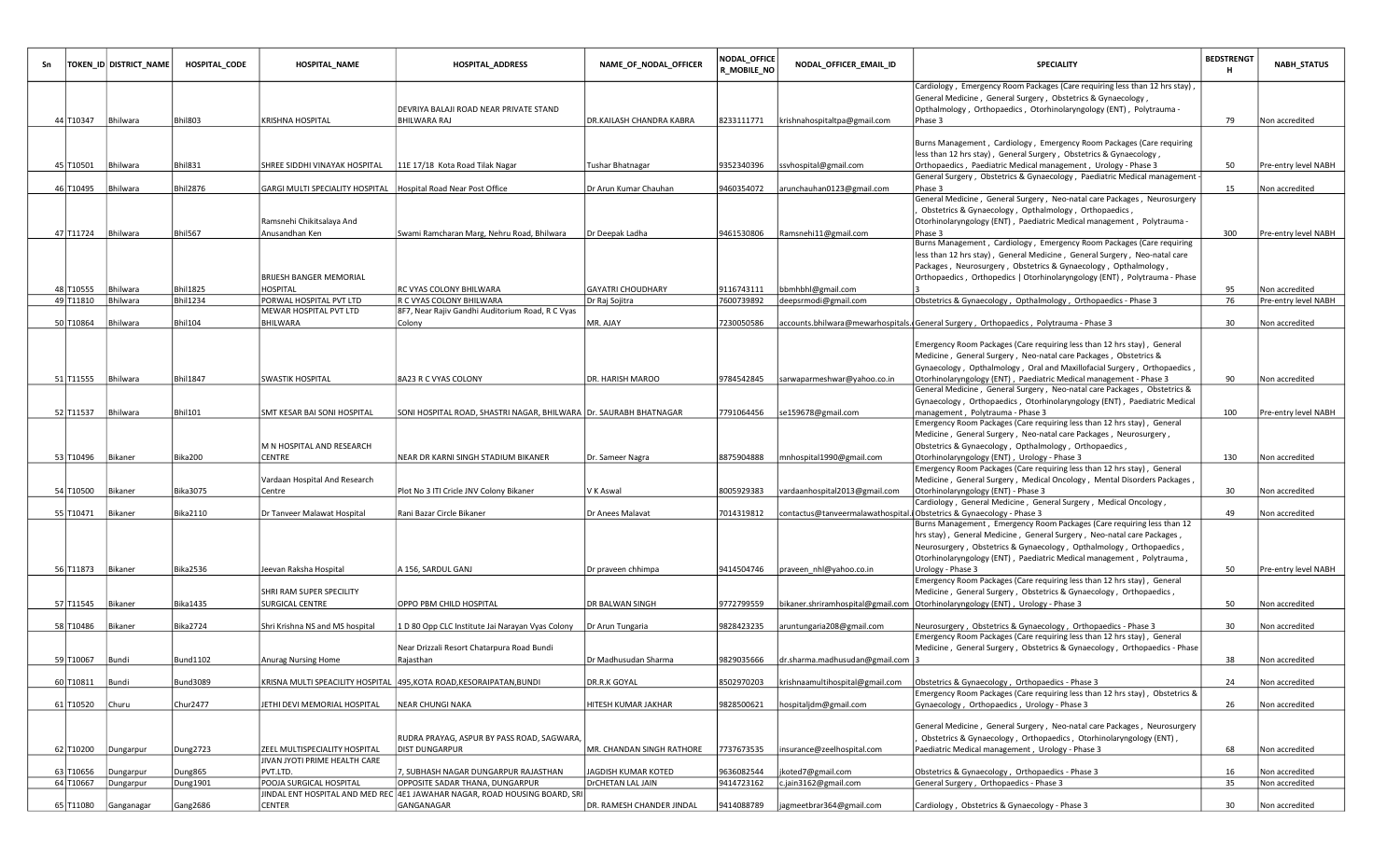| Sn |                   | TOKEN_ID DISTRICT_NAME | <b>HOSPITAL_CODE</b> | <b>HOSPITAL_NAME</b>                                          | <b>HOSPITAL_ADDRESS</b>                                                  | NAME_OF_NODAL_OFFICER  | <b>NODAL_OFFICE</b><br><b>R_MOBILE_NO</b> | NODAL_OFFICER_EMAIL_ID             | <b>SPECIALITY</b>                                                                                                                                               | <b>BEDSTRENGT</b><br>н | <b>NABH_STATUS</b>           |
|----|-------------------|------------------------|----------------------|---------------------------------------------------------------|--------------------------------------------------------------------------|------------------------|-------------------------------------------|------------------------------------|-----------------------------------------------------------------------------------------------------------------------------------------------------------------|------------------------|------------------------------|
|    |                   |                        |                      | AASTHA KIDNEY AND GENERAL                                     |                                                                          |                        |                                           |                                    | Cardiology, General Medicine, General Surgery, Obstetrics & Gynaecology,                                                                                        |                        |                              |
|    | 66 T10976         | Ganganagar             | Gang1145             | HOSPITAL                                                      | 2 D 1 SUKHARIA NAGAR SRI GANGANAGAR                                      | Ankit Baveja           | 9694928920                                | akghsgnr@gmail.com                 | Oral and Maxillofacial Surgery, Urology - Phase 3                                                                                                               | 50                     | Non accredited               |
|    |                   |                        |                      |                                                               |                                                                          |                        |                                           |                                    | Burns Management, Emergency Room Packages (Care requiring less than 12                                                                                          |                        |                              |
|    | 67 T11506         | Ganganagar             | Gang2327             | AKASHDEEP GENERAL HOSPITAL                                    | ward no 9 plot no 24 sadulshahar sgnr                                    | dr.sewa singh kamara   | 9680040178                                |                                    | balkartansinghsandhu4283@gmail.cd hrs stay), General Surgery, Orthopaedics - Phase 3<br>Cardio-thoracic & Vascular surgery, Cardiology, Emergency Room Packages | 12                     | Non accredited               |
|    |                   |                        |                      |                                                               |                                                                          |                        |                                           |                                    | (Care requiring less than 12 hrs stay), General Medicine, General Surgery,                                                                                      |                        |                              |
|    |                   |                        |                      |                                                               |                                                                          |                        |                                           |                                    | Mental Disorders Packages, Neo-natal care Packages, Neurosurgery,                                                                                               |                        |                              |
|    |                   |                        |                      |                                                               |                                                                          |                        |                                           |                                    | Obstetrics & Gynaecology, Opthalmology, Oral and Maxillofacial Surgery,                                                                                         |                        |                              |
|    |                   |                        |                      |                                                               |                                                                          |                        |                                           |                                    | Orthopaedics, Otorhinolaryngology (ENT), Paediatric Medical management                                                                                          |                        |                              |
|    |                   |                        |                      | DR. S.S. TANTIA M.C.H. RESEARCH                               | NEAR RIICO BUS STAND HANUMANGARH ROAD                                    |                        |                                           |                                    | Paediatric surgery, Plastic & reconstructive Surgery, Polytrauma, Urology -                                                                                     |                        |                              |
|    |                   | 68 T10890 Ganganagar   | Gang2402             | CENTRE                                                        | , SRIGANGANGAR                                                           | MR. GURPREET SINGH     | 9728004847                                | proctor@tantiauniversity.com       | Phase 3                                                                                                                                                         | 300                    | Non accredited               |
|    |                   |                        |                      |                                                               |                                                                          |                        |                                           |                                    |                                                                                                                                                                 |                        |                              |
|    |                   |                        |                      |                                                               |                                                                          |                        |                                           |                                    | Burns Management, Emergency Room Packages (Care requiring less than 12                                                                                          |                        |                              |
|    | 69 T11877         | Ganganagar             | Gang1639             | SIHAG HEALTH CARE FOUNDATION                                  | 2 A 18 19 gagan path jawahar nagar                                       | Rohit Sharma           | 3560096728                                | Rohitluck829@gmail.com             | hrs stay), General Medicine, Mental Disorders Packages - Phase 3                                                                                                | 50                     | Non accredited               |
|    |                   |                        |                      | NAGPAL KIDNEY N SUPER SPECIALITY                              |                                                                          |                        |                                           |                                    | General Medicine, General Surgery, Obstetrics & Gynaecology, Urology -                                                                                          |                        |                              |
|    |                   | 70 T11585 Ganganagar   | Gang1510             | <b>HOSPITA</b>                                                | 1G30 GAGAN PATH JAWAHAR NAGAR                                            | BALDEV KRISHAN NAGPAL  | 9414087882                                | nagpalhospitalsgnr@gmail.com       | Phase 3                                                                                                                                                         | 30                     | Pre-entry level NABH         |
|    |                   |                        |                      |                                                               |                                                                          |                        |                                           |                                    |                                                                                                                                                                 |                        |                              |
|    |                   |                        |                      |                                                               |                                                                          |                        |                                           |                                    | Burns Management, Cardio-thoracic & Vascular surgery, Emergency Room<br>Packages (Care requiring less than 12 hrs stay), General Medicine, General              |                        |                              |
|    |                   |                        |                      |                                                               |                                                                          |                        |                                           |                                    | Surgery, Neurosurgery, Obstetrics & Gynaecology, Oral and Maxillofacial                                                                                         |                        |                              |
|    |                   | 71 T10628 Ganganagar   | Gang1231             | TANTIA GENERAL HOSPITAL                                       | 2 A 6 SUKHADIA NAGAR                                                     | dr. Surender Nath      | 9413381050                                | tantiahospital@yahoo.co.in         | Surgery, Orthopaedics, Plastic & reconstructive Surgery, Urology - Phase 3                                                                                      | 32                     | Non accredited               |
|    |                   |                        |                      |                                                               |                                                                          |                        |                                           |                                    | Burns Management, General Medicine, General Surgery, Neo-natal care                                                                                             |                        |                              |
|    |                   |                        |                      |                                                               |                                                                          |                        |                                           |                                    | Packages, Neurosurgery, Obstetrics & Gynaecology, Opthalmology,                                                                                                 |                        |                              |
|    |                   |                        |                      | APEX SURATGARH MULTISPECIALITY                                |                                                                          |                        |                                           |                                    | Orthopaedics, Paediatric Medical management, Polytrauma, Urology -                                                                                              |                        |                              |
|    |                   | 72 T11782 Ganganagar   | Gang1790             | <b>HOSPITAL</b>                                               | E16 RICCO AREA                                                           | DR. ARVIND BANSAL      | 8890580000                                | apexsuratgarhhospital@gmail.com    | Phase 3                                                                                                                                                         | 41                     | <b>Fully accredited NABH</b> |
|    |                   |                        |                      | SHRI KAILASH MULTISPECIALTY                                   | SIX E CHAHAL CHOWK HANUMANGARH ROAD SRI                                  |                        |                                           |                                    | Emergency Room Packages (Care requiring less than 12 hrs stay), General                                                                                         |                        |                              |
|    | 73 T11744         | Ganganagar             | Gang2671             | <b>HOSPITAL</b>                                               | GANGANAGAR                                                               | DR. KIRAN              | 7015275960                                | drsandeepbhadu@gmail.com           | Medicine, Orthopaedics - Phase 3                                                                                                                                | 30                     | Non accredited               |
|    |                   |                        |                      |                                                               |                                                                          |                        |                                           |                                    |                                                                                                                                                                 |                        |                              |
|    |                   |                        |                      |                                                               |                                                                          |                        |                                           |                                    | Emergency Room Packages (Care requiring less than 12 hrs stay), General                                                                                         |                        |                              |
|    |                   | 74 T11566 Ganganagar   | Gang1527             |                                                               | BANSAL SUPERSPECIALITY HOSPITAL OPPOSITE RAJASTHAN ROADWAYS DEPOT        | DR UJJWAL BANSAL       | 9602974074                                | drujjwalbansal@yahoo.com           | Medicine, General Surgery, Obstetrics & Gynaecology, Urology - Phase 3                                                                                          | 30                     | Pre-entry level NABH         |
|    |                   |                        |                      |                                                               |                                                                          |                        |                                           |                                    | Emergency Room Packages (Care requiring less than 12 hrs stay), General                                                                                         |                        |                              |
|    |                   |                        |                      | AAYUSHMAN HOSPITAL                                            | WARD NO 3 NEAR RAILWAY STATION                                           | <b>ARUN KUMAR</b>      |                                           | DREAM.ARUN08@gmail.com             | Medicine, General Surgery, Obstetrics & Gynaecology, Oral and                                                                                                   |                        |                              |
|    |                   | 75 T10509 Ganganagar   | Gang2861             |                                                               | SADULSHAHAR SRIGANGANAGAR                                                |                        | 9414508024                                |                                    | Maxillofacial Surgery, Orthopaedics, Urology - Phase 3                                                                                                          | 15                     | Non accredited               |
|    |                   |                        |                      |                                                               |                                                                          |                        |                                           |                                    | Emergency Room Packages (Care requiring less than 12 hrs stay), General                                                                                         |                        |                              |
|    |                   |                        |                      |                                                               |                                                                          |                        |                                           |                                    | Medicine, General Surgery, Neo-natal care Packages, Obstetrics &                                                                                                |                        |                              |
|    |                   |                        |                      |                                                               | 5 A 5 JAWAHAR NAGAR, MEERA MARG, SRI                                     |                        |                                           |                                    | Gynaecology, Opthalmology, Orthopaedics, Otorhinolaryngology (ENT),                                                                                             |                        |                              |
|    |                   | 76 T11843 Ganganagar   | Gang1655             | SATYAM MULTISPECIALITY HOSPITAL GANGANAGAR                    |                                                                          | Dr.Kiran Garg          | 9461078899                                | kirangarg858@gmail.com             | Paediatric Medical management, Paediatric surgery, Urology - Phase 3                                                                                            | 30                     | Pre-entry level NABH         |
|    |                   |                        |                      |                                                               |                                                                          |                        |                                           |                                    |                                                                                                                                                                 |                        |                              |
|    |                   |                        |                      |                                                               |                                                                          |                        |                                           |                                    | Emergency Room Packages (Care requiring less than 12 hrs stay), General                                                                                         |                        |                              |
|    |                   |                        |                      |                                                               |                                                                          |                        |                                           |                                    | Medicine, General Surgery, Obstetrics & Gynaecology, Oral and                                                                                                   |                        |                              |
|    |                   | 77 T11845 Ganganagar   | Gang1464             | ARPAN HOSPITAL                                                | 1 B 2 SUKHADIA NAGAR SRI GANGANAGAR                                      | SANDEEP MAHARIA        | 8005838305                                | sandeepmaharia7891@gmail.com       | Maxillofacial Surgery, Otorhinolaryngology (ENT), Urology - Phase 3                                                                                             | 31                     | Non accredited               |
|    |                   |                        |                      |                                                               |                                                                          |                        |                                           |                                    |                                                                                                                                                                 |                        |                              |
|    | 78 T11745         | Hanumangarh            | Hanu815              | shri kanharam saharan hospital<br>Beniwal ortho and maternity | Near MGM govt hospital<br>Adrash enclave 2nd, byepass road, Hanumangarh, | Dr pradeep saharan     | 9414332566                                | pradeepsaharan365@gmail.com        | Neurosurgery, Oral and Maxillofacial Surgery, Orthopaedics - Phase 3                                                                                            | 50                     | Non accredited               |
|    | 79 T11556         | Hanumangarh            | Hanu1684             | hospital                                                      | town                                                                     | Dr. Abhineet           | 8824470001                                | beniwalhospitalhmo@gmail.com       | Neo-natal care Packages, Obstetrics & Gynaecology, Orthopaedics - Phase 3                                                                                       | 30                     | Non accredited               |
|    |                   |                        |                      |                                                               |                                                                          |                        |                                           |                                    | Emergency Room Packages (Care requiring less than 12 hrs stay), General                                                                                         |                        |                              |
|    |                   |                        |                      | DR. SARDAR SINGH MEMORIAL                                     |                                                                          |                        |                                           |                                    | Surgery, Obstetrics & Gynaecology, Orthopaedics, Otorhinolaryngology                                                                                            |                        |                              |
|    | 80 T10556         | Jaipur1                | Jaip103              | HOSPITAL                                                      | D 78, GHIYA MRG, BANIPARK, JAIPUR                                        | DR. VIKRAMADITYA SINGH | 8003077223                                | vikramaditya.singh17@gmail.com     | (ENT), Urology - Phase 3                                                                                                                                        | 50                     | Non accredited               |
|    |                   |                        |                      | Vaishali Hospital and Surgical                                |                                                                          |                        |                                           |                                    |                                                                                                                                                                 |                        |                              |
|    | 81 T11768         | Jaipur1                | Jaip880              | Research                                                      | 69 Nand Vihar Amarpali Marg Vaishali Nagar Jaipur   Dr. Jagdish Thakuria |                        | 9829160355                                | jpthakuria1999@gmail.com           | General Surgery - Phase 3                                                                                                                                       | 30                     | Pre-entry level NABH         |
|    |                   |                        |                      |                                                               | NH 8, DELHI JAIPUR ROAD, KOTPUTLI, JAIPUR,                               |                        |                                           |                                    |                                                                                                                                                                 |                        |                              |
|    | 82 T10152 Jaipur1 |                        | Jaip156              | SHRI SHYAM HOSPITAL                                           | RAJASTHAN, 303108                                                        | DR. NIDHI JAIN         |                                           | 9680673310  lookfornidhi@gmail.com | Orthopaedics, Plastic & reconstructive Surgery, Urology - Phase 3                                                                                               | 32                     | Non accredited               |
|    |                   |                        |                      |                                                               |                                                                          |                        |                                           |                                    | Burns Management, Emergency Room Packages (Care requiring less than 12                                                                                          |                        |                              |
|    |                   |                        |                      |                                                               |                                                                          |                        |                                           |                                    | hrs stay), General Medicine, General Surgery, Neurosurgery, Obstetrics &                                                                                        |                        |                              |
|    |                   |                        |                      | SHRI AMB HOSPITAL AND RESEARCH                                |                                                                          |                        |                                           |                                    | Gynaecology, Orthopaedics, Paediatric Medical management, Polytrauma,                                                                                           |                        |                              |
|    | 83 T11836 Jaipur1 |                        | Jaip855              | INSTITUTE                                                     | 89 JAI KARNI NAGAR NIWARU ROAD JAIPUR                                    | DR ANIL SHARMA         | 9462354194                                | shriambhospital@gmail.com          | Urology - Phase 3<br>Emergency Room Packages (Care requiring less than 12 hrs stay), Obstetrics &                                                               | 41                     | Non accredited               |
|    |                   |                        |                      |                                                               |                                                                          |                        |                                           |                                    | Gynaecology, Orthopaedics, Paediatric Medical management, Plastic &                                                                                             |                        |                              |
|    | 84 T11936 Jaipur1 |                        | Jaip932              | Atulya hospital pvt ltd                                       | 19 KAILASH PURI NEW SANGANER ROAD                                        | DR SHARMILA ATOLIA     | 7891510998                                | atulyahospitaljpr@gmail.com        | reconstructive Surgery - Phase 3                                                                                                                                | 30                     | Pre-entry level NABH         |
|    | 85 T12163 Jaipur1 |                        | Jaip3104             | SARDA NURSING HOME                                            | 39 HOSPITAL ROAD O 3C JAIPUR                                             | DR RAHUL SARDA         | 9414042434                                | rahulsarda16@gmail.com             | Opthalmology - Phase 3                                                                                                                                          | 30                     | Non accredited               |
|    |                   |                        |                      |                                                               |                                                                          |                        |                                           |                                    | General Surgery, Obstetrics & Gynaecology, Oral and Maxillofacial Surgery,                                                                                      |                        |                              |
|    |                   |                        |                      |                                                               | 605/606, Shanti Path, Sindhi Colony, Raja Park,                          |                        |                                           |                                    | Orthopaedics, Otorhinolaryngology (ENT), Plastic & reconstructive Surgery -                                                                                     |                        |                              |
|    | 86 T12015 Jaipur1 |                        | Jaip3092             | Jain Hospital                                                 | Jaipur                                                                   | Dr. Sanjay Jain        |                                           | 9829393511  sanjay.jh24@gmail.com  | Phase 3                                                                                                                                                         | 50                     | Non accredited               |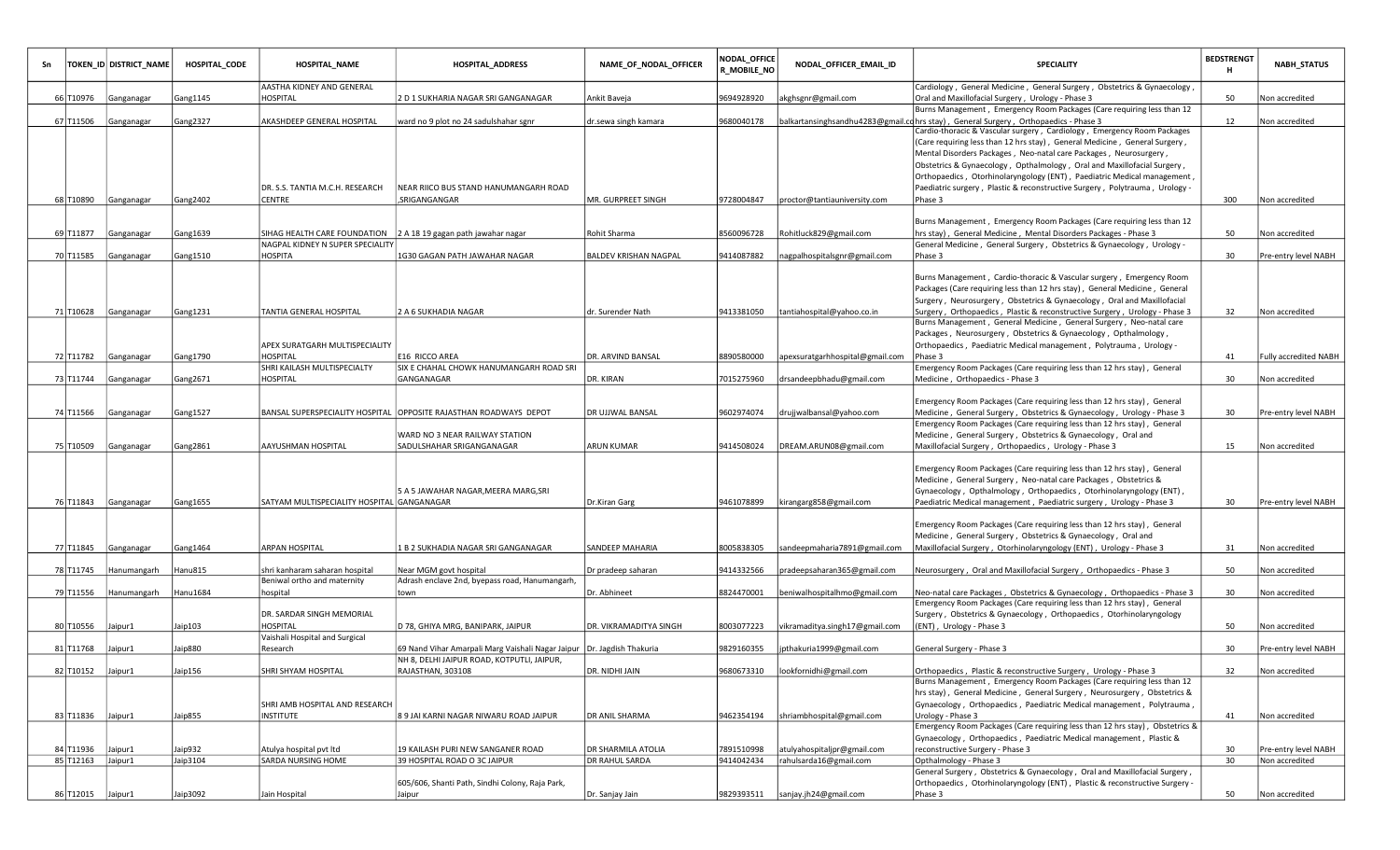|                    | TOKEN_ID DISTRICT_NAME | HOSPITAL CODE | <b>HOSPITAL_NAME</b>                        | <b>HOSPITAL_ADDRESS</b>                                                                   | NAME_OF_NODAL_OFFICER                   | <b>NODAL OFFICE</b><br><b>R_MOBILE_NO</b> | NODAL_OFFICER_EMAIL_ID                                   | <b>SPECIALITY</b>                                                                                                                                                                                                                                                                                                                                                    | <b>BEDSTRENGT</b><br>н | <b>NABH_STATUS</b>           |
|--------------------|------------------------|---------------|---------------------------------------------|-------------------------------------------------------------------------------------------|-----------------------------------------|-------------------------------------------|----------------------------------------------------------|----------------------------------------------------------------------------------------------------------------------------------------------------------------------------------------------------------------------------------------------------------------------------------------------------------------------------------------------------------------------|------------------------|------------------------------|
| 87 T12123 Jaipur1  |                        | Jaip1279      | SHARMA HOSPITAL KOTPUTLI                    | OPP, WATER WORKS OFFICE, GARH COLONY,<br>KOTPUTLI                                         | DEELIP KUMAR                            | 8073656041                                | sharmahospitalktp@gmail.com                              | Emergency Room Packages (Care requiring less than 12 hrs stay),<br>Orthopaedics - Phase 3                                                                                                                                                                                                                                                                            | 30                     | Pre-entry level NABH         |
| 88 T11925 Jaipur1  |                        | Jaip3096      | Siddhi Vinayak Hospital and<br>Research Cen | N H 52 NEAR SAMOD PULIYA SAMOD ROAD<br>CHOMU JAIPUR                                       | Dr. Ashok kumar kumawat                 | 9413366446                                | svhchomu@gmail.com                                       | Burns Management, Cardiology, Emergency Room Packages (Care requiring<br>less than 12 hrs stay), General Medicine, General Surgery, Interventional<br>Neuroradiology, Neo-natal care Packages, Neurosurgery, Obstetrics &<br>Gynaecology, Orthopaedics, Otorhinolaryngology (ENT), Paediatric Medical<br>management, Polytrauma, Urology - Phase 3                   | 200                    | Non accredited               |
|                    |                        |               |                                             |                                                                                           |                                         |                                           |                                                          |                                                                                                                                                                                                                                                                                                                                                                      |                        |                              |
| 89 T11578 Jaipur1  |                        | Jaip793       | KKS UROLOGY AND GENERAL<br>HOSPITAL         | B 132 A, RAJENDRA MARG, BAPU NAGAR, JAIPUR                                                | RAJESH SHARMA                           | 7742183166                                | info@kksurology.com                                      | Burns Management, Emergency Room Packages (Care requiring less than 12<br>hrs stay), General Medicine, General Surgery, Interventional Neuroradiology<br>Obstetrics & Gynaecology, Orthopaedics, Otorhinolaryngology (ENT),<br>Paediatric Medical management, Paediatric surgery, Plastic & reconstructive<br>Surgery, Urology - Phase 3                             | 50                     | Pre-entry level NABH         |
|                    |                        |               |                                             | 1152 B, BEHIND JANANA HOSPITAL, JHOTWARA                                                  |                                         |                                           |                                                          | Emergency Room Packages (Care requiring less than 12 hrs stay), General<br>Surgery, Interventional Neuroradiology, Neurosurgery, Obstetrics &<br>Gynaecology, Orthopaedics, Plastic & reconstructive Surgery, Radiation                                                                                                                                              |                        |                              |
| 90 T11731 Jaipur1  |                        | Jaip1315      | ASIAN SUPERSPECIALITY HOSPITAL              | <b>ROAD, JAIPUR</b>                                                                       | DR. S.S. RATNAWAT                       | 8696970970                                | asianhospitaljaipur@gmail.com                            | Oncology - Phase 3                                                                                                                                                                                                                                                                                                                                                   | 50                     | Pre-entry level NABH         |
|                    |                        |               | DEEP HOSPITAL AND RESEARCH                  |                                                                                           |                                         |                                           |                                                          | Burns Management, Emergency Room Packages (Care requiring less than 12<br>hrs stay), General Medicine, General Surgery, Interventional Neuroradiology<br>Mental Disorders Packages, Neo-natal care Packages, Neurosurgery,<br>Obstetrics & Gynaecology, Opthalmology, Orthopaedics,<br>Otorhinolaryngology (ENT), Paediatric Medical management, Plastic &           |                        |                              |
| 91 T11575 Jaipur1  |                        | Jaip851       | CENTRE                                      | KHATIPURA ROAD JHOTWARA JAIPUR                                                            | <b>RAJ SINGH</b>                        | 9214346899                                | deep hospital2002@yahoo.com                              | reconstructive Surgery, Polytrauma, Urology - Phase 3                                                                                                                                                                                                                                                                                                                | 117                    | Pre-entry level NABH         |
| 92 T10530 Jaipur1  |                        | Jaip1156      | JYOTI NURSING HOME PRIVATE<br>LIMITED       | OPP SBI BANK ROAD NO 4 VISHWKARMA<br>INDUSTRIAL AREA JAIPUR                               | DR J P MAHESHWARI                       | 9509990904                                | jpmaheshwari1973@yahoo.com                               | Burns Management, Cardio-thoracic & Vascular surgery, Emergency Room<br>Packages (Care requiring less than 12 hrs stay), General Medicine, General<br>Surgery, Neurosurgery, Obstetrics & Gynaecology, Orthopaedics<br>Otorhinolaryngology (ENT), Paediatric surgery, Polytrauma, Urology - Phase                                                                    | 65                     | <b>Fully accredited NABH</b> |
| 93 T11849 Jaipur1  |                        | Jaip1502      | Monilek Hospital and Research<br>Centre     | Sector 04 Jawahar Nagar, Jaipur                                                           | Mr. Manish Kaushik                      | 9261000123                                | manishkaushik6981@gmail.com                              | Cardiology, Emergency Room Packages (Care requiring less than 12 hrs stay),<br>General Surgery, Neurosurgery, Oral and Maxillofacial Surgery,<br>Orthopaedics, Otorhinolaryngology (ENT), Paediatric surgery, Plastic &<br>reconstructive Surgery, Polytrauma, Urology - Phase 3                                                                                     | 100                    | Pre-entry level NABH         |
|                    |                        |               | VINAYAK FRACTURE AND GENERAL                |                                                                                           |                                         |                                           |                                                          | Emergency Room Packages (Care requiring less than 12 hrs stay), General                                                                                                                                                                                                                                                                                              |                        |                              |
| 94 T11798          | Jaipur1                | Jaip2284      | HOSPITAL                                    | OPP NAV DURGA TEMPLE JAIPUR ROAD CHOMU                                                    | DR RAKESH SINGH                         | 7597512481                                | vinayakhospitalchomu@gmail.com                           | Medicine, Orthopaedics - Phase 3                                                                                                                                                                                                                                                                                                                                     | 19                     | Non accredited               |
| 95 T11870 Jaipur1  |                        | Jaip1688      | RAJNISH HOSPITAL PVT LTD                    | RAJNISH HOSPITAL NH08 JAIPUR DELHI HIGHWAY<br>SHAHPURA 303103                             | karni pratap                            | 9602370496                                | rajnishhospital2@gmail.com                               | Emergency Room Packages (Care requiring less than 12 hrs stay), General<br>Medicine, Opthalmology, Paediatric Medical management - Phase 3<br>Emergency Room Packages (Care requiring less than 12 hrs stay),                                                                                                                                                        | 81                     | Non accredited               |
| 96 T11934          | Jaipur1                | Jaip2476      | krishivhealthcare                           | a491 amrapali marg near nursery circle                                                    | mahendra kuamr                          | 9116640615                                | krishivhospital@gmail.com                                | Orthopaedics - Phase 3                                                                                                                                                                                                                                                                                                                                               | 33                     | Non accredited               |
| 97 T11019 Jaipur1  |                        | Jaip2738      | HOSPITAL                                    | DIWAKAR ORTHOPAEDICS  GENERAL 144 INDRA COLONY BANI PARK  JHOTWARA ROAD<br><b>JAIPUR</b>  | Harish Agarwal                          | 9829093367                                | harishagarwal52@gmail.com                                | Emergency Room Packages (Care requiring less than 12 hrs stay), General<br>Medicine, Obstetrics & Gynaecology, Orthopaedics, Urology - Phase 3                                                                                                                                                                                                                       | 35                     | Pre-entry level NABH         |
|                    |                        |               | MANU HOSPITAL AND RESEARCH                  |                                                                                           |                                         |                                           |                                                          | General Medicine, Oral and Maxillofacial Surgery, Orthopaedics, Urology -                                                                                                                                                                                                                                                                                            |                        |                              |
| 98 T12021          | Jaipur1                | Jaip1788      | CENTRE<br>BALAJI HOSPITAL AND               | A 1 Shyam Nagar, Sodala, Jaipur<br>27, RATAN NAGAR, DHER KE BALAJI, SIKAR ROAD,           | Dr. Shabnam agrawal                     | 9314513020                                | drshabnam29@gmail.com                                    | Phase 3                                                                                                                                                                                                                                                                                                                                                              | 50                     | Pre-entry level NABH         |
| 99 T10186 Jaipur1  |                        | Jaip1406      | ORTHOPAEDIC CENTRE                          | <b>JAIPUR</b>                                                                             | DR. SHITIZ AGARWAL                      | 7276229049                                | shitizagarwal@gmail.com                                  | General Surgery, Orthopaedics, Otorhinolaryngology (ENT) - Phase 3                                                                                                                                                                                                                                                                                                   | 30                     | Non accredited               |
|                    |                        |               | KRISHNA HEART AND GENERAL                   | 138 PANDIT TN MISHRA ROAD SWAMI VIHAR                                                     |                                         |                                           |                                                          |                                                                                                                                                                                                                                                                                                                                                                      |                        |                              |
| 100 T10097         | Jaipur1                | Jaip1602      | HOSPITAL                                    | NIRMAN NAGAR                                                                              | DR PUSHPENDRA KUMAR GARG                | 9887466966                                | krishnahearthospital@rediffmail.com Cardiology - Phase 3 |                                                                                                                                                                                                                                                                                                                                                                      | 50                     | Fully accredited NABH        |
| 101 T10767         | Jaipur1                | Jaip809       | <b>CITY HOSPITAL</b>                        | REENGUS ROAD, CHOMU                                                                       | NARESH KUMAR YADAV                      | 9887391664                                | cityhospitalchomu@gmail.com                              | Obstetrics & Gynaecology, Otorhinolaryngology (ENT) - Phase 3                                                                                                                                                                                                                                                                                                        | 25                     | Non accredited               |
| 102 T12067 Jaipur1 |                        | Jaip1607      | Healthline hospital                         | J180, Rajeev Gandhi Marg, Adarsh nagar, jaipur<br>DAULATSHAH BABA KE SAMNE KACHOLIYA ROAD | Dr. Inam Babu Khan                      | 9829163952                                | healthlinequality@gmail.com                              | Emergency Room Packages (Care requiring less than 12 hrs stay), General<br>Medicine, General Surgery, Neurosurgery, Obstetrics & Gynaecology,<br>Orthopaedics, Otorhinolaryngology (ENT), Paediatric Medical management,<br>Plastic & reconstructive Surgery, Polytrauma, Urology - Phase 3<br>General Surgery, Neurosurgery, Orthopaedics, Plastic & reconstructive | 33                     | Non accredited               |
| 103 T10190 Jaipur1 |                        | Jaip903       | JANKALYAN HOSPITAL                          | MAGAD NAGAR CHOMU                                                                         | DR N C NITHARWAL                        | 8233740403                                | ncnitharwal@gmail.com                                    | Surgery, Urology                                                                                                                                                                                                                                                                                                                                                     | 30                     | Non accredited               |
|                    |                        |               |                                             |                                                                                           |                                         |                                           |                                                          | Chest Surgery   Emergency Room Packages (Care requiring less than 12 hrs<br> stay), General Surgery, Obstetrics & Gynaecology, Orthopaedics, Urology -                                                                                                                                                                                                               |                        |                              |
| 104 T11976 Jaipur1 |                        | Jaip198       | Pawan Hospital Pvt. Ltd.                    | 27, Govind Puri East New Amer Road Jaipur                                                 | Navendu Agarwal                         | 9828605242                                | pawan.hospital@yahoo.in                                  | Phase 3                                                                                                                                                                                                                                                                                                                                                              | 35                     | Non accredited               |
| 105 T11890 Jaipur1 |                        | Jaip3090      | OM MOTHER AND CHILD HOSPITAL                | 100 A 101 PRAVASI NAGAR MURLIPURA JAIPUR                                                  | OM MOTHER AND CHILD HOSPITAL 9660382448 |                                           | dr.hariomrawat@yahoo.in                                  | Neo-natal care Packages, Paediatric Medical management - Phase 3                                                                                                                                                                                                                                                                                                     | 30                     | Non accredited               |
| 106 T10653 Jaipur1 |                        | Jaip789       | Krishna Hospital                            | Kundlav Colony, Sagar Road, Amer                                                          | Dr gautam Kapoor                        | 9829053122                                | drgtmkpr@gmail.com                                       | Obstetrics & Gynaecology, Paediatric Medical management - Phase 3                                                                                                                                                                                                                                                                                                    | 50                     | Non accredited               |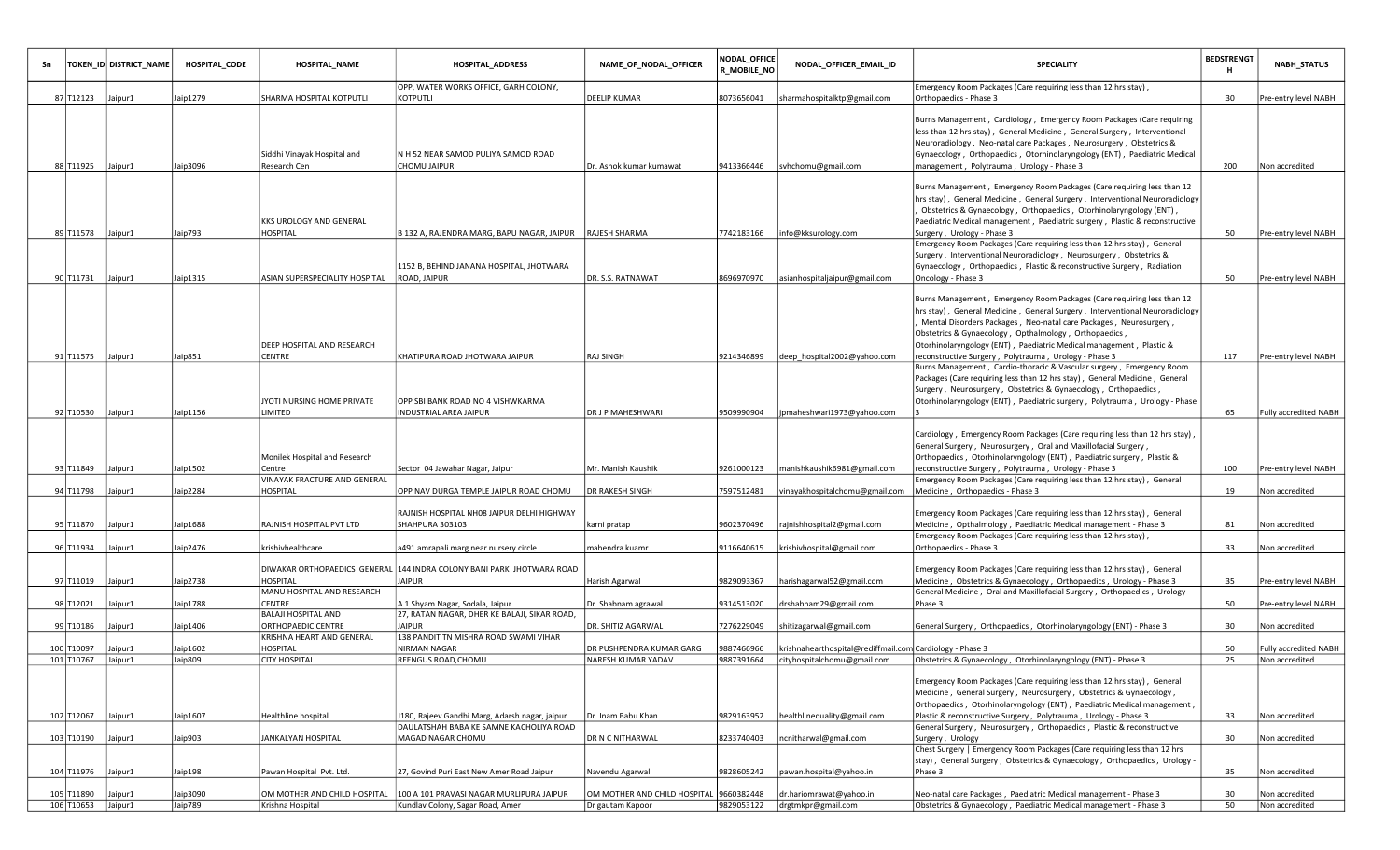|                    | TOKEN_ID DISTRICT_NAME | HOSPITAL_CODE | <b>HOSPITAL_NAME</b>                           | <b>HOSPITAL_ADDRESS</b>                                                                    | NAME_OF_NODAL_OFFICER     | NODAL_OFFICE<br>R_MOBILE_NO | NODAL_OFFICER_EMAIL_ID                                           | SPECIALITY                                                                                                                                                                                                                                                                                                                                                                          | <b>BEDSTRENGT</b><br>н | <b>NABH_STATUS</b>           |
|--------------------|------------------------|---------------|------------------------------------------------|--------------------------------------------------------------------------------------------|---------------------------|-----------------------------|------------------------------------------------------------------|-------------------------------------------------------------------------------------------------------------------------------------------------------------------------------------------------------------------------------------------------------------------------------------------------------------------------------------------------------------------------------------|------------------------|------------------------------|
| 107 T11847         | Jaipur1                | Jaip1654      | maya devi hospital                             | c 386, Sudama Kutee Road, Mahesh Nagar, Jaipur                                             | Dr Hoti Lal Gypta         | 9571970390                  | mayadevihospital@gmail.com                                       | Obstetrics & Gynaecology, Urology - Phase 3                                                                                                                                                                                                                                                                                                                                         | 30                     | Non accredited               |
|                    |                        |               | GP Shekhawati Hospital n Research              |                                                                                            |                           |                             |                                                                  | Burns Management, Cardiology, Emergency Room Packages (Care requiring<br>less than 12 hrs stay), General Medicine, General Surgery, Neo-natal care<br>Packages, Neurosurgery, Obstetrics & Gynaecology, Oral and Maxillofacial<br>Surgery, Orthopaedics, Otorhinolaryngology (ENT), Paediatric Medical<br>management, Plastic & reconstructive Surgery, Polytrauma, Urology - Phase |                        |                              |
| 108 T10519 Jaipur1 |                        | Jaip861       | Centre                                         | CENTRAL SPINE VIDHYADHAR NAGAR JAIPUR                                                      | DR. MOHIT CHATURVEDI      | 9828504410                  | shekhawaticashless@gmail.com                                     |                                                                                                                                                                                                                                                                                                                                                                                     | 150                    | <b>Fully accredited NABH</b> |
| 109 T11294         | Jaipur1                | Jaip1623      | MAHARAJA AGRASEN<br>SUPERSPECIALITYHOSPITAL    | Sector 7 Vidhyadhar nagar Jaipur 302039                                                    | Dr Prem Chand Saini       | 9928836944                  | agarsenhospital2003@gmail.com                                    | Burns Management, Cardiology, Emergency Room Packages (Care requiring<br>less than 12 hrs stay), General Medicine, General Surgery, Obstetrics &<br>Gynaecology, Opthalmology, Orthopaedics, Otorhinolaryngology (ENT),<br>Plastic & reconstructive Surgery, Polytrauma, Urology - Phase 3                                                                                          | 80                     | Pre-entry level NABH         |
| 110 T10197         | Jaipur1                | Jaip904       | KABRA EYE HOSPITAL                             | C 59 60 JAMNA NAGAR SODALA JAIPUR 302006                                                   | DR MANOJ KABRA            | 9887469598                  | kabraeye@gmail.com                                               | Obstetrics & Gynaecology, Opthalmology - Phase 3                                                                                                                                                                                                                                                                                                                                    | 50                     | Non accredited               |
|                    |                        |               | JEE HOSPITAL AND RESEARCH                      |                                                                                            |                           |                             |                                                                  | General Surgery, Opthalmology, Orthopaedics, Otorhinolaryngology (ENT) -                                                                                                                                                                                                                                                                                                            |                        |                              |
| 111 T10861         | Jaipur1                | Jaip1570      | CENTER PVT LTD<br>TIRUPATI HOSPITAL AND DENTAL | 4 VISHWA NAGAR, NEW SANGANER ROAD, SODALA DR S.S OJHA                                      |                           | 8890490020                  | ojha.shyam772@gamil.com                                          | Phase 3                                                                                                                                                                                                                                                                                                                                                                             | 50                     | Non accredited               |
| 112 T10563         | Jaipur1                | Jaip2673      | TRAUMA CENT                                    | NH08 OPPOSITE GOVERMENT HOSPITAL KOTPUTLI DR. REENA RANI                                   |                           | 6378306933                  | dr.reenarani1990@gmail.com                                       | Oral and Maxillofacial Surgery, Otorhinolaryngology (ENT) - Phase 3                                                                                                                                                                                                                                                                                                                 | 10                     | Non accredited               |
|                    |                        |               |                                                |                                                                                            |                           |                             |                                                                  | Emergency Room Packages (Care requiring less than 12 hrs stay), General                                                                                                                                                                                                                                                                                                             |                        |                              |
|                    |                        |               |                                                |                                                                                            |                           |                             |                                                                  | Surgery, Neo-natal care Packages, Obstetrics & Gynaecology, Paediatric                                                                                                                                                                                                                                                                                                              |                        |                              |
| 113 T11828         | Jaipur1                | Jaip877       | ANAND HOSPITAL                                 | Opp Sanskrit school amliyon road Chomu Jaipur<br>OPP BALAJI ENGINEERING COLLEGE BENAD ROAD | Subhash chandra shardul   | 9694908962                  | hospitalanandch@gmail.com                                        | Medical management, Urology - Phase 3                                                                                                                                                                                                                                                                                                                                               | 35                     | Non accredited               |
| 114 T11859         | Jaipur1                | Jaip940       | SHANTI HOSPITAL                                | <b>JAIPUR</b>                                                                              | dr. Vidhyadhar            | 9928010799                  | vkdhaka72@gmail.com                                              | General Surgery, Obstetrics & Gynaecology, Otorhinolaryngology (ENT),<br>Paediatric Medical management, Urology - Phase 3                                                                                                                                                                                                                                                           | 30                     | Non accredited               |
|                    |                        |               |                                                |                                                                                            |                           |                             |                                                                  | Cardio-thoracic & Vascular surgery, Cardiology, General Medicine, General                                                                                                                                                                                                                                                                                                           |                        |                              |
|                    |                        |               |                                                |                                                                                            |                           |                             |                                                                  | Surgery, Medical Oncology, Neurosurgery, Radiation Oncology, Surgical                                                                                                                                                                                                                                                                                                               |                        |                              |
| 115 T11900 Jaipur1 |                        | Jaip2082      | SHALBY LIMITED                                 | sector 3 chitrakoot jaipur                                                                 | Dr. Gaurav Bhargava       | 7412042847                  | billing1.jaipur@shalby.in                                        | Oncology, Urology - Phase 3                                                                                                                                                                                                                                                                                                                                                         | 125                    | Pre-entry level NABH         |
|                    |                        |               |                                                |                                                                                            |                           |                             |                                                                  | Burns Management, Cardiology, Emergency Room Packages (Care requiring<br>less than 12 hrs stay), General Medicine, General Surgery, Medical Oncology<br>Neo-natal care Packages, Neurosurgery, Obstetrics & Gynaecology, Oral<br>and Maxillofacial Surgery, Orthopaedics, Otorhinolaryngology (ENT),<br>Paediatric Medical management, Plastic & reconstructive Surgery,            |                        |                              |
| 116 T11742 Jaipur1 |                        | Jaip3091      | KALURAM MEMORIAL HOSPITAL                      | NH 52 RADHASWAMI BAGH                                                                      | DR SUNIL SHARMA           | 8306005103                  |                                                                  | krmemorialhospitalchomu@gmail.col Polytrauma, Surgical Oncology, Urology - Phase 3                                                                                                                                                                                                                                                                                                  | 122                    | Non accredited               |
| 117 T11869         | Jaipur1                | Jaip2594      | SCR SIR CHOTU RAM HOSPITAL<br>RESEARCH CENT    | S 1 S BLOCK HANUMAN NAGAR SIRSI ROAD JAIPUR<br>302021                                      | Dr. AJAY SINGH SHEKHAWAT  | 9799925071                  | scrhospitalinfo@gmail.com                                        | Burns Management, Emergency Room Packages (Care requiring less than 12<br>hrs stay), General Medicine, General Surgery, Neurosurgery, Obstetrics &<br>Gynaecology, Orthopaedics, Otorhinolaryngology (ENT), Paediatric Medical<br>management, Plastic & reconstructive Surgery, Polytrauma, Urology - Phase                                                                         | 50                     | Pre-entry level NABH         |
|                    |                        |               |                                                |                                                                                            |                           |                             |                                                                  |                                                                                                                                                                                                                                                                                                                                                                                     |                        |                              |
| 118 T11681         | Jaipur1                | Jaip1244      | <b>IAIPUR HOSPITAL A UNIT SEHMRL</b>           | NEAR SMS STADIUM TONK ROAD JAIPUR RAJ                                                      | Dr. AJAY KUMAR JAIN       | 9549397860                  | ajaymjai63@gmail.com                                             | Cardio-thoracic & Vascular surgery, Cardiology, Emergency Room Packages<br>(Care requiring less than 12 hrs stay), General Medicine, General Surgery,<br>Neo-natal care Packages, Neurosurgery, Obstetrics & Gynaecology,<br>Opthalmology, Orthopaedics, Paediatric Medical management, Plastic &<br>reconstructive Surgery, Urology - Phase 3                                      | 150                    | Pre-entry level NABH         |
|                    |                        |               |                                                |                                                                                            |                           |                             |                                                                  | Burns Management, General Surgery, Orthopaedics, Otorhinolaryngology                                                                                                                                                                                                                                                                                                                |                        |                              |
| 119 T11876         | Jaipur1                | Jaip881       | MAXWELL HOSPITAL                               | NEAR PEETAL FACTORY, JHOTWARA ROAD, JAIPUR   NARESH KUMAR SAINI                            |                           | 8696514630                  | maxwellhosital.jpr@gmail.com                                     | (ENT), Urology - Phase 3                                                                                                                                                                                                                                                                                                                                                            | 50                     | Pre-entry level NABH         |
| 120 T10559         | Jaipur1                | Jaip1474      | SHIV DHARA HOSPITAL                            | JAIPUR ROAD OPPDAULAT SHAH BABA NEAR SHIV<br>TEMPLE CHOMU                                  | DR SHIVANAGOWADA HG       | 9799742959                  | shivdharahospital92@gmail.com                                    | Cardiology, Emergency Room Packages (Care requiring less than 12 hrs stay),<br>General Medicine, Obstetrics & Gynaecology, Otorhinolaryngology (ENT) -<br>Phase 3                                                                                                                                                                                                                   | 50                     | Non accredited               |
| 121 T10227         | Jaipur1                | Jaip1499      | R.K. FRACTURE HOSPITAL AND<br>TRAUMA CENTRE    | Daulatshah Baba Dargah Ke Samne, Jaipur Road,<br>Chomu                                     | Dr. Rajendra Kumar Sharma | 9829298755                  | rajendrakumarsharma05@gmail.com reconstructive Surgery - Phase 3 | General Surgery, Orthopaedics, Otorhinolaryngology (ENT), Plastic &                                                                                                                                                                                                                                                                                                                 | 30                     | Non accredited               |
| 122 T11273         | Jaipur1                | Jaip1833      | SARKAR HOSPITAL AND RESEARCH<br>CENTER         | SAMOS ROAD GAS GODAM KA PAS CHOMU JAIPUR DR ANAMIKA SAINI                                  |                           | 3742922014                  | dranamika47@gmail.com                                            | Emergency Room Packages (Care requiring less than 12 hrs stay), General<br>Surgery, Neo-natal care Packages, Paediatric Medical management - Phase 3                                                                                                                                                                                                                                | 31                     | Non accredited               |
| 123 T11865 Jaipur1 |                        | Jaip114       | Bhandari Hospital and Research<br>Centre       | 138 A Vasundhara Colony Gopalpura Bypass Tonk<br>Road Jaipur                               | Dr. Anish Jain            | 9950910480                  | marketing@bhandarihospital.net                                   | Cardiology, Emergency Room Packages (Care requiring less than 12 hrs stay),<br>General Medicine, General Surgery, Neurosurgery, Obstetrics &<br>Gynaecology, Opthalmology, Orthopaedics, Otorhinolaryngology (ENT),<br>Paediatric surgery, Plastic & reconstructive Surgery, Polytrauma - Phase 3                                                                                   | 50                     | <b>Fully accredited NABH</b> |
|                    |                        |               |                                                |                                                                                            |                           |                             |                                                                  |                                                                                                                                                                                                                                                                                                                                                                                     |                        |                              |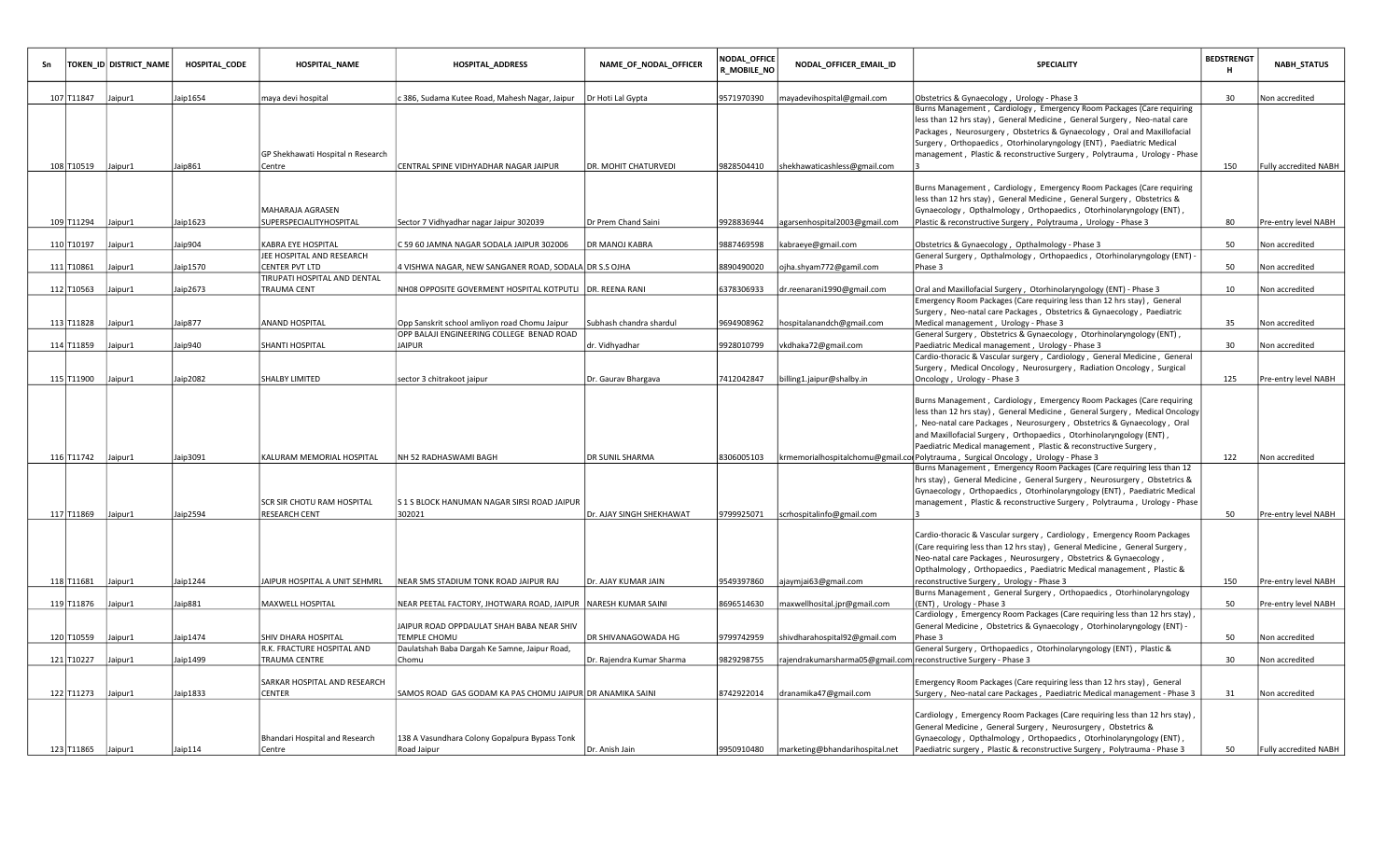|                    | TOKEN_ID DISTRICT_NAME | HOSPITAL_CODE | HOSPITAL_NAME                                      | <b>HOSPITAL_ADDRESS</b>                                                      | NAME_OF_NODAL_OFFICER    | <b>NODAL_OFFICE</b><br><b>R_MOBILE_NO</b> | NODAL_OFFICER_EMAIL_ID                                           | SPECIALITY                                                                                                                                                                                                                                                                                                                                                                                                                                                                           | <b>BEDSTRENGT</b><br>н | <b>NABH_STATUS</b>           |
|--------------------|------------------------|---------------|----------------------------------------------------|------------------------------------------------------------------------------|--------------------------|-------------------------------------------|------------------------------------------------------------------|--------------------------------------------------------------------------------------------------------------------------------------------------------------------------------------------------------------------------------------------------------------------------------------------------------------------------------------------------------------------------------------------------------------------------------------------------------------------------------------|------------------------|------------------------------|
| 124 T12114         | Jaipur1                | Jaip879       | BARALA HOSPITAL AND RESEARCH<br>CENTRE             | RADHASWAMI BAGH NH 11 JAIPUR SIKAR ROAD<br><b>CHOMU</b>                      | DR GYARSI LAL JAT        | 8875004323                                | baralahospital@gmail.com                                         | Burns Management, Cardio-thoracic & Vascular surgery, Cardiology,<br>Emergency Room Packages (Care requiring less than 12 hrs stay), General<br>Medicine, General Surgery, Medical Oncology, Mental Disorders Packages,<br>Neo-natal care Packages, Neurosurgery, Obstetrics & Gynaecology,<br> Opthalmology, Orthopaedics, Otorhinolaryngology (ENT), Paediatric<br> Medical management, Plastic & reconstructive Surgery, Polytrauma,<br>Surgical Oncology, Urology - Phase 3      | 200                    | Pre-entry level NABH         |
|                    |                        |               | CHIRAYU HOSPITAL A UNIT OF KSCH                    |                                                                              |                          |                                           |                                                                  | Cardio-thoracic & Vascular surgery, Cardiology, Emergency Room Packages<br>(Care requiring less than 12 hrs stay), General Medicine, General Surgery,<br>Medical Oncology, Neo-natal care Packages, Neurosurgery, Obstetrics &<br>Gynaecology, Opthalmology, Oral and Maxillofacial Surgery, Orthopaedics,<br> Otorhinolaryngology (ENT), Paediatric Medical management, Plastic &                                                                                                   |                        |                              |
| 125 T10549         | Jaipur1                | Jaip147       | PVT LTD<br>HEART AND GENERAL HOSPITAL A            | Vill Hathoj Kalwar Road Jhotwara Jaipur                                      | mohit choudhary          | 9829211898                                | mohit.choudhary1211@gmail.com                                    | reconstructive Surgery, Polytrauma, Urology - Phase 3                                                                                                                                                                                                                                                                                                                                                                                                                                | 110                    | Non accredited               |
| 126 T10448         | laipur1                | Jaip805       | UNIT OF CAR                                        | 7 VIVEKANAND MARG C SCHEME JAIPUR<br>CHAMPAPURA, MAIN KALWAR ROAD, JHOTWARA, | MR B M SHARMA            | 9587883900                                | hnghmediclaim@gmail.com                                          | Cardiology - Phase 3                                                                                                                                                                                                                                                                                                                                                                                                                                                                 | 51                     | Fully accredited NABH        |
| 127 T10808         | Jaipur1                | Jaip2505      | PREM HOSPITAL<br>THE ROYAL ORTHOPAEDIC HOSPITAL    | <b>JAIPUR</b>                                                                | SURAJBHAN SINGH MAVALIYA | 8888478885                                | bhanumavaliya@gmail.com                                          | General Surgery, Obstetrics & Gynaecology, Urology - Phase 3                                                                                                                                                                                                                                                                                                                                                                                                                         | 50                     | Non accredited               |
| 128 T11551         | Jaipur1                | Jaip113       | and SPORT                                          | B73A Sahakar Marg                                                            | <b>DR RAVI KHATRI</b>    | 9928841020                                | royalhospital2004@gmail.com                                      | Orthopaedics - Phase 3                                                                                                                                                                                                                                                                                                                                                                                                                                                               | 30                     | Pre-entry level NABH         |
| 129 T12027         | Jaipur1                | Jaip1836      | SANKARA EYE HOSPITAL                               | Plot No 6, Sector 6, Vidyadhar Nagar, Jaipur                                 | Dr.Neeraj Shah           | 8015590039                                | tpa.jp@sankaraeye.com                                            | Opthalmology - Phase 3                                                                                                                                                                                                                                                                                                                                                                                                                                                               | 225                    | Fully accredited NABH        |
| 130 T10905         | Jaipur1                | Jaip2743      | MAHARAJ VINAYAK GENERAL<br>HOSPITAL                | DHAND TEHSIL AMER JAIPUR NATIONAL HIGHWAY<br>11C JPR                         | DR. D.C. JAIN            | 9785400783                                | mvghjaipur@gmail.com                                             | Emergency Room Packages (Care requiring less than 12 hrs stay), General<br>Medicine, General Surgery, Obstetrics & Gynaecology, Oral and<br>Maxillofacial Surgery, Orthopaedics, Otorhinolaryngology (ENT) - Phase 3                                                                                                                                                                                                                                                                 | 70                     | Non accredited               |
| 131 T10180         | Jaipur1                | Jaip914       |                                                    | SS MAHILA AND GENERAL HOSPITAL  OPP POWER HOUSE MORIJA ROAD CHOMU            | kamlesh ghoslya          | 9983868321                                | kamleshghosalya5@gmail.com                                       | Burns Management, Emergency Room Packages (Care requiring less than 12<br> hrs stay), General Medicine, General Surgery, Neurosurgery, Obstetrics &<br>Gynaecology, Orthopaedics, Otorhinolaryngology (ENT), Paediatric Medical<br>management, Urology - Phase 3                                                                                                                                                                                                                     | 50                     | Non accredited               |
| 132 T10321 Jaipur1 |                        | Jaip1150      | R P Memorial Hospital                              | 5 tha 7 and 8 Jawahar Nagar Jaipur                                           | Mr Predeep Kumar         | 9166624216                                | rpmemorialhospitaljaipur@gmail.com management, Urology - Phase 3 | Burns Management, General Medicine, General Surgery, Neurosurgery,<br>Obstetrics & Gynaecology, Otorhinolaryngology (ENT), Paediatric Medical                                                                                                                                                                                                                                                                                                                                        | 50                     | Non accredited               |
| 133 T11999         | Jaipur1                | Jaip1251      | RAJAT MATERNITY AND GENERAL<br>HOSPITAL            | PLOT NO143 ENGINEERS COLONY PANCHEWALA<br><b>JAIPUR</b>                      | DR LEENA JAIN            | 9414077445                                | rajathospital2@gmail.com                                         | Burns Management, Emergency Room Packages (Care requiring less than 12<br> hrs stay) , General Medicine , General Surgery , Neo-natal care Packages ,<br> Obstetrics & Gynaecology, Orthopaedics, Otorhinolaryngology (ENT),<br>Paediatric Medical management, Plastic & reconstructive Surgery, Urology -<br>Phase 3<br>Emergency Room Packages (Care requiring less than 12 hrs stay), Neo-natal<br>  care Packages , Obstetrics & Gynaecology , Orthopaedics ,                    | 31                     | Pre-entry level NABH         |
|                    |                        |               | SGN HOSPITAL AND INFERTILITY                       |                                                                              |                          |                                           |                                                                  | Otorhinolaryngology (ENT), Paediatric Medical management, Urology - Phase                                                                                                                                                                                                                                                                                                                                                                                                            |                        |                              |
| 134 T11913 Jaipur1 |                        | Jaip889       | CENTER PVT                                         | NH 48 BHUMIKA PLAZA PAOTA JAIPUR                                             | DR. SURTESH THUKARAN     | 9024289898                                | keshuthukran@gmail.com                                           |                                                                                                                                                                                                                                                                                                                                                                                                                                                                                      | 105                    | Non accredited               |
| 135 T10558         | Jaipur1                | Jaip1205      | MARUDHAR HOSPITAL                                  | A93 99 SINGH BHOOMI KHATIPURA JAIPUR                                         | Dr. SACHIN GUPTA         | 9828056490                                | info@marudharhospital.com                                        | Burns Management, Cardiology, Emergency Room Packages (Care requiring<br> less than 12 hrs stay), General Medicine, General Surgery, Neo-natal care<br> Packages, Orthopaedics, Otorhinolaryngology (ENT), Paediatric Medical<br>management, Paediatric surgery, Polytrauma, Urology - Phase 3                                                                                                                                                                                       | 100                    | <b>Fully accredited NABH</b> |
| 136 T11881         | Jaipur1                | Jaip1110      | DANA SHIVAM HEART AND<br>SUPERSPECIALITY           | 2 SECTOR 2 CENTRAL SPINE VIDYADHAR NAGAR                                     | DR. SHALINI TOMAR GARSSA | 9887719189                                | danashivamhospitalit@gmail.com                                   | Cardio-thoracic & Vascular surgery, Cardiology, General Medicine, General<br>Surgery, Neurosurgery, Orthopaedics, Otorhinolaryngology (ENT),<br>Paediatric surgery, Plastic & reconstructive Surgery, Polytrauma - Phase 3                                                                                                                                                                                                                                                           | 150                    | Pre-entry level NABH         |
| 137 T10888         | Jaipur1                | Jaip853       | GLOBAL HEART AND GENERAL<br><b>HOSPITALPVT LTD</b> | c 1 27 29 opp bharat appartment gandhi path<br>vaishali nagar                | Mr. Harphool poonia      | 9649298761                                |                                                                  | Burns Management, Cardio-thoracic & Vascular surgery, Cardiology, ENT  <br>Emergency Room Packages (Care requiring less than 12 hrs stay), General<br>Medicine, General Surgery, Neo-natal care Packages, Neurosurgery,<br>Obstetrics & Gynaecology, Opthalmology, Oral and Maxillofacial Surgery,<br>Orthopaedics, Otorhinolaryngology (ENT), Paediatric Medical management,<br>globalcorporatehospital@gmail.com   Plastic & reconstructive Surgery, Polytrauma, Urology - Phase 3 | 66                     | Fully accredited NABH        |
| 138 T11329 Jaipur1 |                        | Jaip1792      | <b>CKS Hospitals</b>                               | F98A Road No 6 Sikar Road Jaipur 302013                                      | Dr. Agam Sahrma          | 9314466037                                | uoccksmedicare@gmail.com                                         | Burns Management, Cardio-thoracic & Vascular surgery, Cardiology,<br>Emergency Room Packages (Care requiring less than 12 hrs stay), General<br>Medicine, General Surgery, Interventional Neuroradiology, Neo-natal care<br>Packages, Neurosurgery, Obstetrics & Gynaecology, Orthopaedics,<br>Otorhinolaryngology (ENT), Paediatric Medical management, Plastic &<br>reconstructive Surgery, Polytrauma, Urology - Phase 3                                                          | 200                    | Pre-entry level NABH         |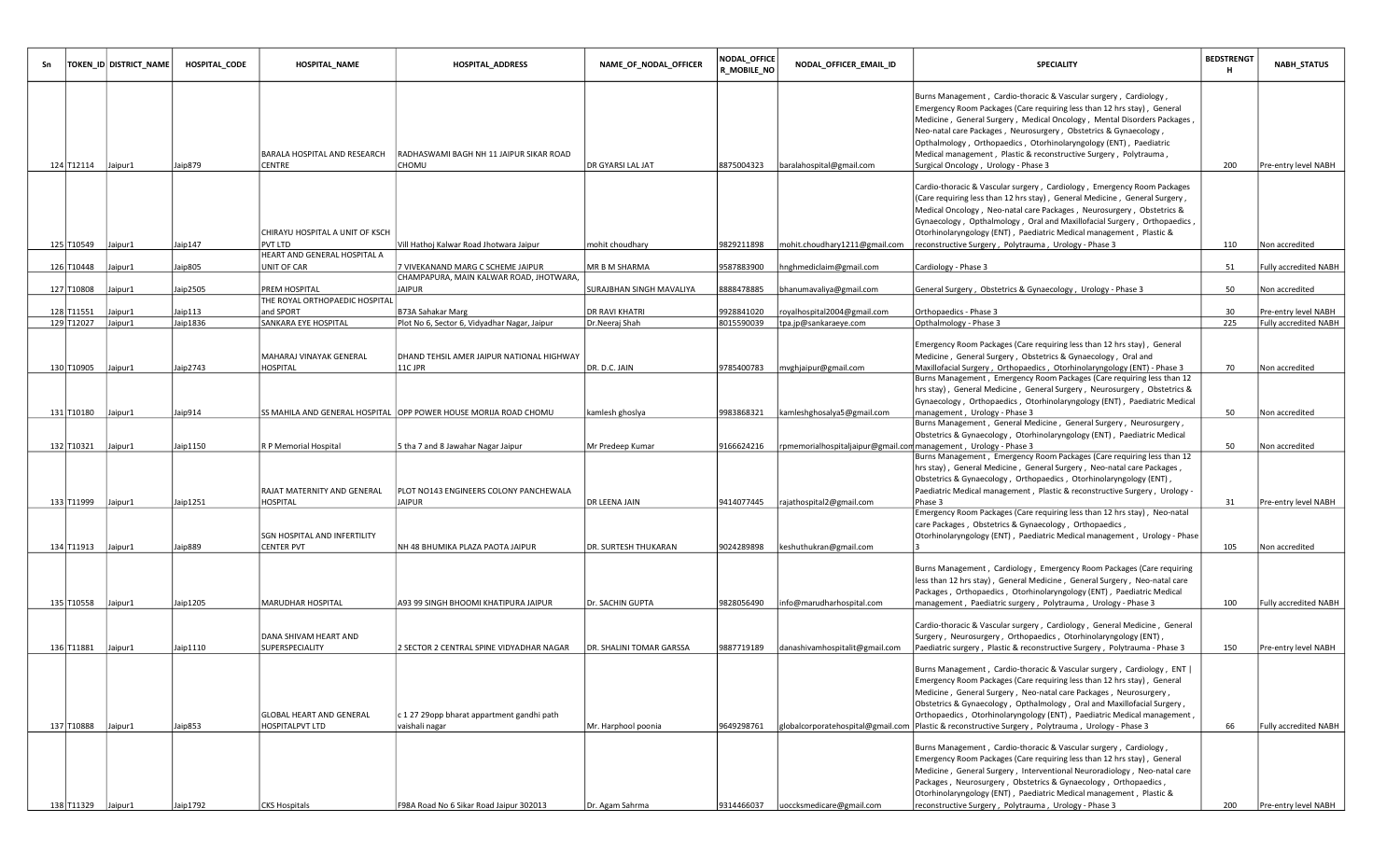|                    | TOKEN_ID DISTRICT_NAME | HOSPITAL CODE | <b>HOSPITAL_NAME</b>                        | HOSPITAL_ADDRESS                                                                  | NAME_OF_NODAL_OFFICER       | NODAL_OFFICE<br><b>R_MOBILE_NO</b> | NODAL_OFFICER_EMAIL_ID                  | <b>SPECIALITY</b>                                                                                                                                                                                                                                                                                                                                                                                                                                                                                                                                        | <b>BEDSTRENGT</b><br>H | <b>NABH_STATUS</b>    |
|--------------------|------------------------|---------------|---------------------------------------------|-----------------------------------------------------------------------------------|-----------------------------|------------------------------------|-----------------------------------------|----------------------------------------------------------------------------------------------------------------------------------------------------------------------------------------------------------------------------------------------------------------------------------------------------------------------------------------------------------------------------------------------------------------------------------------------------------------------------------------------------------------------------------------------------------|------------------------|-----------------------|
| 139 T10172 Jaipur1 |                        | Jaip885       | PVT LTD                                     | CHOMU MAHILA AND EYE HOSPITAL SAMOD MODE PAKKA BANDHA RINGUS ROAD<br>CHOMU        | DR RAJESH KUMAR CHOUDHARY   | 9413341879                         | cmehospitalltd@gmail.com                | Emergency Room Packages (Care requiring less than 12 hrs stay), General<br>Medicine, General Surgery, Neo-natal care Packages, Obstetrics &<br>Gynaecology, Opthalmology, Orthopaedics, Otorhinolaryngology (ENT),<br>Urology - Phase 3                                                                                                                                                                                                                                                                                                                  | 40                     | Non accredited        |
| 140 T11707         | Jaipur1                | Jaip1994      | Apollo spectra Hospital A unit of<br>Apoll  | J 2/37 MAHAVEER MARG C SCHEME JAIPUR                                              | <b>DR SHIVAPPA S HULLAL</b> | 8058012600                         | kabul.singh@apollospectra.com           | General Medicine, General Surgery, Obstetrics & Gynaecology,<br>Orthopaedics, Otorhinolaryngology (ENT), Plastic & reconstructive Surgery,<br>Urology - Phase 3                                                                                                                                                                                                                                                                                                                                                                                          | 50                     | Pre-entry level NABH  |
|                    |                        |               |                                             |                                                                                   |                             |                                    |                                         | Burns Management, Emergency Room Packages (Care requiring less than 12<br>hrs stay), General Medicine, General Surgery, Medical Oncology, Neo-natal<br>care Packages, Neurosurgery, Obstetrics & Gynaecology, Oral and<br>Maxillofacial Surgery, Orthopaedics, Otorhinolaryngology (ENT), Paediatric<br>Medical management, Paediatric surgery, Plastic & reconstructive Surgery,                                                                                                                                                                        |                        |                       |
| 141 T11543         | Jaipur1                | Jaip133       | <b>ABHISHEK HOSPITAL</b>                    | 3BIII, NEAR DHARAM SINGH CIRCLE, MD ROAD<br>93 B TAGORE NAGAR NEAR DCM AJMER ROAD | DR RENU SHARMA              | 9829013467                         | drrenuakhilesh@gmail.com                | Polytrauma, Radiation Oncology, Urology - Phase 3<br>General Medicine, General Surgery, Obstetrics & Gynaecology,                                                                                                                                                                                                                                                                                                                                                                                                                                        | 33                     | Pre-entry level NABH  |
| 142 T11835         | Jaipur1                | Jaip2457      | ASOPA HOSPITAL                              | JAIPUR 302021                                                                     | DR ARVIND ASOPA             | 8619437673                         | Asopahospital@gmail.com                 | Orthopaedics, Otorhinolaryngology (ENT) - Phase 3                                                                                                                                                                                                                                                                                                                                                                                                                                                                                                        | 50                     | Pre-entry level NABH  |
| 143 T10182         | Jaipur1                | Jaip2391      | <b>MANAS HOSPITAL</b>                       | D131 JAGDAMBA NAGAR JAIPUR                                                        | Dr Hemraj Khorwal           | 9950899906                         | manashospitaljaipur@gmail.com           | Orthopaedics - Phase 3                                                                                                                                                                                                                                                                                                                                                                                                                                                                                                                                   | 35                     | Non accredited        |
| 144 T11864         | Jaipur1                | Jaip134       | JAIPUR DOORBEEN HOSPITAL                    | 8 DEVI NAGAR MODEMETRO PILLAR 78 79 NEW<br><b>SANGANER ROAD JAIPUR</b>            | JAIPUR DOORBEEN HOSPITAL    | 9829043953                         | jdhhospital@gmail.com                   | Emergency Room Packages (Care requiring less than 12 hrs stay), General<br>Surgery, Interventional Neuroradiology, Neurosurgery, Obstetrics &<br>Gynaecology, Orthopaedics, Plastic & reconstructive Surgery - Phase 3                                                                                                                                                                                                                                                                                                                                   | 30                     | Pre-entry level NABH  |
|                    |                        |               | BALAJI FRACTURE AND GENERAL                 | ON AMAN TOWER JAIPUR ROAD CHOMU DIS                                               |                             |                                    |                                         |                                                                                                                                                                                                                                                                                                                                                                                                                                                                                                                                                          |                        |                       |
| 145 T12080         | Jaipur1                | Jaip1605      | HOSPITAL                                    | <b>JAIPUR</b>                                                                     | Dr KUMAR ROHIT              | 9636063569                         |                                         | balajifractureandgeneralhospit@gma Orthopaedics, Plastic & reconstructive Surgery - Phase 3<br>Burns Management, Emergency Room Packages (Care requiring less than 12<br>hrs stay), General Medicine, General Surgery, Neo-natal care Packages,<br>Neurosurgery, Obstetrics & Gynaecology, Orthopaedics,                                                                                                                                                                                                                                                 | 15                     | Non accredited        |
|                    |                        |               | BALAJI CURE AND CARE HOSPITAL               | 20E, PRADHAN TOWER, RAMNATH GARDEN, SIRSI                                         |                             |                                    |                                         | Otorhinolaryngology (ENT), Paediatric Medical management, Plastic &                                                                                                                                                                                                                                                                                                                                                                                                                                                                                      |                        |                       |
| 146 T11757         | Jaipur1                | Jaip1830      | PVT. LTD.                                   | ROAD.MEENAWALA.JAIPUR                                                             | DR. SURESH YADAV            | 9929297785                         | balajimhtpa@gmail.com                   | reconstructive Surgery, Polytrauma, Urology - Phase 3<br>General Medicine, General Surgery, Neurosurgery, Obstetrics &                                                                                                                                                                                                                                                                                                                                                                                                                                   | 50                     | Non accredited        |
|                    |                        |               |                                             | 326 327 NEMI SAGAR MAIN QUEENS ROAD                                               |                             |                                    |                                         | Gynaecology, Otorhinolaryngology (ENT), Paediatric Medical management,                                                                                                                                                                                                                                                                                                                                                                                                                                                                                   |                        |                       |
| 147 T11839         | Jaipur1                | Jaip2524      | SHIV TRIDENT HOSPITAL                       | VAISHALI NAGAR JAIPUR                                                             | <b>DR. VISHWAS PRABODH</b>  | 9950739144                         | shivtridenthospital@gmail.com           | Plastic & reconstructive Surgery, Urology - Phase 3                                                                                                                                                                                                                                                                                                                                                                                                                                                                                                      | 34                     | Non accredited        |
|                    |                        |               |                                             |                                                                                   |                             |                                    |                                         | Emergency Room Packages (Care requiring less than 12 hrs stay), General                                                                                                                                                                                                                                                                                                                                                                                                                                                                                  |                        |                       |
| 148 T11741         | Jaipur1                | Jaip2678      | SHARMA NURSING HOME                         | Saipura, Jamwaramgarh road, Jaipur                                                | Dr. Karandeep singh         | 7009875465                         | drkarandeeprupal@gmail.com              | Medicine - Phase 3                                                                                                                                                                                                                                                                                                                                                                                                                                                                                                                                       | 35                     | Non accredited        |
| 149 T10899         | Jaipur1                | Jaip157       |                                             | NIMS MEDICAL COLLEGE HOSPITAL  SHOBHA NAGAR DEHLI JAIPUR HIGHWAY                  | <b>RAMBABU SAINI</b>        | 7014773421                         | nimshospitaljpr@gmail.com               | Burns Management, Cardio-thoracic & Vascular surgery, Cardiology,<br>Emergency Room Packages (Care requiring less than 12 hrs stay), General<br>Medicine, General Surgery, Medical Oncology, Mental Disorders Packages,<br>Neo-natal care Packages, Neurosurgery, Obstetrics & Gynaecology,<br>Opthalmology, Oral and Maxillofacial Surgery, Orthopaedics,<br>Otorhinolaryngology (ENT), Paediatric Medical management, Paediatric<br>surgery, Plastic & reconstructive Surgery, Polytrauma, Radiation Oncology,<br>Surgical Oncology, Urology - Phase 3 | 1130                   | Pre-entry level NABH  |
|                    |                        |               |                                             |                                                                                   |                             |                                    |                                         | Emergency Room Packages (Care requiring less than 12 hrs stay), General                                                                                                                                                                                                                                                                                                                                                                                                                                                                                  |                        |                       |
| 150 T12149         | Jaipur1                | Jaip121       | CBL MEMORIAL HOLY FAMILY<br>HOSPITAL        | 43,52,53, Ashok Vihar, Ambabari Bridge Road,<br><b>JHOTWARA ROAD</b>              | DR. PANKAJ AGARWAL          | 9829019557                         | cblmhfh@gmail.com                       | Surgery, Obstetrics & Gynaecology, Orthopaedics, Otorhinolaryngology<br>(ENT), Plastic & reconstructive Surgery, Polytrauma, Urology - Phase 3                                                                                                                                                                                                                                                                                                                                                                                                           | 35                     | Pre-entry level NABH  |
| 151 T11994         | Jaipur1                | Jaip2193      | VARDANI GENERAL AND DENTAL<br>HOSPITAL      | <b>KHORA BISAL</b>                                                                | <b>SEWAK RAM VARDANI</b>    | 9460191691                         | rahulvardani82@gmail.com                | Burns Management, Emergency Room Packages (Care requiring less than 12<br>hrs stay), General Surgery, Orthopaedics, Otorhinolaryngology (ENT) - Phase                                                                                                                                                                                                                                                                                                                                                                                                    | 25                     | Non accredited        |
|                    |                        |               |                                             |                                                                                   |                             |                                    |                                         |                                                                                                                                                                                                                                                                                                                                                                                                                                                                                                                                                          |                        |                       |
| 152 T10324 Jaipur1 |                        | Jaip1635      | TOKAS GASTRO AND SUPER<br>SPECIALITY HOSPIT | RADHA SWAMI BAGH CHOMU JAIPUR                                                     | MR. RAJENDRA KUMAR          |                                    | 9875114453  tpa.tokashospital@gmail.com | Emergency Room Packages (Care requiring less than 12 hrs stay), General<br>Medicine, General Surgery, Obstetrics & Gynaecology, Urology - Phase 3                                                                                                                                                                                                                                                                                                                                                                                                        | 35                     | <b>Non accredited</b> |
|                    |                        |               |                                             |                                                                                   |                             |                                    |                                         | Emergency Room Packages (Care requiring less than 12 hrs stay), General                                                                                                                                                                                                                                                                                                                                                                                                                                                                                  |                        |                       |
|                    |                        | Jaip2225      | SEVAYATAN CHILD AND GENERAL<br>HOSPITAL     | 18 ganesh vihar ,jaipur road ,chomu                                               | nanu ram yadav              | 9660248328                         |                                         | Medicine   General Medicine, General Surgery, Obstetrics & Gynaecology,<br>sevayatan.hospital.chomu@gmail.cor Paediatric Medical management - Phase 3                                                                                                                                                                                                                                                                                                                                                                                                    | 25                     | Non accredited        |
| 153 T10025         | Jaipur1                |               | RAJASTHAN CHILDRENS GENERAL                 |                                                                                   |                             |                                    |                                         | General Medicine, General Surgery, Neo-natal care Packages, Obstetrics &                                                                                                                                                                                                                                                                                                                                                                                                                                                                                 |                        |                       |
| 154 T10497         | Jaipur1                | Jaip2761      | HOSPITAL                                    | NURSING VIHAR NH08 PAOTA                                                          | <b>DR GOKUL GATHALA</b>     | 9414468025                         | gathalagc@gmail.com                     | Gynaecology, Paediatric Medical management - Phase 3                                                                                                                                                                                                                                                                                                                                                                                                                                                                                                     | 25                     | Non accredited        |
|                    |                        |               | DHANVANTRI LIFE CARE PRIVATE                |                                                                                   |                             |                                    |                                         | Burns Management, Cardiology, General Medicine, General Surgery,<br>Mental Disorders Packages, Neurosurgery, Obstetrics & Gynaecology,<br>Opthalmology, Oral and Maxillofacial Surgery, Orthopaedics,<br>Otorhinolaryngology (ENT), Plastic & reconstructive Surgery, Polytrauma,                                                                                                                                                                                                                                                                        |                        |                       |
|                    | 155 T10551 Jaipur2     | Jaip202       | LIMITED                                     | 67/56A NEW SANGANER ROAD MANSAROVAR                                               | MR GIRJESH KUMAR            | 9587474056                         | dhrcjpr@gmail.com                       | Urology - Phase 3                                                                                                                                                                                                                                                                                                                                                                                                                                                                                                                                        | 151                    | Pre-entry level NABH  |
|                    | 156 T11929 Jaipur2     | Jaip2595      |                                             | Health Care Global Enterprises Ltd   Sector 5. Shipra Path. Mansarovar. jaipur    | Dr. Monika Saxena           |                                    | 9001977527 drmonika.s@hcgel.com         | Medical Oncology, Radiation Oncology, Surgical Oncology - Phase 3                                                                                                                                                                                                                                                                                                                                                                                                                                                                                        | 57                     | Non accredited        |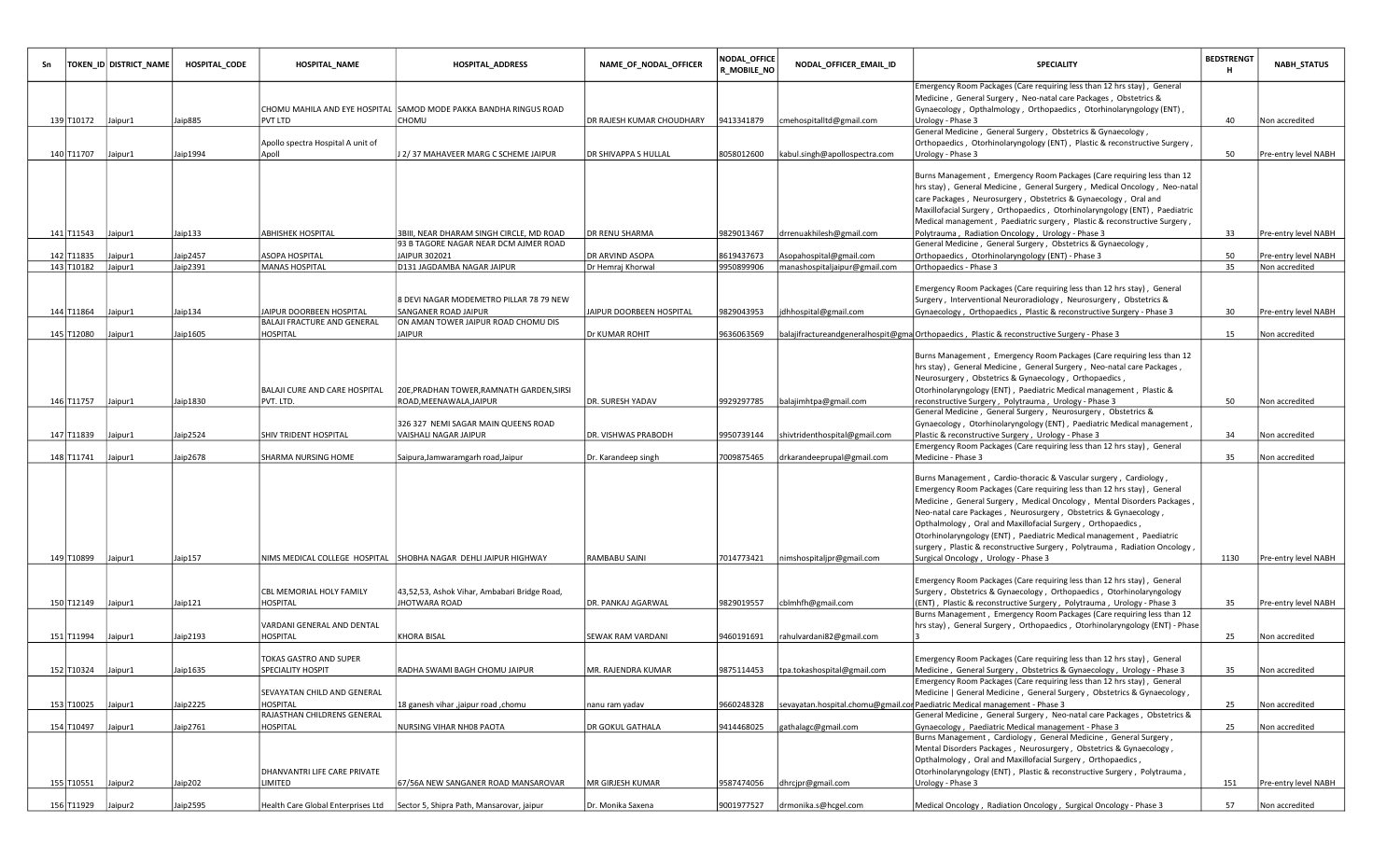|                    | TOKEN_ID DISTRICT_NAME | HOSPITAL_CODE | HOSPITAL_NAME                                          | <b>HOSPITAL_ADDRESS</b>                                   | NAME_OF_NODAL_OFFICER | NODAL_OFFICE<br><b>R_MOBILE_NO</b> | NODAL_OFFICER_EMAIL_ID          | SPECIALITY                                                                                                                                  | <b>BEDSTRENGT</b><br>н | <b>NABH_STATUS</b>    |
|--------------------|------------------------|---------------|--------------------------------------------------------|-----------------------------------------------------------|-----------------------|------------------------------------|---------------------------------|---------------------------------------------------------------------------------------------------------------------------------------------|------------------------|-----------------------|
|                    |                        |               | UNIVERSITY HOMOEOPAHY                                  | VEDAANT GYAN VELLAY JHARNA MAHLA JOBNER                   |                       |                                    |                                 |                                                                                                                                             |                        |                       |
| 157 T11457         | Jaipur2                | Jaip3101      | HOSPITAL RESEARCH                                      | LINK ROAD XPRESS WAY                                      | MR PAWAN KUMAR GUPTA  | 9784011295                         | admission@jvwu.ac.in            | Opthalmology - Phase 3                                                                                                                      | 22                     | Non accredited        |
|                    |                        |               |                                                        |                                                           |                       |                                    |                                 | Emergency Room Packages (Care requiring less than 12 hrs stay), General                                                                     |                        |                       |
|                    |                        |               |                                                        |                                                           |                       |                                    |                                 | Medicine, General Surgery, Neo-natal care Packages, Obstetrics &                                                                            |                        |                       |
|                    |                        |               |                                                        |                                                           |                       |                                    |                                 | Gynaecology, Opthalmology, Orthopaedics, Otorhinolaryngology (ENT),                                                                         |                        |                       |
| 158 T10610 Jaipur2 |                        | Jaip1781      | Balaji Soni Hospital                                   | SPL 229, RIICO Ind Area Phase II, Bagru, Jaipur           | Bijal Joseph          | 9116677740                         | bijil.joseph@sonihospital.com   | Paediatric Medical management - Phase 3                                                                                                     | 100                    | Non accredited        |
|                    |                        |               |                                                        |                                                           |                       |                                    |                                 |                                                                                                                                             |                        |                       |
|                    |                        |               |                                                        |                                                           |                       |                                    |                                 | Burns Management, Cardiology, Emergency Room Packages (Care requiring                                                                       |                        |                       |
| 159 T11897 Jaipur2 |                        | Jaip2766      |                                                        | Sector 10, Meera Marg, Agarwal Farm, Mansarovar<br>jaipur |                       | 9414462124                         |                                 | less than 12 hrs stay), General Medicine, General Surgery, Neurosurgery,                                                                    | 73                     | Fully accredited NABH |
|                    |                        |               | Saket Hospital                                         |                                                           | Sheeja John           |                                    | sheejasakethospital@gmail.com   | Orthopaedics, Otorhinolaryngology (ENT), Polytrauma, Urology - Phase 3<br>Burns Management, Cardio-thoracic & Vascular surgery, Cardiology, |                        |                       |
|                    |                        |               |                                                        |                                                           |                       |                                    |                                 | Emergency Room Packages (Care requiring less than 12 hrs stay), General                                                                     |                        |                       |
|                    |                        |               |                                                        |                                                           |                       |                                    |                                 | Medicine, General Surgery, Interventional Neuroradiology, Medical                                                                           |                        |                       |
|                    |                        |               |                                                        |                                                           |                       |                                    |                                 | Oncology, Mental Disorders Packages, Neo-natal care Packages,                                                                               |                        |                       |
|                    |                        |               |                                                        |                                                           |                       |                                    |                                 | Neurosurgery, Obstetrics & Gynaecology, Opthalmology, Oral and                                                                              |                        |                       |
|                    |                        |               |                                                        |                                                           |                       |                                    |                                 |                                                                                                                                             |                        |                       |
|                    |                        |               |                                                        |                                                           |                       |                                    |                                 | Maxillofacial Surgery, Orthopaedics, Otorhinolaryngology (ENT), Paediatric                                                                  |                        |                       |
|                    |                        |               |                                                        |                                                           |                       |                                    |                                 | Medical management, Paediatric surgery, Plastic & reconstructive Surgery,                                                                   |                        |                       |
| 160 T10614 Jaipur2 |                        | Jaip887       | <b>NUIMSRC JAIPUR</b>                                  | Jagatpura Jaipur                                          | MANOJ KUMAR           | 7230057683                         | medical.otp@jnujaipur.ac.in     | Polytrauma, Urology - Phase 3                                                                                                               | 800                    | Non accredited        |
| 161 T11683         |                        |               |                                                        |                                                           |                       |                                    |                                 | General Surgery, Otorhinolaryngology (ENT), Paediatric Medical                                                                              |                        |                       |
|                    | Jaipur2                | laip1339      | Apex Hospital Mansarovar                               | 55 Rajat Path, Mansarovar Sector 5, Jaipur                | Dr. Naina             | 7976137351                         | apexmansarovar2013@gmail.com    | management - Phase 3<br>Emergency Room Packages (Care requiring less than 12 hrs stay), General                                             | 50                     | Non accredited        |
|                    |                        |               |                                                        |                                                           |                       |                                    |                                 |                                                                                                                                             |                        |                       |
| 162 T11842         | Jaipur <sub>2</sub>    | Jaip1322      | DH HOSPITAL                                            | DH PATH LUNIYAWAS AGRA ROAD JAIPUR                        | DR HANSRAJ BADHALIYA  |                                    |                                 | Medicine, Obstetrics & Gynaecology, Orthopaedics, Otorhinolaryngology                                                                       | 50                     |                       |
|                    |                        |               |                                                        |                                                           |                       | 7374004410                         | cmho2j-aiprj@nic.in             | (ENT) - Phase 3                                                                                                                             |                        | Non accredited        |
|                    |                        |               |                                                        |                                                           |                       |                                    |                                 | Burns Management, Cardiology, Emergency Room Packages (Care requiring                                                                       |                        |                       |
|                    |                        |               |                                                        |                                                           |                       |                                    |                                 |                                                                                                                                             |                        |                       |
|                    |                        |               |                                                        |                                                           |                       |                                    |                                 | less than 12 hrs stay), General Medicine, General Surgery, Neo-natal care                                                                   |                        |                       |
|                    |                        |               |                                                        |                                                           |                       |                                    |                                 | Packages, Neurosurgery, Obstetrics & Gynaecology, Orthopaedics,                                                                             |                        |                       |
|                    |                        |               |                                                        |                                                           |                       |                                    |                                 | Otorhinolaryngology (ENT), Paediatric Medical management, Plastic &                                                                         |                        |                       |
| 163 T12001 Jaipur2 |                        | Jaip132       | RUNGTA HOSPITAL                                        | malviya nagar                                             | Dr Mukesh Yadav       | 8968076699                         | creditdeptt@rungtahospital.com  | reconstructive Surgery, Polytrauma, Urology - Phase 3                                                                                       | 108                    | Fully accredited NABH |
|                    |                        |               |                                                        |                                                           |                       |                                    |                                 | Emergency Room Packages (Care requiring less than 12 hrs stay), General                                                                     |                        |                       |
|                    |                        |               |                                                        |                                                           |                       |                                    |                                 | Surgery, Neurosurgery, Obstetrics & Gynaecology, Opthalmology, Oral and                                                                     |                        |                       |
|                    |                        |               |                                                        |                                                           |                       |                                    |                                 | Maxillofacial Surgery, Orthopaedics, Otorhinolaryngology (ENT), Paediatric                                                                  |                        |                       |
|                    |                        |               | THE URMIL CHEST AND GENERAL                            | 193 SAVITRI VIHAR NEAR PANNADHAY CIRCLE                   |                       |                                    |                                 | Medical management, Plastic & reconstructive Surgery, Polytrauma,                                                                           |                        |                       |
| 164 T11577 Jaipur2 |                        | Jaip1809      | HOSPITAL                                               | <b>PRATAP NAGAR</b>                                       | DR SANJEEV GUPTA      | 9214027824                         | drsanjeevchest@gmail.com        | Urology - Phase 3                                                                                                                           | 30                     | Non accredited        |
|                    |                        |               | <b>NAVJEEVAN HOSPITAL AND</b>                          |                                                           |                       |                                    |                                 | Emergency Room Packages (Care requiring less than 12 hrs stay), Obstetrics &                                                                |                        |                       |
|                    |                        |               | RESEARCH CENTRE                                        | BUS STAND KANOTA AGRA ROAD JAIPUR                         | DR SHIVANI MEENA      |                                    |                                 | Gynaecology, Orthopaedics, Paediatric Medical management, Urology -                                                                         | 26                     |                       |
| 165 T11974         | Jaipur2                | Jaip2696      | SANSKAR MULTISPECIALITY                                | MAIN PACHAR MOD , DANTARAMGARH ROAD                       |                       | 7597689773                         | navjeevanhospital2018@gmail.com | Phase 3                                                                                                                                     |                        | Non accredited        |
| 166 T11932         | Jaipur2                | aip2638       | HOSPITAL                                               | KISHANGARH RENWAL JAIPUR                                  | PUNIT KUMAR           | 8502812128                         | punitjakhar88@gmail.com         | General Surgery - Phase 3                                                                                                                   | 25                     | Non accredited        |
|                    |                        |               |                                                        | SP 3 MALVIYA INDUSTRIAL AREA NEAR CALGARY                 |                       |                                    |                                 | General Surgery, Obstetrics & Gynaecology, Opthalmology, Urology - Phase                                                                    |                        |                       |
| 167 T11875         | Jaipur2                | Jaip1461      | AGARWAL HOSPITAL                                       | <b>CIRCLE</b>                                             | DR. MANJU AGARWAL     | 7877031134                         | gkproff@gmail.com               |                                                                                                                                             | 32                     | Pre-entry level NABH  |
|                    |                        |               |                                                        |                                                           |                       |                                    |                                 |                                                                                                                                             |                        |                       |
|                    |                        |               | BAGRA MATERNITY AND GENERAL                            | IN FRONT OF SAINT ANSLAM SCHOOL, SAIPURA                  |                       |                                    |                                 | General Surgery, Neo-natal care Packages, Obstetrics & Gynaecology,                                                                         |                        |                       |
| 168 T11602         | Jaipur2                | Jaip791       | HOSPITAL                                               | <b>BYPASS DIGGI ROAD</b>                                  | DR RAVI KUMAR MEHTA   | 9828688021                         | bagrahospital@gmail.com         | Orthopaedics, Otorhinolaryngology (ENT), Urology - Phase 3                                                                                  | 30                     | Non accredited        |
|                    |                        |               |                                                        |                                                           |                       |                                    |                                 |                                                                                                                                             |                        |                       |
| 169 T11512         | Jaipur2                | Jaip1228      | GINNI DEVI MEMORIAL HOSPITAL                           | 94/49 AGARWAL FARM MANSAROVAR JAIPUR                      | DR.PRATUL JAIN        | 9762328334                         | pkj4950@gmail.com               | Orthopaedics - Phase 3                                                                                                                      | 50                     | Non accredited        |
|                    |                        |               |                                                        | K 32, INCOME TAX COLONY, S L MARG, NEAR                   |                       |                                    |                                 | Otorhinolaryngology (ENT), Plastic & reconstructive Surgery, Urology - Phase                                                                |                        |                       |
| 170 T11688         | Jaipur2                | Jaip1568      | Allergy Asthma n Chest Hospital                        | <b>DURGAPURA BUS STAND</b>                                | MAHESH CHAND SHARMA   | 8949192003                         |                                 |                                                                                                                                             | 40                     | Pre-entry level NABH  |
|                    |                        |               |                                                        | 40,NEER SAGAR MARKET HDFC BANK AJMER ROAD                 |                       |                                    | enquiryaanch@gmail.com          | Neo-natal care Packages, Paediatric Medical management, Paediatric surgery                                                                  |                        |                       |
| 171 T11968         | Jaipur2                | Jaip140       |                                                        | <b>BHANKROTA JAIPUR</b>                                   | DR.SACHIN AGARWAL     | 9413011792                         |                                 | Phase 3                                                                                                                                     | 30                     | Non accredited        |
|                    |                        |               | GARG CHILD HOSPITAL<br>Bhagwan MahaveerCancer Hospital |                                                           |                       |                                    | gargchildhospital7@gmail.com    | Medical Oncology, Neurosurgery, Plastic & reconstructive Surgery,                                                                           |                        |                       |
| 172 T10526         | Jaipur2                | Jaip2767      | RC                                                     |                                                           | Aparna Jha            | 8769435447                         |                                 | Radiation Oncology, Surgical Oncology - Phase 3                                                                                             | 256                    | Fully accredited NABH |
|                    |                        |               |                                                        | BMCHRC, JLN Marg Jaipur                                   |                       |                                    | aparna.jha@bmchrc.com           |                                                                                                                                             |                        |                       |
|                    |                        |               |                                                        | SHIPRA PATH, NEAR TECHNOLOGY PARK,                        |                       |                                    |                                 | Cardio-thoracic & Vascular surgery, Cardiology, Neurosurgery, Orthopaedics                                                                  |                        |                       |
| 173 T11880         | Jaipur2                | Jaip1482      | <b>METRO MAS HOSPITAL PVT LTD</b>                      | MANSAROVAR, JAIPUR                                        | DR.AVDHESH            | 9602529422                         | bsby-mas@metrohospitals.com     | Otorhinolaryngology (ENT), Polytrauma, Urology - Phase 3                                                                                    | 200                    | Fully accredited NABH |
|                    |                        |               | AMAR MEDICAL AND RESEARCH                              |                                                           |                       |                                    |                                 | Cardiology, General Medicine, General Surgery, Obstetrics & Gynaecology,                                                                    |                        |                       |
| 174 T10093         | Jaipur2                | Jaip126       | CENTRE                                                 | SECTOR 3 KIRAN PATH MANSAROVAR JAIPUR                     | DR ANIL SHARMA        | 9928130039                         | amrc.jaipur@gmail.com           | Orthopaedics, Polytrauma - Phase 3                                                                                                          | 53                     | Pre-entry level NABH  |
|                    |                        |               |                                                        |                                                           |                       |                                    |                                 |                                                                                                                                             |                        |                       |
|                    |                        |               |                                                        |                                                           |                       |                                    |                                 | Burns Management, Emergency Room Packages (Care requiring less than 12                                                                      |                        |                       |
|                    |                        |               |                                                        | NEAR GANESH MANDIR BALAJI COLONY DUDU                     |                       |                                    |                                 | hrs stay), Obstetrics & Gynaecology, Oral and Maxillofacial Surgery,                                                                        |                        |                       |
|                    |                        |               |                                                        |                                                           |                       |                                    |                                 |                                                                                                                                             |                        |                       |
| 175 T11896 Jaipur2 |                        | Jaip810       | ABS HOSPITAL                                           | JAIPUR RAJASTHAN                                          | DR NEHA GOYAL         | 9667829660                         | abshospital2013@gmail.com       | Otorhinolaryngology (ENT), Paediatric Medical management - Phase 3                                                                          | 32                     | Non accredited        |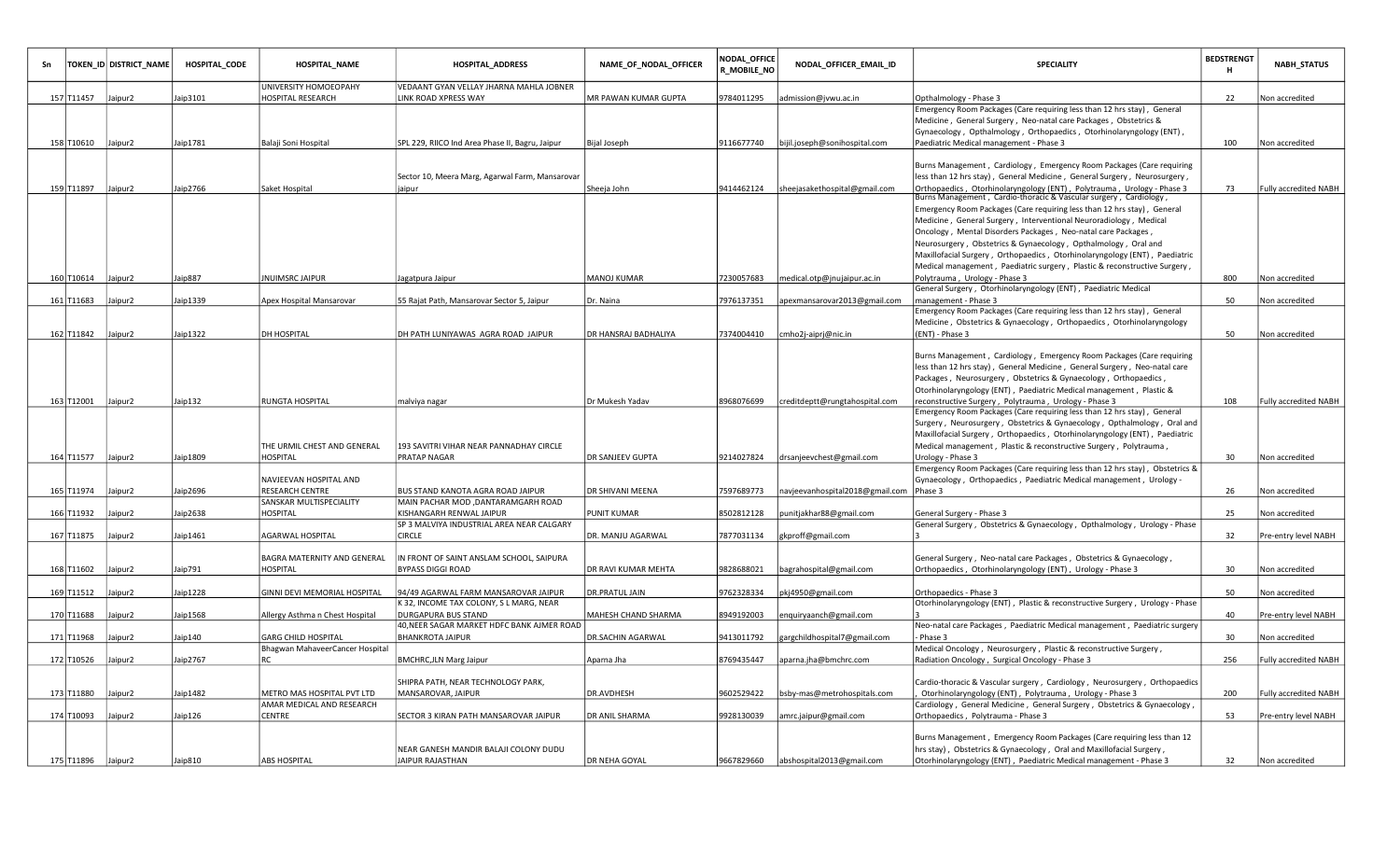|            | TOKEN_ID DISTRICT_NAME | <b>HOSPITAL_CODE</b> | HOSPITAL_NAME                         | HOSPITAL_ADDRESS                                                       | NAME_OF_NODAL_OFFICER     | <b>NODAL_OFFICE</b><br><b>R_MOBILE_NO</b> | NODAL_OFFICER_EMAIL_ID         | <b>SPECIALITY</b>                                                                                                                                                                                                                                                                                                                                                                                                                  | <b>BEDSTRENGT</b><br>н | <b>NABH_STATUS</b>           |
|------------|------------------------|----------------------|---------------------------------------|------------------------------------------------------------------------|---------------------------|-------------------------------------------|--------------------------------|------------------------------------------------------------------------------------------------------------------------------------------------------------------------------------------------------------------------------------------------------------------------------------------------------------------------------------------------------------------------------------------------------------------------------------|------------------------|------------------------------|
|            |                        |                      |                                       | 98 99 Mohru Vihar, Mukundpura Road Bhankrota                           |                           |                                           |                                | Burns Management, Emergency Room Packages (Care requiring less than 12<br>hrs stay), General Surgery, Interventional Neuroradiology, Obstetrics &<br>Gynaecology, Orthopaedics, Otorhinolaryngology (ENT), Paediatric Medical                                                                                                                                                                                                      |                        |                              |
| 176 T12022 | Jaipur2                | Jaip148              | Kandoi Health Care Pvt.Ltd.           | Jaipur                                                                 | Dr Bhagwati Prasad Kandoi | 9414430498                                | bpkandoi@gmail.com             | management, Plastic & reconstructive Surgery, Urology - Phase 3                                                                                                                                                                                                                                                                                                                                                                    | 50                     | Pre-entry level NABH         |
|            |                        |                      | University Ayurveda Hospital          | Jayoti Vidyapeeth Women Univ Vill Jharna Jai Ajm                       |                           |                                           |                                |                                                                                                                                                                                                                                                                                                                                                                                                                                    |                        |                              |
| 177 T11820 | Jaipur2                | Jaip2329             | Research c                            | 10 11 NEER SAGAR COLONY BHANKROTA AJMER                                | Mr. Pawan Kumar Gupta     | 9784011295                                | admission@jvwu.ac.in           | Opthalmology - Phase 3                                                                                                                                                                                                                                                                                                                                                                                                             | 62                     | Non accredited               |
| 178 T11949 | Jaipur2                | Jaip898              | DULET HOSPITAL                        | <b>ROAD JAIPUR</b>                                                     | DR. MOHAN SINGH DULET     | 9828541187                                | dulethospital@gmail.com        | Orthopaedics - Phase 3                                                                                                                                                                                                                                                                                                                                                                                                             | 52                     | Non accredited               |
|            |                        |                      |                                       |                                                                        |                           |                                           |                                | Emergency Room Packages (Care requiring less than 12 hrs stay), Neo-natal                                                                                                                                                                                                                                                                                                                                                          |                        |                              |
|            |                        |                      |                                       |                                                                        |                           |                                           |                                | care Packages, Obstetrics & Gynaecology, Oral and Maxillofacial Surgery,                                                                                                                                                                                                                                                                                                                                                           |                        |                              |
| 179 T11805 | Jaipur2                | Jaip1329             | LAXMAN CHOUDHARY MEMORIAL<br>HOSPITAL | DIGGI MALPURA ROAD RENWAL MANJI JAIPUR                                 | <b>DR BS BAROUDA</b>      | 9983611175                                | dr.barouda@gmail.com           | Orthopaedics, Otorhinolaryngology (ENT), Paediatric Medical management,<br>Urology - Phase 3                                                                                                                                                                                                                                                                                                                                       | 50                     | Non accredited               |
|            |                        |                      |                                       |                                                                        |                           |                                           |                                | Emergency Room Packages (Care requiring less than 12 hrs stay), General                                                                                                                                                                                                                                                                                                                                                            |                        |                              |
|            |                        |                      |                                       |                                                                        |                           |                                           |                                | Medicine, General Surgery, Neo-natal care Packages, Neurosurgery, Oral                                                                                                                                                                                                                                                                                                                                                             |                        |                              |
|            |                        |                      |                                       |                                                                        |                           |                                           |                                | and Maxillofacial Surgery, Orthopaedics, Paediatric Medical management,                                                                                                                                                                                                                                                                                                                                                            |                        |                              |
| 180 T10562 | Jaipur2                | Jaip1538             | Shri Hospital                         | 45 Vishnupuri Jagatpura Road Jaipur                                    | Mr Vinod Jain             | 8005730701                                | tpashrihospital@gmail.com      | Urology - Phase 3                                                                                                                                                                                                                                                                                                                                                                                                                  | 50                     | Pre-entry level NABH         |
| 181 T12081 |                        | Jaip2435             | KHANDKA HOSPITAL                      |                                                                        |                           | 9571104913                                | khandaka.hospital@yahoo.com    | Emergency Room Packages (Care requiring less than 12 hrs stay),                                                                                                                                                                                                                                                                                                                                                                    | 50                     | Pre-entry level NABH         |
|            | Jaipur2                |                      |                                       | 160,161 kailashpuri, tonkroad ,jaipur                                  | dr.gaurav dravid          |                                           |                                | Neurosurgery, Orthopaedics - Phase 3                                                                                                                                                                                                                                                                                                                                                                                               |                        |                              |
|            |                        |                      |                                       |                                                                        |                           |                                           |                                | Burns Management, Cardio-thoracic & Vascular surgery, Cardiology,<br>Emergency Room Packages (Care requiring less than 12 hrs stay), General<br>Medicine, General Surgery, Interventional Neuroradiology, Medical<br>Oncology, Mental Disorders Packages, Neo-natal care Packages,<br>Neurosurgery, Obstetrics & Gynaecology, Opthalmology, Oral and<br>Maxillofacial Surgery, Orthopaedics, Otorhinolaryngology (ENT), Paediatric |                        |                              |
| 182 T10651 | Jaipur2                | Jaip193              | Mahatma Gandhi Hospital               | Sitapura Institutional Area                                            | Dr Jaya Choudhary         | 9829164224                                | jayach2003@rediffmail.com      | Medical management, Paediatric surgery, Plastic & reconstructive Surgery,<br>Polytrauma, Radiation Oncology, Surgical Oncology, Urology - Phase 3                                                                                                                                                                                                                                                                                  | 1050                   | <b>Fully accredited NABH</b> |
|            |                        |                      |                                       |                                                                        |                           |                                           |                                |                                                                                                                                                                                                                                                                                                                                                                                                                                    |                        |                              |
| 183 T10768 | Jaipur2                | Jaip2740             | DADU DAYAL HOSPITAL                   | DADU DAWARA MUKHYA PITH DADU DHAM<br>NARAINA                           | DR. JAY SHREE PURKAYASTHA | 9829645634                                |                                | Emergency Room Packages (Care requiring less than 12 hrs stay), General<br>dadudayalhospitalnaraina@gmail.con Medicine, Obstetrics & Gynaecology, Orthopaedics, Urology - Phase 3                                                                                                                                                                                                                                                  | 100                    | Non accredited               |
|            |                        |                      |                                       |                                                                        |                           |                                           |                                | General Medicine, General Surgery, Neurosurgery   Neurosurgery,                                                                                                                                                                                                                                                                                                                                                                    |                        |                              |
| 184 T10588 |                        |                      | NPMSR PL                              | REGEN SUP SPE ORTHO HOSP AU OF SANGANER AIRPORT CIRCLE SANGA SETU ROAD |                           |                                           |                                | Obstetrics & Gynaecology, Orthopaedics, Paediatric Medical management -                                                                                                                                                                                                                                                                                                                                                            | 67                     |                              |
|            | Jaipur2                | Jaip1899             | ADVANCED NEUROLOGY AND                | SANGANER JAIPUR                                                        | ANURAG PANDEY             | 8107402618                                | anuragjk0808@gmail.com         | Phase 3                                                                                                                                                                                                                                                                                                                                                                                                                            |                        | Pre-entry level NABH         |
| 185 T11721 | Jaipur2                | Jaip1229             | SUPERSPECIALITY                       | D 357 358 MALVIYA NAGAR                                                | DR. BHUPENDRA SINGH       | 9252546364                                | thebraintower@gmail.com        | Neurosurgery, Orthopaedics, Otorhinolaryngology (ENT) - Phase 3                                                                                                                                                                                                                                                                                                                                                                    | 50                     | Pre-entry level NABH         |
|            |                        |                      |                                       |                                                                        |                           |                                           |                                |                                                                                                                                                                                                                                                                                                                                                                                                                                    |                        |                              |
|            |                        |                      |                                       |                                                                        |                           |                                           |                                | Burns Management, Emergency Room Packages (Care requiring less than 12                                                                                                                                                                                                                                                                                                                                                             |                        |                              |
| 186 T10830 | Jaipur2                | Jaip3095             | RAMA HOSPITAL                         | 16 UDAY NAGAR, MANSAROVAR METRO STATION   DR DILIP DUBEY               |                           | 9829014904                                | drdilipdubey@gmail.com         | hrs stay), General Surgery, Opthalmology, Orthopaedics, Urology - Phase 3<br>Cardio-thoracic & Vascular surgery, General Medicine, General Surgery, Neo-                                                                                                                                                                                                                                                                           | 30                     | Pre-entry level NABH         |
|            |                        |                      |                                       | ASHIND NAGAR , NEW SANGANER ROAD,                                      |                           |                                           |                                | natal care Packages, Neurosurgery, Obstetrics & Gynaecology,                                                                                                                                                                                                                                                                                                                                                                       |                        |                              |
| 187 T10587 | Jaipur2                | Jaip919              | SPARSH HOSPITAL                       | SANGANER                                                               | YOGESH GARG               | 9414846474                                | tpasparshhospital@gmail.com    | Opthalmology, Orthopaedics - Phase 3                                                                                                                                                                                                                                                                                                                                                                                               | 64                     | <b>Fully accredited NABH</b> |
|            |                        |                      | RAMANJI HOSPITAL AND RESEARCH         | B 66 MAHAL YOJNA BEHIND AKSHYA PATRA                                   |                           |                                           |                                | Cardio-thoracic & Vascular surgery, Cardiology, General Medicine, General<br>Surgery , Neo-natal care Packages , Neurosurgery , Obstetrics & Gynaecology ,<br>Opthalmology, Oral and Maxillofacial Surgery, Orthopaedics,<br>Otorhinolaryngology (ENT), Paediatric Medical management, Plastic &                                                                                                                                   |                        |                              |
| 188 T11622 | Jaipur2                | Jaip849              | CENTRE                                | JAGATPURA JAIPUR                                                       | DR. GIREESH GUPTA         | 7727847474                                | rhrcjpr@gmail.com              | reconstructive Surgery, Polytrauma, Urology - Phase 3                                                                                                                                                                                                                                                                                                                                                                              | 50                     | Pre-entry level NABH         |
|            |                        |                      | ADVANCE AMCURE HOSPITAL               | TUTI PULIYA DIGGI ROAD SANGANER JAIPUR                                 |                           |                                           |                                | General Medicine, General Surgery, Obstetrics & Gynaecology,                                                                                                                                                                                                                                                                                                                                                                       |                        |                              |
| 189 T11863 | Jaipur2                | Jaip2189             | PVT.LTD                               | RAJASTHAN                                                              | mansingh                  | 8114459416                                | mansinghfaujdar1992@gmail.com  | Orthopaedics, Otorhinolaryngology (ENT), Urology - Phase 3                                                                                                                                                                                                                                                                                                                                                                         | 50                     | Non accredited               |
| 190 T11908 | Jaipur2                | Jaip2757             | ASHOK HOSPITAL AND RESEARCH<br>CENTRE | ajmer road, bhankrota, jaipur                                          | CHEITANYA SHARMA          | 9929796508                                | cheitanya21@gmail.com          | General Surgery - Phase 3                                                                                                                                                                                                                                                                                                                                                                                                          | 100                    | Non accredited               |
|            |                        |                      | Jaipur Calgary Charitable Eye         |                                                                        |                           |                                           |                                |                                                                                                                                                                                                                                                                                                                                                                                                                                    |                        |                              |
| 191 T10490 | Jaipur <sub>2</sub>    | Jaip1787             | Hospital                              | Near Apex circle, Malviya Nagar                                        | Dr. Shobha Kyal           | 9929379389                                | ceh1984@gmail.com              | Opthalmology - Phase 3                                                                                                                                                                                                                                                                                                                                                                                                             | 46                     | Non accredited               |
|            |                        |                      |                                       | JAIPUR ROAD PHAGI TEHSIL PHAGI DISTRICT                                |                           |                                           |                                |                                                                                                                                                                                                                                                                                                                                                                                                                                    |                        |                              |
| 192 T10658 | Jaipur <sub>2</sub>    | Jaip2540             | PHAGI HOSPITAL PVT.LTD                | JAIPUR RAJ 303005                                                      | MOHAN LAL SHARMA          | 9636996199                                | mohansharma.om@gmail.com       | Obstetrics & Gynaecology, Orthopaedics, Urology - Phase 3<br>Cardio-thoracic & Vascular surgery, Cardiology, Emergency Room Packages                                                                                                                                                                                                                                                                                               | 50                     | Non accredited               |
|            |                        |                      |                                       | Soni Hospital 38 Kanota Bagh JLN Marg Jaipur                           |                           |                                           |                                | (Care requiring less than 12 hrs stay), General Medicine, General Surgery,<br>Neo-natal care Packages, Neurosurgery, Obstetrics & Gynaecology,<br>Opthalmology, Orthopaedics, Paediatric Medical management, Polytrauma                                                                                                                                                                                                            |                        |                              |
| 193 T10727 | Jaipur <sub>2</sub>    | Jaip918              | Soni Medicare Limited                 | 302004                                                                 | Vijendra Yadav            | 7791099222                                | sonihospital@sonihospitals.com | Urology - Phase 3                                                                                                                                                                                                                                                                                                                                                                                                                  | 100                    | Fully accredited NABH        |
| 194 T11514 | Jaipur2                | Jaip1270             | <b>IDEAL UROLOGY HOSPITAL</b>         | 123/1 agarwal farm mansarovar jaipur                                   | DR.NARESH AGARWAL         | 9460183740                                | idealurologyhospital@gmail.com | General Surgery, Urology - Phase 3                                                                                                                                                                                                                                                                                                                                                                                                 | 30                     | Non accredited               |
| 195 T11636 | Jaipur2                | Jaip2643             | SIDDHAM ENT CENTER LLP                | a 14 15 HEERA NAGAR OPP GANGA JAMUNA<br><b>PETROL PUMP</b>             | JITENDRA SINGH TANWAR     | 9672221444                                | manjst09081970@gmail.com       | Otorhinolaryngology (ENT), Plastic & reconstructive Surgery - Phase 3                                                                                                                                                                                                                                                                                                                                                              | 35                     | Fully accredited NABH        |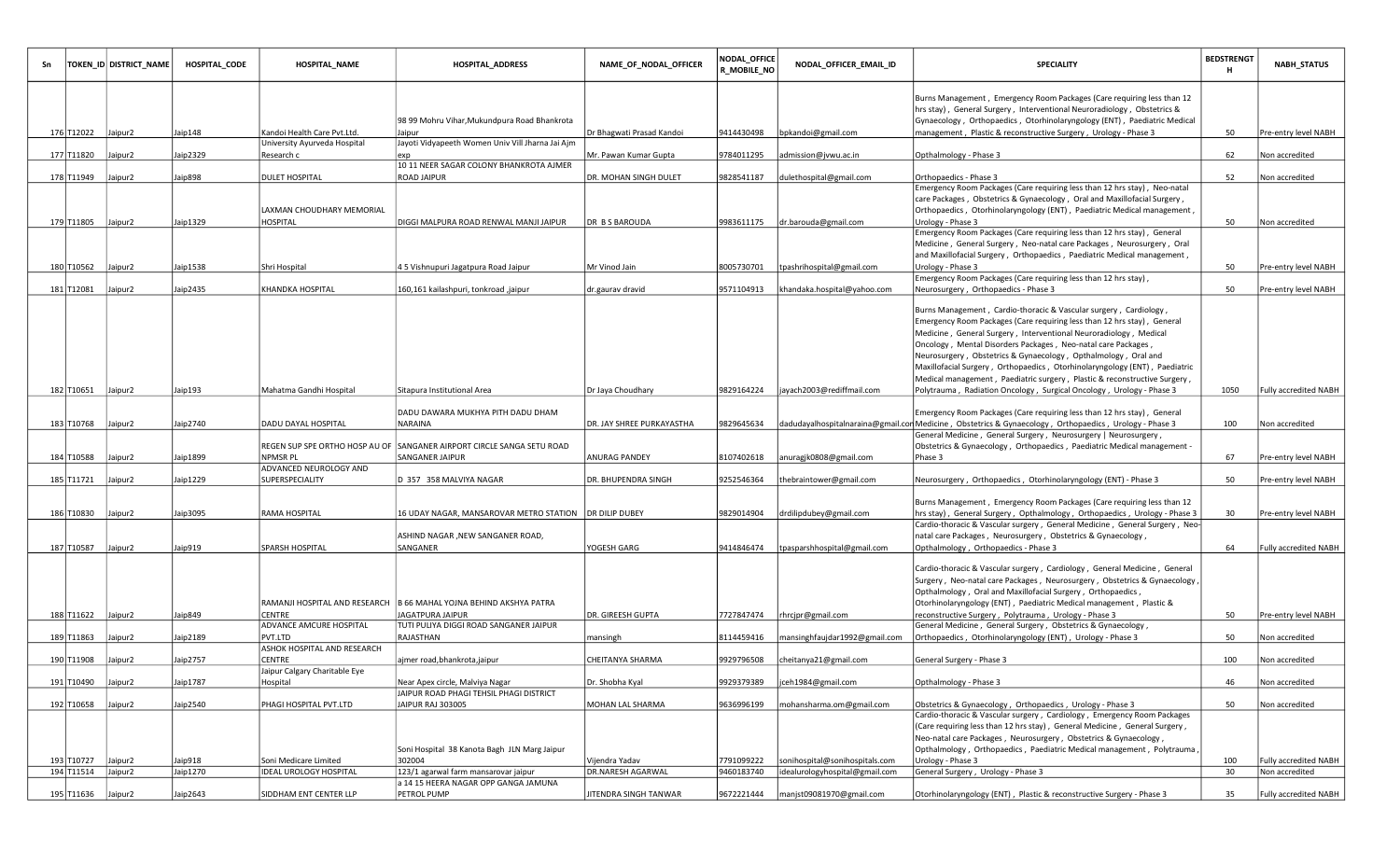|                  | TOKEN_ID  DISTRICT_NAME | <b>HOSPITAL_CODE</b> | <b>HOSPITAL_NAME</b>                       | <b>HOSPITAL_ADDRESS</b>                                                                         | NAME_OF_NODAL_OFFICER  | NODAL OFFICE<br>R_MOBILE_NO | NODAL_OFFICER_EMAIL_ID                                           | <b>SPECIALITY</b>                                                                                                                  | <b>BEDSTRENGT</b><br>н | <b>NABH_STATUS</b>    |
|------------------|-------------------------|----------------------|--------------------------------------------|-------------------------------------------------------------------------------------------------|------------------------|-----------------------------|------------------------------------------------------------------|------------------------------------------------------------------------------------------------------------------------------------|------------------------|-----------------------|
|                  |                         |                      |                                            |                                                                                                 |                        |                             |                                                                  | General Medicine, General Surgery, Obstetrics & Gynaecology,                                                                       |                        |                       |
| 196 T11524       | Jaipur2                 | Jaip161              | <b>BHARDWAJ HOSPITAL</b>                   | LINK ROAD BAGRU                                                                                 | Dr. Kuldeep Bhardwaj   | 9828660226                  | bhjaipur@gmail.com                                               | Orthopaedics, Paediatric Medical management, Urology - Phase 3                                                                     | 44                     | Pre-entry level NABH  |
|                  |                         |                      |                                            |                                                                                                 |                        |                             |                                                                  | Burns Management, General Surgery, Obstetrics & Gynaecology, Oral and                                                              |                        |                       |
| 197 T11950       | Jaipur2                 | Jaip804              | TILAK HOSPITAL AND REASERCH<br>CENTER      | A 1 CHANAKYAPURI PALDI MEENA AGRA ROAD<br><b>JAIPUR</b>                                         | DR AJAY SINGH TANWAR   | 9828867771                  | tilakhospital21@gmail.com                                        | Maxillofacial Surgery, Orthopaedics, Paediatric Medical management - Phase                                                         | 50                     | Non accredited        |
|                  |                         |                      |                                            | A 26 27 EKTA VIHAR PURANI CHUNGI PALDI MEENA                                                    |                        |                             |                                                                  |                                                                                                                                    |                        |                       |
| 198 T12095       | Jaipur2                 | Jaip893              | AKHILA HOSPITAL                            | AGRA ROAD JAIPU                                                                                 | DR. ASEEM GUPTA        | 9460555573                  | akhilahospital11@gmail.com                                       | Orthopaedics - Phase 3                                                                                                             | 35                     | Non accredited        |
|                  |                         |                      | jeevan Rekha Critical care n trauma        |                                                                                                 |                        |                             |                                                                  | Cardio-thoracic & Vascular surgery, Cardiology, Otorhinolaryngology (ENT),                                                         |                        |                       |
| 199 T11941       | Jaipur2                 | Jaip1541             | hosp                                       | S,24, Mahal Yojna, Jagatpura,Jaipur                                                             | Dr Pradeep Singhal     | 9414209443                  | tpa.jeevanrekha@gmail.com                                        | Urology - Phase 3                                                                                                                  | 99                     | Non accredited        |
|                  |                         |                      |                                            |                                                                                                 |                        |                             |                                                                  |                                                                                                                                    |                        |                       |
| 200 T11816       | Jaipur2                 | Jaip1328             | RAJ ENT HOSPITAL                           | 1/54 SFS B2 BYPASS ROAD MANSAROVAR JAIPUR                                                       | DR. LALIT KIRAN SAINI  | 9784557735                  | drlalitkiran@gmail.com                                           | Otorhinolaryngology (ENT) - Phase 3                                                                                                | 30                     | Pre-entry level NABH  |
|                  |                         |                      |                                            |                                                                                                 |                        |                             |                                                                  | Cardio-thoracic & Vascular surgery, Cardiology, General Medicine, General                                                          |                        |                       |
|                  |                         |                      |                                            |                                                                                                 |                        |                             |                                                                  | Surgery, Medical Oncology, Neurosurgery, Orthopaedics,                                                                             |                        |                       |
|                  |                         |                      |                                            |                                                                                                 |                        |                             |                                                                  | Otorhinolaryngology (ENT), Polytrauma, Radiation Oncology, Surgical                                                                |                        |                       |
| 201 T11727       | Jaipur2                 | Jaip1338             | Apex Hospitals Private Limited             | SP 4 and 6 Malviya Nagar Industrial Area, Jaipur                                                | Vivek Jain             | 7740830705                  | apexhospital2008@gmail.com                                       | Oncology, Urology - Phase 3                                                                                                        | 166                    | Fully accredited NABH |
|                  |                         |                      |                                            |                                                                                                 |                        |                             |                                                                  | Emergency Room Packages (Care requiring less than 12 hrs stay), Obstetrics &                                                       |                        |                       |
| 202 T11799       | Jaipur <sub>2</sub>     | Jaip905              | LUCKY HOSPITAL                             | BALAJI MARKET, MUHANA, SANGANER, JAIPUR                                                         | DR ANIL JAIN           | 9829233507                  |                                                                  | Gynaecology, Opthalmology, Paediatric Medical management, Urology -<br>Phase 3                                                     | 50                     | Non accredited        |
|                  |                         |                      |                                            |                                                                                                 |                        |                             | admluckyhospital@gmail.com                                       | Cardio-thoracic & Vascular surgery, Cardiology, General Surgery,                                                                   |                        |                       |
|                  |                         |                      |                                            |                                                                                                 |                        |                             |                                                                  | Interventional Neuroradiology, Mental Disorders Packages, Neurosurgery,                                                            |                        |                       |
|                  |                         |                      | MAHAVIR JAIPURIA RAJASTHAN                 | Opp Govt Jaipuria Hospital Milap Nagar JLN Marg                                                 |                        |                             |                                                                  | Opthalmology, Orthopaedics, Otorhinolaryngology (ENT), Polytrauma,                                                                 |                        |                       |
| 203 T11992       | Jaipur2                 | Jaip2732             | HOSPITAL                                   | Jaipur                                                                                          | OMPRAKASH LAXKAR       | 9929132862                  | corporate@rajasthanhospital.in                                   | Urology - Phase 3                                                                                                                  | 124                    | Non accredited        |
|                  |                         |                      |                                            |                                                                                                 |                        |                             |                                                                  |                                                                                                                                    |                        |                       |
|                  |                         |                      |                                            |                                                                                                 |                        |                             |                                                                  | Cardio-thoracic & Vascular surgery, Cardiology, Emergency Room Packages                                                            |                        |                       |
|                  |                         |                      |                                            |                                                                                                 |                        |                             |                                                                  | (Care requiring less than 12 hrs stay), General Medicine, General Surgery,                                                         |                        |                       |
|                  |                         |                      |                                            |                                                                                                 |                        |                             |                                                                  | Neurosurgery, Obstetrics & Gynaecology, Oral and Maxillofacial Surgery,                                                            |                        |                       |
|                  |                         |                      |                                            | NEAR TECHNOLOGY PARK, SHIPRA PATH,                                                              |                        |                             |                                                                  | Orthopaedics, Otorhinolaryngology (ENT), Paediatric Medical management                                                             |                        |                       |
| 204 T10769       | Jaipur <sub>2</sub>     | Jaip2496             | INDUS JAIPUR HOSPITAL                      | MANSAROVAR, JAIPUR                                                                              | DUSHYANT SHUKLA        | 9636982396                  | indusjaipurhospital@gmail.com                                    | Pediatrics   Plastic & reconstructive Surgery, Polytrauma, Urology - Phase 3                                                       | 150                    | Pre-entry level NABH  |
|                  |                         |                      |                                            |                                                                                                 |                        |                             |                                                                  | Burns Management, Cardio-thoracic & Vascular surgery, Cardiology,                                                                  |                        |                       |
|                  |                         |                      |                                            |                                                                                                 |                        |                             |                                                                  | Emergency Room Packages (Care requiring less than 12 hrs stay), General                                                            |                        |                       |
|                  |                         |                      | RURAL HEALTH TRAINING CENTRE               |                                                                                                 |                        |                             |                                                                  | Medicine, General Surgery, Interventional Neuroradiology, Medical<br>Oncology, Mental Disorders Packages, Neo-natal care Packages, |                        |                       |
| 205 T10608       | Jaipur <sub>2</sub>     | Jaip2772             | <b>NUIMSRC</b>                             | Village Saankh Shyopuri Tehsil Bassi Jaipur                                                     | SANTOSH                | 7230057683                  | medical.otp@jnujaipur.ac.in                                      | Neurosurgery, Obstetrics & Gynaecology - Phase 3                                                                                   | 15                     | Non accredited        |
|                  |                         |                      |                                            |                                                                                                 |                        |                             |                                                                  |                                                                                                                                    |                        |                       |
|                  |                         |                      |                                            |                                                                                                 |                        |                             |                                                                  | Emergency Room Packages (Care requiring less than 12 hrs stay), Obstetrics &                                                       |                        |                       |
|                  |                         |                      |                                            |                                                                                                 |                        |                             |                                                                  | Gynaecology, Opthalmology, Orthopaedics, Otorhinolaryngology (ENT),                                                                |                        |                       |
| 206 T10553       | Jaipur2                 | Jaip2705             | sanwaria hospital                          | SH2 kotkhawada road chaksu                                                                      | Dr sanwaria            | 9351452389                  | rsanwariaent@gmail.com                                           | Paediatric Medical management, Urology - Phase 3                                                                                   | 25                     | Non accredited        |
|                  |                         |                      |                                            |                                                                                                 |                        |                             |                                                                  |                                                                                                                                    |                        |                       |
|                  |                         |                      |                                            |                                                                                                 |                        |                             |                                                                  | Emergency Room Packages (Care requiring less than 12 hrs stay), General                                                            |                        |                       |
|                  |                         |                      |                                            |                                                                                                 |                        |                             |                                                                  | Medicine, General Surgery, Medical Oncology, Neo-natal care Packages,                                                              |                        |                       |
|                  |                         |                      |                                            |                                                                                                 |                        |                             |                                                                  | Obstetrics & Gynaecology, Opthalmology, Oral and Maxillofacial Surgery,                                                            |                        |                       |
|                  |                         |                      | TAGORE HOSPITAL AND RESEARCH               | TAGORE LANE SEC 7 SHIPRA PATH MADHYAM                                                           |                        |                             |                                                                  | Orthopaedics, Otorhinolaryngology (ENT), Paediatric Medical management                                                             |                        |                       |
| 207 T11502       | Jaipur2                 | Jaip136              | NSTITUTE                                   | <b>MARG MANSAROVAR</b>                                                                          | DIPESH SONI            | 8441818518                  | dsoni.43362@gmail.com                                            | Plastic & reconstructive Surgery, Polytrauma, Urology - Phase 3                                                                    | 150                    | Pre-entry level NABH  |
| 208 T10068       | Jalor                   | Jalo2486             | AMRIT EYE HOSPIALAND PHACO<br>LASER CENTER | NEHRUCOLONYBEHIND GOVTHOSPITALAHORE                                                             | BHARAT SINGH RATHORE   | 8890050446                  |                                                                  |                                                                                                                                    | 50                     | Non accredited        |
|                  |                         |                      | B LAL HOSPITAL AND RESEARCH                | NH 68 KAMALPURA BARMER ROAD SANCHORE                                                            |                        |                             | bharatsinghrathore236@gmail.com                                  | Opthalmology - Phase 3<br>Burns Management, General Surgery, Obstetrics & Gynaecology,                                             |                        |                       |
| 209 T10072       | Jalor                   | Jalo1468             | CENTER                                     | <b>JALORE</b>                                                                                   | DR BABULAL BISHNOI     | 9649064917                  | b.lalhospitalsanchore@gmail.com                                  | Opthalmology, Orthopaedics, Urology - Phase 3                                                                                      | 33                     | Non accredited        |
|                  |                         |                      |                                            |                                                                                                 |                        |                             |                                                                  | Emergency Room Packages (Care requiring less than 12 hrs stay), General                                                            |                        |                       |
|                  |                         |                      | RAJ HOSPITAL GYN AND LEPRO SUR             | NILKANTH MAHADEV MANDIR KE PAAS JHUNJANI                                                        |                        |                             |                                                                  | Surgery, Obstetrics & Gynaecology, Oral and Maxillofacial Surgery,                                                                 |                        |                       |
| 210 T10091       | Jalor                   | Jalo929              | CENTRE                                     | <b>ROAD BHINMAL</b>                                                                             | NARSA RAM              | 9460833145                  |                                                                  | narsaramchoudhary2015@gmail.com Orthopaedics, Polytrauma, Urology - Phase 3                                                        | 52                     | Non accredited        |
|                  |                         |                      | KRISHNA HOSPITAL PATHARI                   |                                                                                                 |                        |                             |                                                                  | General Medicine, Obstetrics & Gynaecology, Oral and Maxillofacial Surgery                                                         |                        |                       |
| 211 T10070       | Jalor                   | Jalo1303             | NIVARAN CENTR                              | JUNJANI ROAD BHINMAL                                                                            | RANJEET RAJ PARMAR     | 9413373011                  | krishnahospitalbhinmal@gmail.com   Polytrauma, Urology - Phase 3 |                                                                                                                                    | 25                     | Non accredited        |
|                  |                         |                      |                                            |                                                                                                 |                        |                             |                                                                  |                                                                                                                                    |                        |                       |
|                  |                         |                      |                                            |                                                                                                 |                        |                             |                                                                  | Emergency Room Packages (Care requiring less than 12 hrs stay), General                                                            |                        |                       |
|                  |                         |                      |                                            |                                                                                                 |                        |                             |                                                                  | Surgery, Neo-natal care Packages, Obstetrics & Gynaecology, Orthopaedics                                                           |                        |                       |
| 212 T10108 Jalor |                         | Jalo1552             | KRISHNA HOSPITAL                           | lfalna road ahore                                                                               | DR.S NAINA             | 9413969774                  | pmohanchoudhary10@gmail.com                                      | Paediatric Medical management, Polytrauma - Phase 3                                                                                | 41                     | Non accredited        |
|                  |                         |                      |                                            |                                                                                                 |                        |                             | satishjirawalla2011@gmail.com                                    | Neo-natal care Packages, Obstetrics & Gynaecology, Paediatric Medical<br>management - Phase 3                                      |                        |                       |
| 213 T11832       | Jalor                   | Jalo2712             | JAGDAMBA HOSITAL<br>SHRI KUSHAL CINIC AND  | OPPOSITE POLICE LINE SHIVAJI NAGAR JALORE<br>Raniwara Road, ricco road, near a railway crossing | DR.SATISH SHAH         | 8160871364                  |                                                                  | General Surgery, Obstetrics & Gynaecology, Orthopaedics, Paediatric                                                                | 35                     | Non accredited        |
| 214 T10073       | Jalor                   | Jalo1204             | CHOUDHARY BHUPENDR                         | Bhinmal                                                                                         | Bhupendra Choudhary    | 9829792245                  | bchoudhary15@gmail.com                                           | Medical management - Phase 3                                                                                                       | 100                    | Non accredited        |
|                  |                         |                      | SURAJ HOSPITAL AND RESEARCH                | Behind Rajasthan Hotel Ward No/18 /Kundhu                                                       |                        |                             |                                                                  |                                                                                                                                    |                        |                       |
| 215 T10092 Jalor |                         | Jalo2454             | CENTRE SAYAL                               | Nathh Colony Sayla                                                                              | DR.RAMSINGH RAJPUROHIT | 9461067236                  | dr.ramsinghrajpurohit@gmail.com                                  | General Surgery, Orthopaedics - Phase 3                                                                                            | 48                     | Non accredited        |
|                  |                         |                      |                                            |                                                                                                 |                        |                             |                                                                  | General Medicine, General Surgery, Obstetrics & Gynaecology,                                                                       |                        |                       |
|                  |                         |                      |                                            |                                                                                                 |                        |                             |                                                                  | Opthalmology, Orthopaedics, Otorhinolaryngology (ENT), Paediatric                                                                  |                        |                       |
| 216 T12019 Jalor |                         | Jalo2585             | NAHAR HOSPITAL                             | NEAR KIRTI STAMBH                                                                               | MUKESH PRAJAPAT        | 7412054853                  | info@naharhospital.com                                           | Medical management - Phase 3                                                                                                       | 102                    | Non accredited        |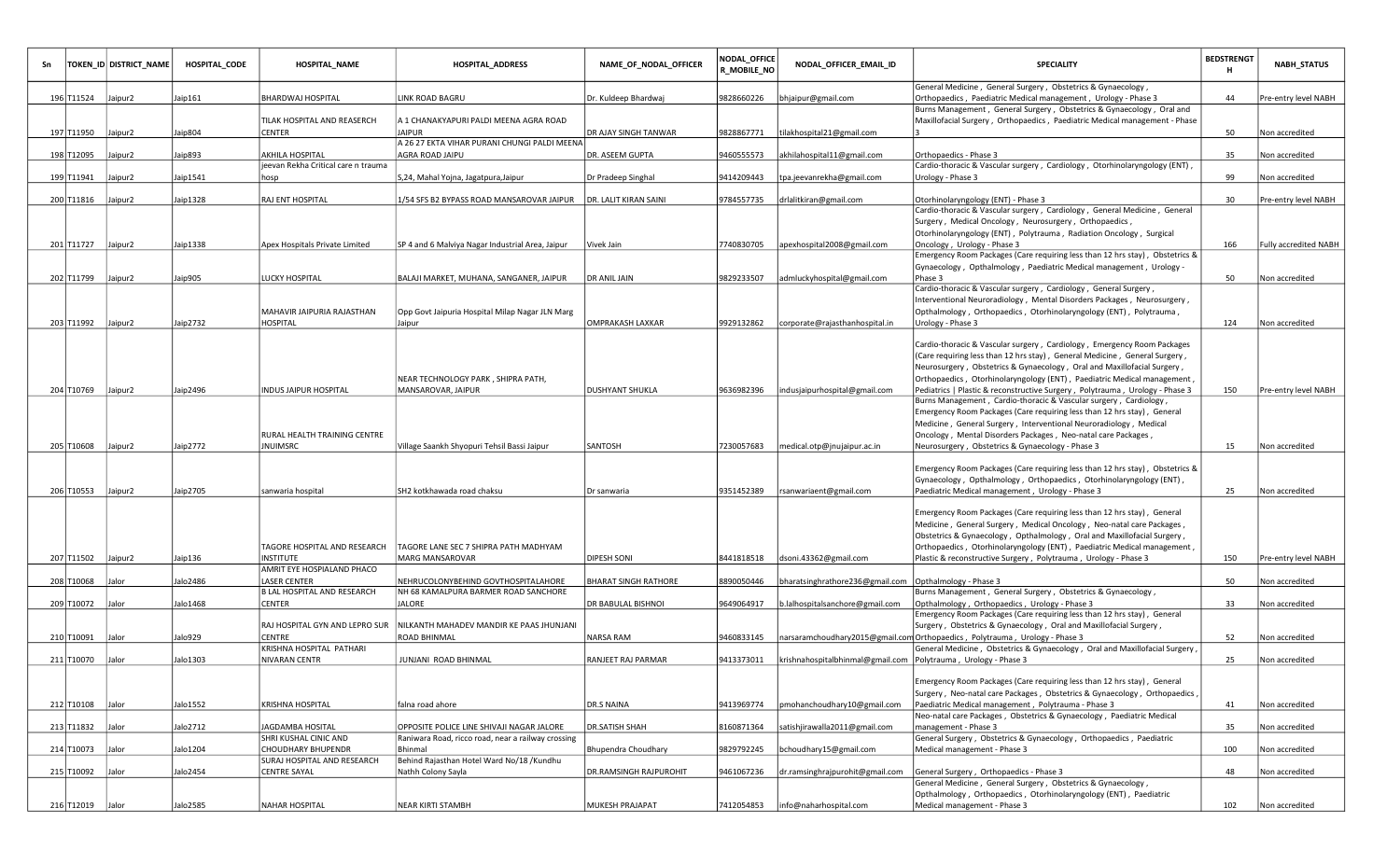| Sn |                    | TOKEN_ID DISTRICT_NAME | HOSPITAL CODE | <b>HOSPITAL_NAME</b>                                | <b>HOSPITAL_ADDRESS</b>                                          | NAME_OF_NODAL_OFFICER      | NODAL_OFFICE<br>R_MOBILE_NO | NODAL_OFFICER_EMAIL_ID                    | <b>SPECIALITY</b>                                                                                                                                     | <b>BEDSTRENGT</b><br>H | <b>NABH_STATUS</b>           |
|----|--------------------|------------------------|---------------|-----------------------------------------------------|------------------------------------------------------------------|----------------------------|-----------------------------|-------------------------------------------|-------------------------------------------------------------------------------------------------------------------------------------------------------|------------------------|------------------------------|
|    | 217 T10107         | Jalor                  | Jalo1162      | SARVODAYA HOSPITAL                                  | OPP SHIVRAJ STADIUM NEAR POLICE STATION<br>BHINMAL               | SANJEEV MATHUR             | 9414993972                  | sarvodaya.multi@gmail.com                 | Obstetrics & Gynaecology - Phase 3                                                                                                                    | 30                     | Non accredited               |
|    | 218 T10023         | Jalor                  | Jalo1745      | SANCHORE HOSPITAL                                   | opp hotel kaushal international NH68 barmer road<br>sanchore     | <b>ARJUN DEWASI</b>        | 9672153535                  | dewasiarjun@gmail.com                     | Obstetrics & Gynaecology, Orthopaedics - Phase 3                                                                                                      | 48                     | Non accredited               |
|    |                    |                        |               |                                                     |                                                                  |                            |                             |                                           | Emergency Room Packages (Care requiring less than 12 hrs stay), General                                                                               |                        |                              |
|    |                    |                        |               | Shivam Hospital And Sonography                      |                                                                  |                            |                             |                                           | Medicine, General Surgery, Neo-natal care Packages, Obstetrics &                                                                                      |                        |                              |
|    | 219 T10089         | Jalor                  | Jalo1999      | Center                                              | Hari Geeta Nagar Jodhpur Road Bhadrajun                          | Dr.Soni Sonal Kiran        | 9166303067                  | patelmanohar950@gmail.com                 | Gynaecology, Paediatric Medical management - Phase 3<br>Emergency Room Packages (Care requiring less than 12 hrs stay), General                       | 25                     | Non accredited               |
|    |                    |                        |               |                                                     | Opposite Railway Station, Behind Hnuman Kutia,                   |                            |                             |                                           | Medicine, General Surgery, Obstetrics & Gynaecology, Orthopaedics,                                                                                    |                        |                              |
|    | 220 T12184 Jalor   |                        | Jalo1500      | Navkar Surgical And General Hospital Bhinmal        |                                                                  | Dr.Verma Rakesh Kumar      | 9610988797                  | navkarhospital730@gmail.com               | Paediatric Medical management, Urology - Phase 3                                                                                                      | 50                     |                              |
|    |                    |                        |               |                                                     |                                                                  |                            |                             |                                           | Burns Management, General Surgery, Oral and Maxillofacial Surgery,                                                                                    |                        |                              |
|    | 221 T10648         | Jhalawar               | Jhal123       | ORTHOPEDIC TROUMA CENTRE                            | Khandiya chouraha Megh Highway Jhalaward                         | Dr Suresh                  | 9251965348                  | jotcjhalawar@gmail.com                    | Orthopaedics, Plastic & reconstructive Surgery, Polytrauma - Phase 3                                                                                  | 30                     | Non accredited               |
|    |                    |                        |               | SAMARPAN HOSPITAL AND                               | NH 52 NEAR KHANDIYA CHOURAHA JHALRAPATAN                         |                            |                             |                                           |                                                                                                                                                       |                        |                              |
|    | 222 T10874         | Jhalawar               | Jhal882       | RESEARCH CENTER                                     | <b>ROAD JHALAWAR</b>                                             | dr.a.p samar               | 9414270253                  | drarunsamar@gmail.com                     | General Surgery, Paediatric Medical management - Phase 3                                                                                              | 30                     | Non accredited               |
|    |                    |                        |               |                                                     |                                                                  |                            |                             |                                           | Burns Management, Cardiology, Emergency Room Packages (Care requiring                                                                                 |                        |                              |
|    |                    |                        |               |                                                     |                                                                  |                            |                             |                                           | less than 12 hrs stay), General Medicine, General Surgery, Neo-natal care                                                                             |                        |                              |
|    |                    |                        |               |                                                     |                                                                  |                            |                             |                                           | Packages, Obstetrics & Gynaecology, Opthalmology, Orthopaedics,                                                                                       |                        |                              |
|    | 223 T10189         | Jhalawar               | Jhal883       | Nirogdham Hospital Aklera<br>BALAJI ORTHOPAEDIC AND | New Bus Stand Aklera Dist Jhalawar Raj                           | Ramdayal Patidar           | 9636811851                  | rampatel12@gmail.com                      | Paediatric Medical management, Plastic & reconstructive Surgery - Phase 3<br>General Surgery, Obstetrics & Gynaecology, Paediatric surgery, Urology - | 140                    | Non accredited               |
|    | 224 T10512         | Jhalawar               | Jhal1748      | <b>MULTISPECIALITY</b>                              | ANAND VIHAR JHALAWAR                                             | DR DILIP SHARMA            | 9468519780                  | drdilip91@gmail.com                       | Phase 3                                                                                                                                               | 35                     | Non accredited               |
|    |                    |                        |               |                                                     |                                                                  |                            |                             |                                           |                                                                                                                                                       |                        |                              |
|    | 225 T11497         | Jhalawar               | Jhal2670      | N Multispeciality Hospital                          | Nh52 behind HP gas godam Hans vatika Jhalawar<br> Rai            | Dr Chandra Shekhar Vyas    | 9829894116                  | ranjeetrathore57@gmail.com                | Emergency Room Packages (Care requiring less than 12 hrs stay), General<br>Surgery, Obstetrics & Gynaecology, Orthopaedics, Urology - Phase 3         | 51                     | Non accredited               |
|    |                    |                        |               |                                                     |                                                                  |                            |                             |                                           | Emergency Room Packages (Care requiring less than 12 hrs stay), Neo-natal                                                                             |                        |                              |
|    |                    |                        |               |                                                     |                                                                  |                            |                             |                                           | care Packages, Obstetrics & Gynaecology, Opthalmology, Orthopaedics,                                                                                  |                        |                              |
|    |                    | Jhalawar               |               | SanjeevaniVyasHospitalAnusandhan                    |                                                                  |                            |                             |                                           | Otorhinolaryngology (ENT), Paediatric Medical management, Urology - Phase                                                                             |                        |                              |
|    | 226 T10848         |                        | Jhal120       | Kendra<br>SAHARAN HOSPITAL AND RESEARCH             | NH12 Jhalarapatan Rood Jhalawar                                  | Dr.RaghvanderRVyas         | 9001996974                  | raghvendravyas@gmail.com                  |                                                                                                                                                       | 100                    | Non accredited               |
|    | 227 T11997         | Jhunjhunun             | Jhun3094      | CENTRE                                              | WARD NO 16, BISSAU                                               | DR HARI SINGH SAHARAN      | 9414675509                  | saharan5509@gmail.com                     | General Surgery, Obstetrics & Gynaecology, Orthopaedics - Phase 3                                                                                     | 25                     | Non accredited               |
|    |                    |                        |               |                                                     |                                                                  |                            |                             |                                           | General Medicine, Mental Disorders Packages, Neo-natal care Packages,                                                                                 |                        |                              |
|    | 228 T11599         | Jhunjhunun             | Jhun 1808     | BIRLA SARVAJANIK HOSPITAL                           | NEAR BHAGAT SINGH CIRCLE CHIRAWA ROAD<br>PILANI                  | G.R.SAINI                  | 9829187975                  | grs bsh@yahoo.com                         | Orthopaedics, Otorhinolaryngology (ENT), Paediatric Medical management,<br>Urology - Phase 3                                                          | 185                    | Pre-entry level NABH         |
|    |                    |                        |               |                                                     |                                                                  |                            |                             |                                           | Emergency Room Packages (Care requiring less than 12 hrs stay), General                                                                               |                        |                              |
|    |                    |                        |               |                                                     |                                                                  |                            |                             |                                           | Medicine, General Surgery, Opthalmology, Oral and Maxillofacial Surgery,                                                                              |                        |                              |
|    | 229 T11637         | Jhunjhunun             | Jhun1806      |                                                     | R AND R MULTISPECIALITY HOSPITAL 23, BADHE KA BALAJI, CHURU ROAD | MR. RAJESH REWARMRS. SUMAN | 9784449980                  | rajesh rewar@rrmhospitals.com             | Orthopaedics, Polytrauma, Urology - Phase 3                                                                                                           | 71                     | Pre-entry level NABH         |
|    |                    |                        |               | BHARAT HOSPITAL AND RESEARCH                        |                                                                  |                            |                             |                                           | Emergency Room Packages (Care requiring less than 12 hrs stay), General                                                                               |                        |                              |
|    | 230 T11243         | Jodhpur                | Jodh 2099     | CENTRE                                              | 16 TIRUPATI NAGAR BANAD ROAD JODHPUR                             | DR. PRAKASH CHOUDHARY      | 9413371100                  | bharathospital2021@gmail.com              | Medicine, Obstetrics & Gynaecology, Orthopaedics - Phase 3                                                                                            | 34                     | Non accredited               |
|    |                    |                        |               |                                                     |                                                                  |                            |                             |                                           | Burns Management, Emergency Room Packages (Care requiring less than 12<br>hrs stay), General Medicine, General Surgery, Neo-natal care Packages,      |                        |                              |
|    |                    |                        |               |                                                     |                                                                  |                            |                             |                                           | Neurosurgery, Obstetrics & Gynaecology, Opthalmology, Oral and                                                                                        |                        |                              |
|    |                    |                        |               |                                                     |                                                                  |                            |                             |                                           | Maxillofacial Surgery, Orthopaedics, Otorhinolaryngology (ENT), Paediatric                                                                            |                        |                              |
|    |                    |                        |               | SHRI RAM SUPER SPECIALITY                           |                                                                  |                            |                             |                                           | Medical management, Plastic & reconstructive Surgery, Polytrauma,                                                                                     |                        |                              |
|    | 231 T10187 Jodhpur |                        | Jodh 1320     | <b>SURGICAL CENTR</b>                               | 8, PAL ROAD, OPP HANUWANT SCHOOL, JODHPUR   DR. DIWAKAR BANSAL   |                            |                             | 9414783223  tpa.shriramhospital@gmail.com | Urology - Phase 3<br>Cardiology, Emergency Room Packages (Care requiring less than 12 hrs stay),                                                      | 100                    | Pre-entry level NABH         |
|    |                    |                        |               |                                                     |                                                                  |                            |                             |                                           | General Medicine, General Surgery, Obstetrics & Gynaecology,                                                                                          |                        |                              |
|    |                    |                        |               | MEDIPULSE HOSPITAL A UNIT OF                        | E4, MIA BASNI II PHASE, OPP AIIMS CAMPUS                         |                            |                             |                                           | Orthopaedics, Otorhinolaryngology (ENT), Paediatric Medical management,                                                                               |                        |                              |
|    | 232 T10489         | Jodhpur                | Jodh1318      | <b>HPL</b>                                          | JODHPUR 342005                                                   | Dr BAKHTAWER SINGH         | 9001918358                  | corporate@medipulse.in                    | Urology - Phase 3<br>General Medicine, Neo-natal care Packages, Obstetrics & Gynaecology,                                                             | 200                    | <b>Fully accredited NABH</b> |
|    |                    |                        |               |                                                     | NEAR G KIDS SCHOOL MAIN BANAR ROAD                               |                            |                             |                                           | Orthopaedics, Otorhinolaryngology (ENT), Paediatric Medical management,                                                                               |                        |                              |
|    | 233 T11611 Jodhpur |                        | Jodh3074      | KHANGTA HOSPITAL                                    | <b>JODHPUR</b>                                                   | DR SWATI KULHAR            |                             | 9116632904  swatikulhar@gmail.com         | Paediatric surgery, Urology - Phase 3                                                                                                                 | 50                     | Non accredited               |
|    |                    |                        |               | Sanchetee Hospital and Cance                        | Jodhpur   429, Pal link road, Near TB Hospital                   |                            |                             |                                           | General Medicine, General Surgery, Obstetrics & Gynaecology,                                                                                          |                        |                              |
|    | 234 T11866 Jodhpur |                        | Jodh1298      | institute<br>BONE AND JOINT HOSPITAL AND            |                                                                  | Dr Suresh Sanchetee        | 9829027890                  | rccure@gmail.com                          | Otorhinolaryngology (ENT) - Phase 3                                                                                                                   | 32                     | Non accredited               |
|    | 235 T10485 Jodhpur |                        | Jodh2635      | <b>RESEARCH CEN</b>                                 | 3, SHYAM NAGAR, PAL LINK ROAD, JODHPUR                           | DR. HARI RAM VISHNOL       | 9414309144                  | vishnoihr@gmail.com                       | Orthopaedics, Plastic & reconstructive Surgery, Polytrauma - Phase 3                                                                                  | 30                     | Pre-entry level NABH         |
|    |                    |                        |               |                                                     |                                                                  |                            |                             |                                           |                                                                                                                                                       |                        |                              |
|    | 236 T11686         | Jodhpur                | Jodh 2093     | Jeevan Jyoti Nursing Home                           | P NO 8 JWALA VIHAR CHOPASNI ROAD JODHPUR                         | Dr. Kanyo Mal              | 9414915200                  | drbalani.jjnh@gmail.com                   | General Medicine, General Surgery, Neo-natal care Packages, Obstetrics &<br>Gynaecology, Orthopaedics, Paediatric Medical management - Phase 3        | 45                     | Pre-entry level NABH         |
|    |                    |                        |               |                                                     |                                                                  |                            |                             |                                           | Emergency Room Packages (Care requiring less than 12 hrs stay), General                                                                               |                        |                              |
|    |                    |                        |               |                                                     |                                                                  |                            |                             |                                           | Medicine, Neurosurgery, Obstetrics & Gynaecology, Orthopaedics,                                                                                       |                        |                              |
|    | 237 T10867 Jodhpur |                        | Jodh1712      | CHANDRA MANGAL HOSPITAL<br><b>RESEARCH CENTRE</b>   | 235 MANDORE MANDI CIRCLR MANDORE ROAD<br><b>JODHPUR</b>          | DALU RAM                   |                             | 8104597197 d.r.puniya9@gmail.com          | Otorhinolaryngology (ENT), Paediatric Medical management, Urology - Phase                                                                             | 50                     | Pre-entry level NABH         |
|    |                    |                        |               |                                                     |                                                                  |                            |                             |                                           |                                                                                                                                                       |                        |                              |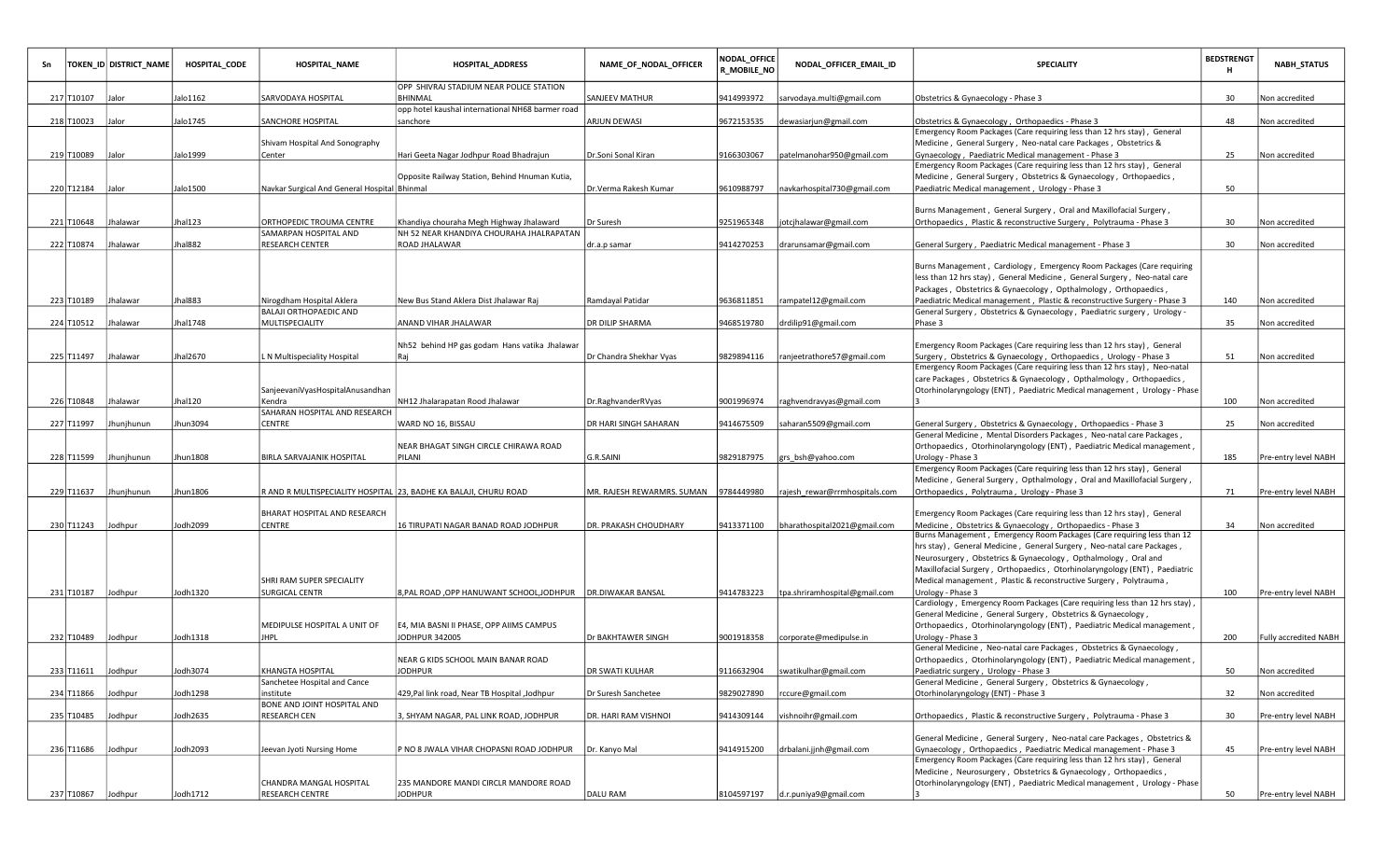| Sn |                    | TOKEN_ID  DISTRICT_NAME | HOSPITAL_CODE | <b>HOSPITAL_NAME</b>                               | HOSPITAL_ADDRESS                                               | NAME_OF_NODAL_OFFICER         | <b>NODAL_OFFICE</b><br>R_MOBILE_NO | NODAL_OFFICER_EMAIL_ID          | <b>SPECIALITY</b>                                                                                                                                                                                                                                                                              | <b>BEDSTRENGT</b><br>н | <b>NABH_STATUS</b>    |
|----|--------------------|-------------------------|---------------|----------------------------------------------------|----------------------------------------------------------------|-------------------------------|------------------------------------|---------------------------------|------------------------------------------------------------------------------------------------------------------------------------------------------------------------------------------------------------------------------------------------------------------------------------------------|------------------------|-----------------------|
|    | 238 T11580         |                         | Jodh2492      | MAI KHADIJA HOSPITAL AND<br><b>RESEARCH CENTRE</b> | OPPOSITE K N CHEST HOSPITAL KAMLA NEHRU<br>NAGAR PAL LINK ROAD | <b>DR GAYTRI ASERI</b>        | 9829026887                         |                                 | Emergency Room Packages (Care requiring less than 12 hrs stay), Neo-natal<br>care Packages, Obstetrics & Gynaecology, Oral and Maxillofacial Surgery,<br>Orthopaedics, Paediatric surgery, Urology - Phase 3                                                                                   |                        |                       |
|    |                    | Jodhpur                 |               | RAJASTHAN HOSPITAL AND                             |                                                                |                               |                                    | firoz.epatra@gmail.com          | Emergency Room Packages (Care requiring less than 12 hrs stay), General                                                                                                                                                                                                                        | 100                    | Non accredited        |
|    | 239 T11261 Jodhpur |                         | Jodh1296      | <b>RESEARCH CENTER</b>                             | <b>BANAR ROAD JODHPUR</b>                                      | <b>DR. BHARAT KHADAV</b>      | 9829329072                         | bhartkhadav@gmail.com           | Medicine, Oral and Maxillofacial Surgery, Orthopaedics, Urology - Phase 3                                                                                                                                                                                                                      | 50                     | Non accredited        |
|    | 240 T11485         | Jodhpur                 | Jodh1280      | L N MEMORIAL HOSPITAL AND<br><b>RESEARCH CENTR</b> | E 109 SHASTRI NAGAR NEAR KALPATRU CINEMA                       | L N SINGH                     | 9528347656                         | rathihospitaljodhpur@gmail.com  | Emergency Room Packages (Care requiring less than 12 hrs stay), General<br>Medicine, General Surgery, Neurosurgery, Obstetrics & Gynaecology,<br>Orthopaedics, Otorhinolaryngology (ENT) - Phase 3                                                                                             | 50                     | Non accredited        |
|    |                    |                         |               | DAUKIYA HOSPITAL AND MEDICAL                       | 22,23, NEAR RAILWAY CROSSING, SOORSAGAR                        |                               |                                    |                                 | Cardio-thoracic & Vascular surgery, Cardiology, Emergency Room Packages<br>(Care requiring less than 12 hrs stay), General Medicine, General Surgery,<br>Neo-natal care Packages, Neurosurgery, Obstetrics & Gynaecology,<br>Opthalmology, Orthopaedics, Otorhinolaryngology (ENT), Paediatric |                        |                       |
|    | 241 T10320 Jodhpur |                         | Jodh1103      | <b>RESEARCH CE</b>                                 | RAOD, JODHPUR                                                  | DR. K. R. DAUKIYA             | 9414495063                         | daukiyahospitaltpa@gmail.com    | Medical management, Paediatric surgery, Polytrauma, Urology - Phase 3                                                                                                                                                                                                                          | 50                     | Pre-entry level NABH  |
|    | 242 T11521         | Jodhpur                 | Jodh1321      | SHRIRAM SUPER SPECIALITY<br>SURG.CENT.PVT.L        | 3 K 359 NEAR VIDHYA PUBLIC SCHOOL BANAR<br>JODHPUR RAJASTHAN   | DR.M.L.VISHNOI                | 9414373712                         | tpabanarbranch.srh@gmail.com    | Emergency Room Packages (Care requiring less than 12 hrs stay), General<br>Surgery, Obstetrics & Gynaecology, Orthopaedics, Paediatric Medical<br>management, Urology - Phase 3                                                                                                                | 51                     | Non accredited        |
|    |                    |                         |               |                                                    |                                                                |                               |                                    |                                 | Emergency Room Packages (Care requiring less than 12 hrs stay), General                                                                                                                                                                                                                        |                        |                       |
|    |                    |                         |               |                                                    |                                                                |                               |                                    |                                 | Surgery, Obstetrics AND Gynecology   Obstetrics & Gynaecology,                                                                                                                                                                                                                                 |                        |                       |
|    | 243 T11696         | Jodhpur                 | Jodh2597      | Gattani Hospital                                   | Banar Main Road                                                | Dr. Gaurav Gattani            | 7044074330                         | banar.gattanihospital@gmail.com | Orthopaedics, Otorhinolaryngology (ENT) - Phase 3<br>General Medicine, General Surgery, Neo-natal care Packages, Obstetrics &                                                                                                                                                                  | 30                     | Pre-entry level NABH  |
|    |                    |                         |               |                                                    | 27, KHEMA KA KUA, MAIN PAL ROAD JODHPUR                        |                               |                                    |                                 | Gynaecology, Orthopaedics, Paediatric Medical management, Urology -                                                                                                                                                                                                                            |                        |                       |
|    | 244 T10510 Jodhpur |                         | Jodh2768      | SONIDEVA HOSPITAL                                  | 342008                                                         | <b>DR.SHIKHA GUPTA</b>        | 8949121507                         | sonidevahospital@gmail.com      | Phase 3                                                                                                                                                                                                                                                                                        | 34                     | Non accredited        |
|    |                    |                         |               |                                                    |                                                                |                               |                                    |                                 | Emergency Room Packages (Care requiring less than 12 hrs stay), General                                                                                                                                                                                                                        |                        |                       |
|    | 245 T11838         | Jodhpur                 | Jodh1740      | SHUBHAM HOSPITAL                                   | B 59 KAMLA NEHRU NAGAR ext 1 JODHPUR                           | <b>DR.AJAY KOTHARI</b>        | 8619231377                         | ajaykothari24@gmail.com         | Medicine, General Surgery, Obstetrics & Gynaecology, Orthopaedics,<br>Otorhinolaryngology (ENT), Urology - Phase 3                                                                                                                                                                             | 50                     | Pre-entry level NABH  |
|    |                    |                         |               |                                                    |                                                                |                               |                                    |                                 | Emergency Room Packages (Care requiring less than 12 hrs stay), General<br>Medicine, General Surgery, Interventional Neuroradiology, Mental<br>Disorders Packages, Neo-natal care Packages, Obstetrics & Gynaecology,                                                                          |                        |                       |
|    | 246 T11607 Jodhpur |                         | Jodh 1525     | KAMLA NAGAR HOSPITAL                               | PLOT A PAL LINK ROAD, JODHPUR                                  | <b>DR DEEPAK DAVE</b>         | 9929925099                         | knhyojana@gmail.com             | Orthopaedics, Otorhinolaryngology (ENT), Paediatric Medical management,<br>Paediatric surgery, Urology - Phase 3                                                                                                                                                                               | 90                     | Non accredited        |
|    | 247 T10493         | Jodhpur                 | Jodh1537      | TWO S WELLNESS AND RESEARCH<br><b>CENTRE PVT L</b> | 100, MEGH NAGAR, PAL ROAD                                      | DR. TARUN SHARMA              | 9414475536                         | tarunhatila@gmail.com           | Emergency Room Packages (Care requiring less than 12 hrs stay), General<br>Medicine, General Surgery, Neo-natal care Packages, Neurosurgery,<br>Ophthamalogy   Orthopaedics, Otorhinolaryngology (ENT), Paediatric<br>Medical management, Urology - Phase 3                                    | 50                     | Non accredited        |
|    | 248 T11557 Jodhpur |                         | Jodh1264      | SONAA MEDIHUB                                      | 97, first polo paota main road jodhpur                         | DR. R.K.MEHTA                 | 9414272528                         | rajeshmehta1950@gmail.com       | Emergency Room Packages (Care requiring less than 12 hrs stay), General<br>Medicine, Obstetrics & Gynaecology, Oral and Maxillofacial Surgery - Phase 3                                                                                                                                        | 57                     | Non accredited        |
|    |                    |                         |               |                                                    | STREET NO 5SHYAM NAGAR PAL LINK ROAD                           |                               |                                    |                                 | Emergency Room Packages (Care requiring less than 12 hrs stay), General<br>Medicine, General Surgery, Neo-natal care Packages, Neurosurgery,<br>Obstetrics & Gynaecology, Orthopaedics, Otorhinolaryngology (ENT),<br>Paediatric Medical management, Paediatric surgery, Polytrauma, Urology - |                        |                       |
|    | 249 T10592         | Jodhpur                 | Jodh1166      | RAJ HOSPITAL                                       | <b>JODHPUR</b>                                                 | DR. N. R. BHANDARI            | 9414072617                         | info@rajhospital.org            | Phase 3                                                                                                                                                                                                                                                                                        | 50                     | Pre-entry level NABH  |
|    | 250 T11818 Jodhpur |                         | Jodh 1373     | PREKSHA HOSPITAL                                   | 4 MAIN PAL ROAD JODHPUR 342008                                 | <b>DEEPAK KARNAWAT</b>        | 9314667370                         | prekshahospital@gmail.com       | Emergency Room Packages (Care requiring less than 12 hrs stay), General<br>Medicine, Obstetrics & Gynaecology, Orthopaedics, Otorhinolaryngology<br>(ENT), Paediatric Medical management, Urology - Phase 3                                                                                    | 39                     | Pre-entry level NABH  |
|    |                    |                         |               | GOYAL HOSPITAL AND RESEARCH                        |                                                                |                               |                                    |                                 | Cardio-thoracic & Vascular surgery, Cardiology, General Medicine, General<br>Surgery, Neurosurgery, Opthalmology, Orthopaedics, Otorhinolaryngology                                                                                                                                            |                        |                       |
|    | 251 T11427 Jodhpur |                         | Jodh 1263     | CENTRE P L                                         | 961 3 residency road jodhpur                                   | Dr. Pulkit Goyal              | 9587099477                         | tpa@goyalhospital.org           | (ENT), Polytrauma, Urology - Phase 3                                                                                                                                                                                                                                                           | 150                    | Fully accredited NABH |
|    |                    |                         |               |                                                    | 34 A I 34 B POLO FIRST FORT ROAD NEAR SHIP                     |                               |                                    |                                 | Burns Management, General Medicine, General Surgery, Obstetrics &<br>Gynaecology, Orthopaedics, Otorhinolaryngology (ENT), Paediatric Medical                                                                                                                                                  |                        |                       |
|    | 252 T10472 Jodhpur |                         | Jodh1741      | <b>GLOBAL CARE HOSPITAL</b>                        | <b>HOUSE PAOTA</b>                                             | <b>DR.SIDDHESH KUMAR GAUR</b> | 9829084330                         | globalcarehosp@gmail.com        | management, Paediatric surgery, Urology - Phase 3                                                                                                                                                                                                                                              | 30                     | Non accredited        |
|    | 253 T10492         | Jodhpur                 | Jodh 1317     | SHRI RAM SUPER SPECIALITY<br>SURGICAL CENTR        | PLOT NO 1 and 1 opp mahamandir railway station<br>Jodhpur      | <b>DR RAMESHWARLAL</b>        | 9414319014                         | tpa.shriramhospital@gmail.com   | Cardio-thoracic & Vascular surgery, Cardiology, Emergency Room Packages<br>(Care requiring less than 12 hrs stay), General Medicine, General Surgery,<br>Neurosurgery, Obstetrics & Gynaecology, Orthopaedics,<br>Otorhinolaryngology (ENT), Polytrauma, Urology - Phase 3                     | 100                    | Pre-entry level NABH  |
|    |                    |                         |               |                                                    | 11 SECTOR, NANDANVAN, CHOPASANI HOUSING                        |                               |                                    |                                 | Cardiology, Emergency Room Packages (Care requiring less than 12 hrs stay),<br>General Medicine, General Surgery, Neo-natal care Packages, Obstetrics &<br>Gynaecology, Orthopaedics, Paediatric Medical management, Urology -                                                                 |                        |                       |
|    | 254 T12011 Jodhpur |                         | Jodh1286      | VASUNDHARA HOSPITAL LIMITED                        | <b>BOARD, JODHPUR</b>                                          | DR. SANJAY MAKWANA            | 9829026402                         | vasundharafertility@yahoo.com   | Phase 3                                                                                                                                                                                                                                                                                        | 53                     | Pre-entry level NABH  |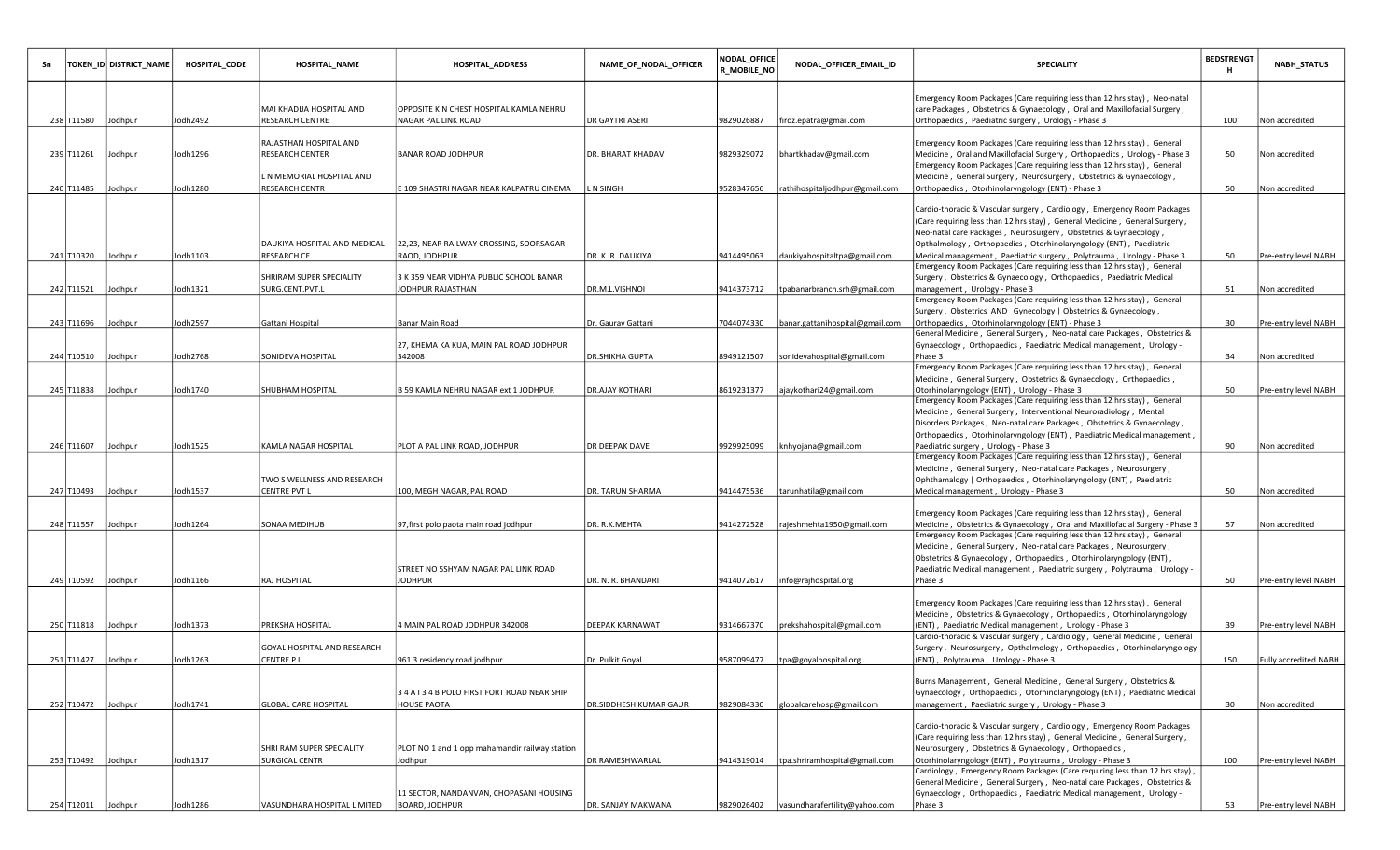| Sn |                 | TOKEN_ID DISTRICT_NAME | HOSPITAL_CODE | <b>HOSPITAL_NAME</b>                                                  | <b>HOSPITAL_ADDRESS</b>                                               | NAME_OF_NODAL_OFFICER      | NODAL_OFFICE<br><b>R_MOBILE_NO</b> | NODAL_OFFICER_EMAIL_ID                                    | <b>SPECIALITY</b>                                                                            | <b>BEDSTRENGT</b><br>н | <b>NABH_STATUS</b>   |
|----|-----------------|------------------------|---------------|-----------------------------------------------------------------------|-----------------------------------------------------------------------|----------------------------|------------------------------------|-----------------------------------------------------------|----------------------------------------------------------------------------------------------|------------------------|----------------------|
|    |                 |                        |               |                                                                       |                                                                       |                            |                                    |                                                           | Emergency Room Packages (Care requiring less than 12 hrs stay), General                      |                        |                      |
|    |                 |                        |               |                                                                       | OPP GEETA BHAWAN ,NEAR UMAID HOSPITAL,                                |                            |                                    |                                                           | Medicine, General Surgery, Obstetrics & Gynaecology, Orthopaedics,                           |                        |                      |
|    | 255 T10813      | Jodhpur                | Jodh848       | VINAYAKA HOSPITAL                                                     | <b>JODHPUR</b>                                                        | <b>DR PS PRAJAPATI</b>     | 9413782584                         | tpa.vinayakahospital@gmail.com                            | Paediatric Medical management, Paediatric surgery, Urology - Phase 3                         | 30                     | Pre-entry level NABH |
|    | 256 T11584      | Jodhpur                | Jodh1860      | DR. KAMDAR EYE HOSPITAL                                               | 123, II POLO, KARNI MARG, PAOTA JODHPUR                               | MR. MOHD SAJID PATHAN      | 8764831111                         | tpa.drkamdareyehospitals@gmail.cor Opthalmology - Phase 3 |                                                                                              | 50                     | Pre-entry level NABH |
|    |                 |                        |               |                                                                       |                                                                       |                            |                                    |                                                           | Emergency Room Packages (Care requiring less than 12 hrs stay), General                      |                        |                      |
|    | 257 T10470      | Karauli                | Kara2859      | <b>ESSAR MULTISPECIALITY HOSPITAL</b>                                 | Opp Roadways Bus stand, Gulab Bagh, Karauli<br>322241                 |                            | 9928195569                         |                                                           | Medicine, General Surgery, Neo-natal care Packages, Obstetrics &                             | 25                     | Non accredited       |
|    |                 |                        |               |                                                                       |                                                                       | Mr. Pradeep Singh          |                                    | hospitalessar@gmail.com                                   | Gynaecology, Paediatric Medical management - Phase 3                                         |                        |                      |
|    |                 |                        |               |                                                                       | NEAR BY SUROTH PALACE, JAT KI SARAYPOWER                              |                            |                                    |                                                           | Cardiology, General Medicine, General Surgery, Obstetrics & Gynaecology,                     |                        |                      |
|    | 258 T10313      | Karauli                | Kara1272      | <b>PARAS HOSPITAL</b>                                                 | HOUSE, BAYANA ROAD                                                    | RAJKUMAR BENIWAL           | 9549032256                         | beniwalrajkumar001@gmail.com                              | Orthopaedics, Paediatric Medical management - Phase 3                                        | 31                     | Non accredited       |
|    |                 |                        |               | SINGH HOSPITAL AND SURGERY                                            |                                                                       |                            |                                    |                                                           |                                                                                              |                        |                      |
|    | 259 T10155      | Karauli                | Kara1274      | CENTRE                                                                | LAL KOTHI NEAR CHAUPAD                                                | AARIF AHMED MIRZA          | 9772873132                         | raghuveer.hnd101@gmail.com                                | General Surgery, Obstetrics & Gynaecology - Phase 3                                          | 31                     | Non accredited       |
|    |                 |                        |               |                                                                       | BHAILAPURA BEHIND CITY DISPENSARY HINDAUN                             |                            |                                    |                                                           |                                                                                              |                        |                      |
|    | 260 T10105      | Karauli                | Kara1275      | VINITA NURSING HOME                                                   | <b>CITY</b>                                                           | DR. TARANJEET SINGH MAKKAR | 9414400844                         | vineetanh1991@gmail.com                                   | Obstetrics & Gynaecology, Orthopedics                                                        | 15                     | Non accredited       |
|    |                 |                        |               |                                                                       |                                                                       |                            |                                    |                                                           | General Surgery, Neo-natal care Packages, Neurosurgery, Obstetrics &                         |                        |                      |
|    |                 |                        |               |                                                                       |                                                                       |                            |                                    |                                                           | Gynaecology, Orthopaedics, Otorhinolaryngology (ENT), Paediatric Medical                     |                        |                      |
|    | 261 T10102      | Karauli                | Kara102       | RAJGIRISH HOSPITAL                                                    | RAJGIRISH HOSPITAL, Sheetla Colony, Hindaun city   Dr. Smt RajGirish  |                            | 9529619775                         | rajgirishhospital@gmail.com                               | management - Phase 3                                                                         | 25                     | Non accredited       |
|    |                 |                        |               |                                                                       | Near roadways bus stand and SBI bank satyawati                        |                            |                                    |                                                           | General Surgery, Obstetrics & Gynaecology, Paediatric Medical management                     |                        |                      |
|    | 262 T10517      | Karauli                | Kara1789      | Bagdi Hospital                                                        | vihar karauli                                                         | Dr Veena Meena             | 8947813516                         | bagdihospital@gmail.com                                   | Phase 3                                                                                      | 31                     | Non accredited       |
|    | 263 T11769      | Karauli                | Kara3085      | JAGARWAL HOSPITAL                                                     | NEAR CHUNGI, KHARETA ROAD                                             | DR RAGHVENDRA SHARMA       | 9024529897                         | jagarwalhospital101@gmail.com                             | Obstetrics & Gynaecology - Phase 3                                                           | 25                     | Non accredited       |
|    |                 |                        |               |                                                                       | DOCTOR COLONY PIPDI, DAFALPUR                                         |                            |                                    |                                                           |                                                                                              |                        |                      |
|    | 264 T10649      | Karauli                | Kara2640      | R D GENERAL HOSPITAL                                                  | MODE, KURGAON, TEHSAPOTRA, KARAUL                                     | DR HANS RAJ MEENA          | 9119273824                         | hansrajm654@gmail.com                                     | General Medicine - Phase 3                                                                   | 16                     | Non accredited       |
|    |                 |                        |               | BHAGWAN MAHAVEER HOSPITAL                                             | NEAR BRAHMAN DARAMSALA BAYANA ROAD                                    |                            |                                    |                                                           |                                                                                              |                        |                      |
|    | 265 T10525      | Karauli                | Kara1273      | <b>RESEARCH CENT</b>                                                  | <b>HINDAUN CITY</b>                                                   | DR. SAVITRI MEENA          | 9521516198                         |                                                           | eetendrasinghsolanki525@gmail.con General Surgery ,Obstetrics & Gynaecology - Phase 3        | 50                     | Non accredited       |
|    |                 |                        |               | BHARAT HOSPITAL AND MATERNITY                                         |                                                                       |                            |                                    |                                                           |                                                                                              |                        |                      |
|    | 266 T10325      | Karauli                | Kara1682      | CENTER                                                                | PLOT NO 9 GULAB BAGH KARAULI                                          | <b>VIJAY MALI</b>          | 9782558051                         | vijayraja628@gmail.com                                    | General Medicine, Obstetrics & Gynaecology - Phase 3                                         | 35                     | Non accredited       |
|    | 267 T11519      | Kota                   | Kota1143      | MEWAR HOSPITAL PVT. LTD.                                              | 2 H 1, VIGYAN NAGAR, KOTA                                             | <b>DR. ABHINAV SONI</b>    | 7727009384                         |                                                           | accounts.kota@mewarhospitals.com Neurosurgery, Orthopaedics, Urology - Phase 3               | 30                     | Non accredited       |
|    | 268 T11783      | Kota                   | Kota2116      | VARDHMAN HOSPITAL                                                     | 3 NEAR POLICE STATION MAHAVEER NAGAR                                  | <b>DR MANISH JAIN</b>      | 7014416997                         | manishjainent@gmail.com                                   | Otorhinolaryngology (ENT) - Phase 3                                                          | 30                     | Non accredited       |
|    |                 |                        |               |                                                                       |                                                                       |                            |                                    |                                                           | Burns Management, General Medicine, Neo-natal care Packages,                                 |                        |                      |
|    |                 |                        |               |                                                                       |                                                                       |                            |                                    |                                                           | Neurosurgery, Obstetrics & Gynaecology, Orthopaedics,                                        |                        |                      |
|    | 269 T11378 Kota |                        | Kota1867      |                                                                       |                                                                       | DINESH KUMAR GUPTA         |                                    |                                                           | Otorhinolaryngology (ENT), Paediatric surgery, Plastic & reconstructive<br>Surgery - Phase 3 | 37                     | Pre-entry level NABH |
|    |                 |                        |               |                                                                       |                                                                       |                            | 9214040033                         | shantihospitaltpakota@gmail.com                           |                                                                                              |                        |                      |
|    |                 |                        |               |                                                                       |                                                                       |                            |                                    |                                                           | Burns Management, Cardio-thoracic & Vascular surgery, Emergency Room                         |                        |                      |
|    |                 |                        |               |                                                                       |                                                                       |                            |                                    |                                                           | Packages (Care requiring less than 12 hrs stay), General Medicine, General                   |                        |                      |
|    |                 |                        |               |                                                                       |                                                                       |                            |                                    |                                                           | Surgery, Medical Oncology, Mental Disorders Packages, Neurosurgery,                          |                        |                      |
|    |                 |                        |               | KOTA HEART INSTITUTE AND                                              |                                                                       |                            |                                    |                                                           | Opthalmology, Orthopaedics, Otorhinolaryngology (ENT), Polytrauma,                           |                        |                      |
|    | 270 T10498      | Kota                   | Kota169       | RESEARCH CENTRE                                                       | 10 A TALWANDI KOTA                                                    | <b>RAVI JINDAL</b>         | 9024969051                         | cashlessnetwork.khi@gmail.com                             | Surgical Oncology, Urology - Phase 3                                                         | 79                     | Pre-entry level NABH |
|    | 271 T10317      | Kota                   | Kota171       | MAHAVIR ENT HOSPITAL                                                  | 8 A 4 MAHAVEER NAGAR 3rd CICLE KOTA                                   | <b>DR VINEET JAIN</b>      | 9950952660                         | mahavirmedicare@gmail.com                                 | Otorhinolaryngology (ENT) - Phase 3                                                          | 30                     | Pre-entry level NABH |
|    |                 |                        |               | OPERA HOSPITAL MEDICAL AND                                            | INDRA VIHAR MAHAVEER NAGAR II KOTA 324005                             |                            |                                    |                                                           | General Medicine, Obstetrics & Gynaecology, Orthopaedics,                                    |                        |                      |
|    | 272 T10487      | Kota                   | Kota1125      | RESRCH CENTRE                                                         | RAJASTHAN                                                             | DR. SANKET YADAV           | 9116003410                         | operahospital@gmail.com                                   | Otorhinolaryngology (ENT) - Phase 3                                                          | 69                     | Non accredited       |
|    |                 |                        |               |                                                                       | Opposite Bangar Hospital Nagaur Road Didwana                          |                            |                                    |                                                           |                                                                                              |                        |                      |
|    | 273 T10129      | Nagaur                 | Naga1121      | UTTAM HOSPITAL                                                        | 34130                                                                 | Dr Swati Agarwal           | 9414548221                         | uttamhospital2008@gmail.com                               | General Medicine, Obstetrics & Gynaecology, Orthopaedics - Phase 3                           | 30                     | Non accredited       |
|    |                 |                        |               |                                                                       | SUN CITY HOSPITAL AND RESEARCH   NEAR HEAD POST OFFICE, MANGLANA ROAD |                            |                                    |                                                           |                                                                                              |                        |                      |
|    | 274 T10267      | Nagaur                 | Naga3064      | CENTRE                                                                | MAKRANA                                                               | YASMEEN PARVEEN            | 9079292390                         | dryasmeenparveen@gmail.com                                | Obstetrics & Gynaecology - Phase 3                                                           | 30                     | Non accredited       |
|    |                 |                        |               |                                                                       |                                                                       |                            |                                    |                                                           | Emergency Room Packages (Care requiring less than 12 hrs stay), General                      |                        |                      |
|    | 275 T11789      | Nagaur                 | Naga3103      | SHRIRAM MANGALAM HOSPITAL                                             | jaian vishva bharti road, 1st patti, ladnu                            | VIJAY SINGH MEENA          | 9694440585                         | vijaymeena1111@gmail.com                                  | Surgery, Neurosurgery, Orthopaedics - Phase 3                                                | 30                     | Pre-entry level NABH |
|    | 276 T11919      | Nagaur                 | Naga2161      | MARWAR HOSPITAL                                                       | NEAR GOVT HOSPITAL KUCHAMAN CITY                                      | <b>BANWARI LAL</b>         | 9828019282                         | banwarilal1985bm@gmail.com                                | Orthopaedics - Phase 3                                                                       | 30                     | Non accredited       |
|    |                 |                        |               |                                                                       |                                                                       |                            |                                    |                                                           | General Medicine, General Surgery, Obstetrics & Gynaecology,                                 |                        |                      |
|    | 277 T11586      | Nagaur                 | Naga2165      | M N GHORAWAT HOSPITAL LADNUN  near govt hospital ladnun               |                                                                       | DR SHREYANS GHORAWAT       | 9769380730                         | ghorawats@yahoo.com                                       | Orthopaedics, Urology - Phase 3                                                              | 38                     | Non accredited       |
|    | 278 T12085      | Pali                   | Pali3102      | shri vijay vallabh gen. hospital sadri  ranakpur road sadri dist pali |                                                                       | dr.Sukhdeo suthar          |                                    | 9829651716   drsukhdeosuthar@gmail.com                    | General Medicine, Orthopaedics - Phase 3                                                     | 30                     | Non accredited       |
|    |                 |                        |               |                                                                       |                                                                       |                            |                                    |                                                           |                                                                                              |                        |                      |
|    |                 |                        |               |                                                                       |                                                                       |                            |                                    |                                                           | Burns Management, Emergency Room Packages (Care requiring less than 12                       |                        |                      |
|    |                 |                        |               |                                                                       |                                                                       |                            |                                    |                                                           | hrs stay), General Medicine, General Surgery, Neo-natal care Packages,                       |                        |                      |
|    |                 |                        |               |                                                                       |                                                                       |                            |                                    |                                                           | Obstetrics & Gynaecology, Orthopaedics, Otorhinolaryngology (ENT),                           |                        |                      |
|    | 279 T11288 Pali |                        | Pali945       | Bhagwan Mahavir Hospital                                              | Jawai Bandh road, Ramnagar, Sumerpur                                  | Prem Prakash Limba         | 7412070201                         | mahavirhospital1987@gmail.com                             | Paediatric Medical management, Paediatric surgery - Phase 3                                  | 156                    | Non accredited       |
|    |                 |                        |               |                                                                       |                                                                       |                            |                                    |                                                           |                                                                                              |                        |                      |
|    | 280 T11630      | Pali                   | Pali1293      | OM HOSPITAL                                                           | 8/9 NEAR BSNL GODOWN NAYA GAON ROAD PALI   DR MAHIPAL SHARMA          |                            | 9414244844                         | omhospitalpali@gmail.com                                  | Cardiology, General Surgery, Orthopaedics - Phase 3                                          | 50                     | Non accredited       |
|    |                 |                        |               |                                                                       |                                                                       |                            |                                    |                                                           | Emergency Room Packages (Care requiring less than 12 hrs stay), General                      |                        |                      |
|    |                 |                        |               | JAI SHREE HOSPITAL AND                                                | PLOT NO 1 AND 2 M M COLONY POWER HOUSE                                |                            |                                    |                                                           | Surgery, Obstetrics & Gynaecology, Orthopaedics, Otorhinolaryngology                         |                        |                      |
|    | 281 T10309      | Pali                   | Pali2497      | MULTISPECIALITY S                                                     | ROAD TEH JAITARAN                                                     | PRAKASH CHAND              | 8949287608                         | ishjaitaran@gmail.com                                     | (ENT), Urology - Phase 3                                                                     | 50                     | Non accredited       |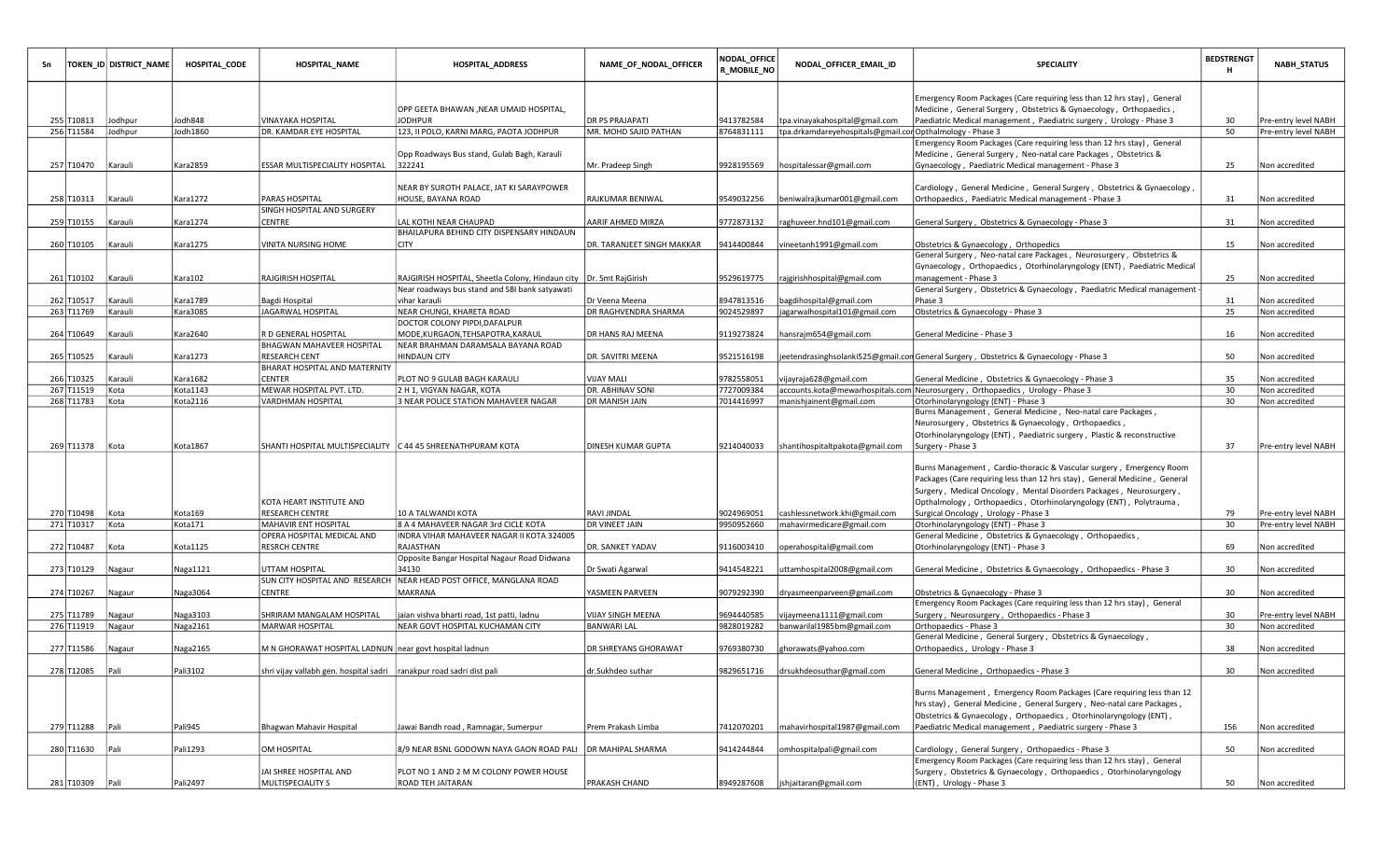| Sn |                                | TOKEN_ID DISTRICT_NAME             | HOSPITAL CODE              | <b>HOSPITAL_NAME</b>                                                      | HOSPITAL_ADDRESS                                                                   | NAME_OF_NODAL_OFFICER                          | <b>NODAL_OFFICE</b><br>R_MOBILE_NO | NODAL_OFFICER_EMAIL_ID                                       | <b>SPECIALITY</b>                                                                                                                                                                                                                                                                                                                                                                                                                                                                                               | <b>BEDSTRENGT</b><br>н | <b>NABH STATUS</b>                     |
|----|--------------------------------|------------------------------------|----------------------------|---------------------------------------------------------------------------|------------------------------------------------------------------------------------|------------------------------------------------|------------------------------------|--------------------------------------------------------------|-----------------------------------------------------------------------------------------------------------------------------------------------------------------------------------------------------------------------------------------------------------------------------------------------------------------------------------------------------------------------------------------------------------------------------------------------------------------------------------------------------------------|------------------------|----------------------------------------|
|    | 282 T10532 Pali                |                                    | Pali1155                   | <b>SHRIRAM SUPER SPECIALITY</b><br>SURG.CENT.PVT.L                        | 10 KHASRA NO 1431 1432 1436 1439 1 VASANT<br><b>VIHAR YOJNA</b>                    | DR.OMPRAKASH                                   | 8290205949                         | tpa.shriramhospital@gmail.com                                | Emergency Room Packages (Care requiring less than 12 hrs stay), General<br>Medicine, General Surgery, Obstetrics & Gynaecology, Oral and<br>Maxillofacial Surgery, Orthopaedics, Otorhinolaryngology (ENT), Paediatric<br>Medical management, Urology - Phase 3                                                                                                                                                                                                                                                 | 50                     | Non accredited                         |
|    |                                |                                    |                            | SKY LIFELINE MULTISPECIALITY                                              | HAT SALAMGARH, ACHALPUR, NEAR BY RTO                                               |                                                |                                    |                                                              | Emergency Room Packages (Care requiring less than 12 hrs stay), General<br>Medicine, General Surgery, Obstetrics & Gynaecology, Orthopaedics,                                                                                                                                                                                                                                                                                                                                                                   |                        |                                        |
|    | 283 T10026                     | Pratapgarh                         | Prat3058                   | HOSPITAL                                                                  | OFFICE, PRATAPGARH<br>DAN KI BAWDI , NH8, NEAR BAGGAD TOLL NAKA                    | <b>MANU VERMA</b>                              | 8855907472                         | skylifelinepvtltd@gmail.com                                  | Paediatric Medical management, Polytrauma - Phase 3                                                                                                                                                                                                                                                                                                                                                                                                                                                             | 30                     | Non accredited                         |
|    | 284 T10050                     | Rajasamand                         | Raja1326                   | <b>STUTI HOSPITAL</b>                                                     | <b>DEOGARH MADARIYA</b>                                                            | PRINCE BANSAL                                  | 8239322267                         | dr.aadibansal@gmail.com                                      | Neurosurgery   Obstetrics & Gynaecology, Orthopaedics - Phase 3                                                                                                                                                                                                                                                                                                                                                                                                                                                 | 30                     | Non accredited                         |
|    | 285 T10055                     | Rajasamand                         | Raja2439                   | SHREE RAMCHANDRA MEMORIAL<br>HOSPITAL                                     | KAN JI KA KHERA AMET KELWA ROAD AMET                                               | SHUBHAM DADHICH                                | 8385800378                         | srcmh1008@gmail.com                                          | Burns Management, Emergency Room Packages (Care requiring less than 12<br>hrs stay), General Surgery, Obstetrics & Gynaecology, Orthopaedics,<br>Polytrauma, Urology - Phase 3                                                                                                                                                                                                                                                                                                                                  | 22                     | Non accredited                         |
|    | 286 T10056                     | Rajasamand                         | Raja1115                   | SHARMA HOSPITAL                                                           | NATHDWARA ROAD, KANKROLI, RAJSAMAND<br>313324                                      | <b>DR ANIL SHARMA</b>                          | 9414172244                         | anilsharma knk@yahoo.co.in                                   | Burns Management, General Surgery, Obstetrics & Gynaecology,<br>Opthalmology, Orthopaedics, Urology - Phase 3                                                                                                                                                                                                                                                                                                                                                                                                   | 50                     | Non accredited                         |
|    | 287 T10109                     | Rajasamand                         | Raja830                    | ANANTA INS OF MEDI SCI AND RC<br><b>CENTRE</b>                            | VILL KALIWAS TEH NATHDWARA DISTT<br>RAJSAMAND                                      | DR. BHAGWAN RAM VISHNOI                        | 9772278633                         | info@annatamedicity.com                                      | Burns Management, Cardio-thoracic & Vascular surgery, Cardiology,<br>Emergency Room Packages (Care requiring less than 12 hrs stay), General<br>Medicine, General Surgery, Interventional Neuroradiology, Medical<br>Oncology, Mental Disorders Packages, Neo-natal care Packages,<br>Neurosurgery, Obstetrics & Gynaecology, Opthalmology, Oral and<br>Maxillofacial Surgery, Orthopaedics, Otorhinolaryngology (ENT), Paediatric<br>Medical management, Paediatric surgery, Plastic & reconstructive Surgery, | 815                    | Non accredited                         |
|    | 288 T10096                     | Rajasamand                         | Raja1105                   | BHAGWAN MAHAVEER HOSPITAL                                                 | INDRA PRASTH COLONY                                                                | <b>BHUVNESH RAWKA</b>                          | 9829084080                         | chandrajain2007@gmail.cm                                     | Polytrauma, Radiation Oncology, Surgical Oncology, Urology - Phase 3<br>General Surgery, Opthalmology, Orthopaedics - Phase 3                                                                                                                                                                                                                                                                                                                                                                                   | 30                     | Non accredited                         |
|    | 289 T11376                     | Sawai Madhopur Sawa873             |                            | GARG HOSPITAL AND RESEARCH<br><b>CENTER</b>                               | NEAR BHERUN DARWAZA, CITY ROAD, SAWAI<br><b>MADHOPUR</b>                           | <b>DR.SUMEET GARG</b>                          | 9460629292                         | sgarg22@yahoo.com                                            | General Medicine, General Surgery, Obstetrics & Gynaecology,<br>Orthopaedics - Phase 3                                                                                                                                                                                                                                                                                                                                                                                                                          | 50                     | Non accredited                         |
|    | 290 T10503                     | Sawai Madhopur Sawa1160            |                            |                                                                           | DR. RAMSINGH SURGICAL HOSPITAL   RANTHAMBHORE ROAD SAWAI MADHOPUR                  | DR. RINKU JAIN                                 | 9413720107                         | drrinkukumarjain79@gmail.com                                 | General Surgery, Orthopaedics, Urology   Urology - Phase 3<br>Emergency Room Packages (Care requiring less than 12 hrs stay), General<br>Medicine, General Surgery, Neo-natal care Packages, Obstetrics &                                                                                                                                                                                                                                                                                                       | 45                     | Non accredited                         |
|    |                                |                                    |                            |                                                                           | CP HOSITAL, CIPIKA MHN JAIPUR ROAD GANGAPUR                                        |                                                |                                    |                                                              | Gynaecology, Orthopaedics, Otorhinolaryngology (ENT), Paediatric Medical                                                                                                                                                                                                                                                                                                                                                                                                                                        |                        |                                        |
|    | 291 T10552                     | Sawai Madhopur Sawa868             |                            | C P HOSPITAL<br>Sanjeevni Hospital and Fertility                          | <b>CITY</b>                                                                        | Dr. KSHITIZ GUPTA                              | 9461361256                         | kshitizcph@gmail.com                                         | management, Polytrauma, Urology - Phase 3                                                                                                                                                                                                                                                                                                                                                                                                                                                                       | 40                     | Non accredited                         |
|    | 292 T10502                     | Sawai Madhopur Sawa816             |                            | Center                                                                    | 6, Indira Colony, Mantown, Sawai Madhopur                                          | Dr. Sandeep Sharma                             | 9414045274                         | sandeep371@yahoo.com                                         | Neo-natal care Packages, Obstetrics & Gynaecology - Phase 3                                                                                                                                                                                                                                                                                                                                                                                                                                                     | 31                     | Non accredited                         |
|    |                                | 293 T10478 Sawai Madhopur Sawa1118 |                            | <b>RIYA HOSPITAL</b>                                                      | saloda mode gangapur city                                                          | DR MAHENDRA MEENA                              | 9414806888                         | riyahospital.ggc@gmail.com                                   | Burns Management, Emergency Room Packages (Care requiring less than 12<br>hrs stay), General Medicine, General Surgery, Neo-natal care Packages,<br>Neurosurgery, Obstetrics & Gynaecology, Opthalmology, Orthopaedics,<br>Paediatric Medical management, Urology - Phase 3                                                                                                                                                                                                                                     | 150                    | Non accredited                         |
|    |                                |                                    |                            |                                                                           |                                                                                    |                                                |                                    |                                                              | Emergency Room Packages (Care requiring less than 12 hrs stay), General                                                                                                                                                                                                                                                                                                                                                                                                                                         |                        |                                        |
|    |                                | 294 T10522 Sawai Madhopur Sawa1154 |                            | <b>GANGAURI HOSPITAL</b>                                                  | IN FRONT OF GOVERMENT HOSPITAL                                                     | LOKESH GARG                                    | 9887451777                         | hospitalgangauriswm@gmail.com                                | Medicine, General Surgery, Obstetrics AND Gynecology   Obstetrics &<br>Gynaecology - Phase 3                                                                                                                                                                                                                                                                                                                                                                                                                    | 50                     | Non accredited                         |
|    | 295 T10499                     | Sawai Madhopur Sawa1352            |                            | Vardhman Hospital and Infertility<br>Center                               | Hari Nagar Near Nursing Petrol Pump Jaipur Road<br>Gangapurcity                    | Dr. Manoj Jain                                 | 9414328978                         | ain.manoj004@gamail.com                                      | Obstetrics & Gynaecology, Paediatric Medical management - Phase 3                                                                                                                                                                                                                                                                                                                                                                                                                                               | 31                     | Non accredited                         |
|    | 296 T10504                     | Sawai Madhopur Sawa874             |                            | jeevan surgical hospital and nursing<br>hom                               | 32 m p colony dausa road                                                           | dr ramkesh meena                               | 9414234885                         | rkdobwal@gmail.com                                           | Emergency Room Packages (Care requiring less than 12 hrs stay), General<br>Medicine, General Surgery, Obstetrics & Gynaecology, Ophthamalogy  <br>Orthopaedics - Phase 3                                                                                                                                                                                                                                                                                                                                        | 100                    | Non accredited                         |
|    |                                | 297 T10565 Sawai Madhopur Sawa1374 |                            | ACHARYA MEMORIAL HOSPITAL                                                 | 19 MAHARANA PRATAP COLONY SAWAI<br>MADHOPUR                                        | DR RAJEEV SHARMA                               | 7597522333                         | drrajeev.swm@gmail.com                                       | Burns Management, Cardiology, Emergency Room Packages (Care requiring<br>less than 12 hrs stay), General Medicine, General Surgery, Neo-natal care<br>Packages, Obstetrics & Gynaecology, Otorhinolaryngology (ENT), Paediatric<br>Medical management, Urology - Phase 3                                                                                                                                                                                                                                        | 35                     | Non accredited                         |
|    |                                |                                    |                            |                                                                           |                                                                                    |                                                |                                    |                                                              | Emergency Room Packages (Care requiring less than 12 hrs stay), Obstetrics &                                                                                                                                                                                                                                                                                                                                                                                                                                    |                        |                                        |
|    | 298 T10566<br>299 T11518 Siker | Siker                              | <b>Sike2098</b><br>Sike122 | SHRI DHANWANTRI HOSPITAL<br>DHAYAL HOSPITAL AND RESEARCH<br><b>CENTRE</b> | SILVER JUBLEE ROAD<br>NH 52, NEAR MATH<br>MANDIR, REENGUS, SIKAR, RAJASTHAN 332404 | DR GUNJAN GOSWAMI<br>DR BHUPENDRA SINGH NARUKA | 9413344132<br>8209570180           | shridhanwantritpa09@gmail.com<br>hrmanagement.dhrc@gmail.com | Gynaecology, Urology - Phase 3<br>Burns Management, Emergency Room Packages (Care requiring less than 12<br>hrs stay), General Medicine, General Surgery, Neo-natal care Packages,<br>Obstetrics & Gynaecology, Orthopaedics, Otorhinolaryngology (ENT),<br>Paediatric Medical management, Urology - Phase 3                                                                                                                                                                                                    | 45<br>100              | Non accredited<br>Pre-entry level NABH |
|    |                                |                                    |                            |                                                                           | OPP GAHLOT MOTORS KHETRO MOD NEEM KA                                               |                                                |                                    |                                                              | Emergency Room Packages (Care requiring less than 12 hrs stay), General<br>Medicine, Obstetrics & Gynaecology, Orthopaedics, Otorhinolaryngology                                                                                                                                                                                                                                                                                                                                                                |                        |                                        |
|    | 300 T11402 Siker               |                                    | Sike1651                   | SHARMA HOSPITAL                                                           | THANA                                                                              | DR DEEPAK KUNDU                                |                                    | 9414792632 drmeghamody@gmail.com                             | (ENT), Paediatric Medical management, Urology - Phase 3                                                                                                                                                                                                                                                                                                                                                                                                                                                         | 30                     | Non accredited                         |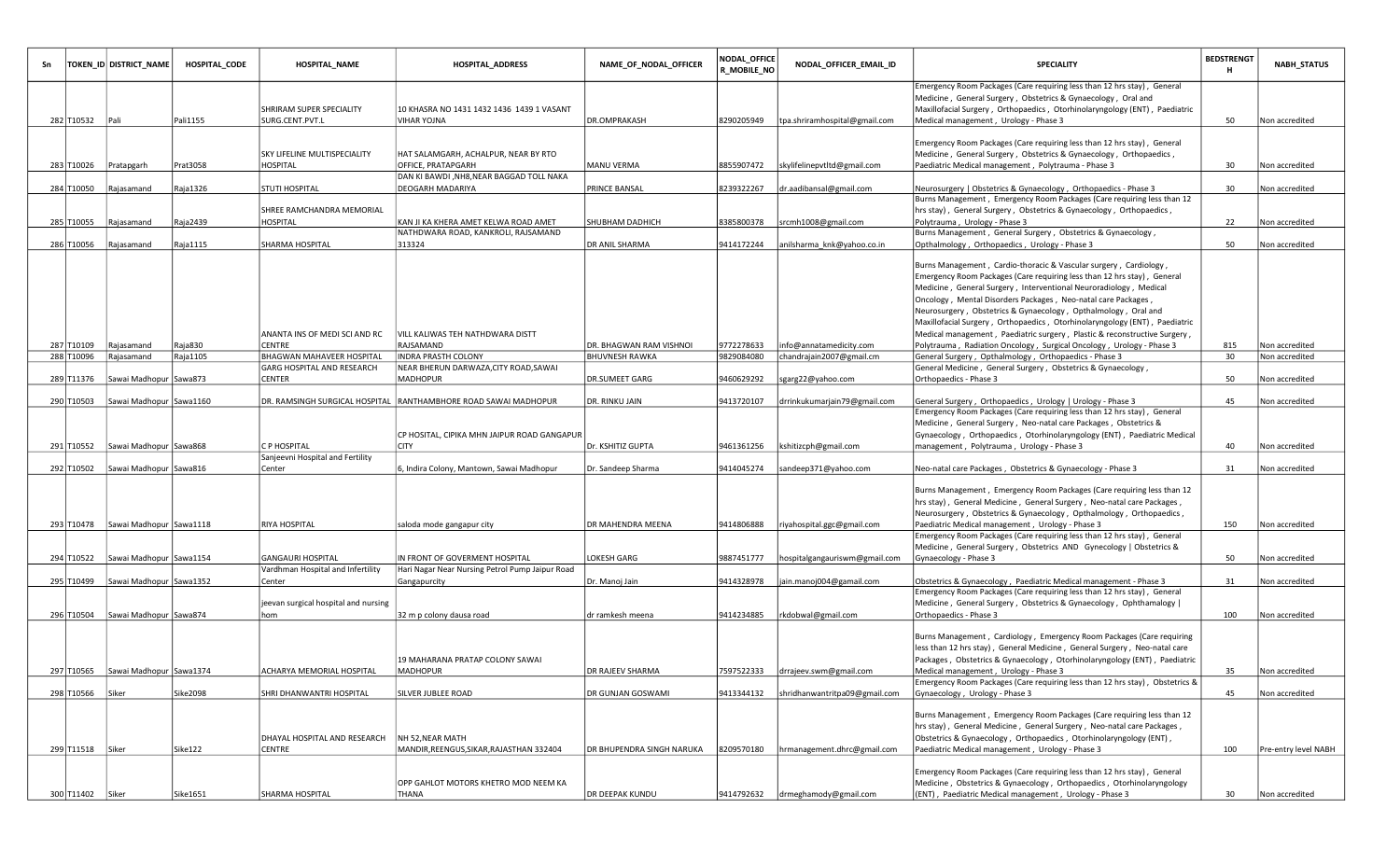|                  | TOKEN_ID DISTRICT_NAME | HOSPITAL_CODE   | <b>HOSPITAL_NAME</b>                                        | <b>HOSPITAL_ADDRESS</b>                                                           | NAME_OF_NODAL_OFFICER   | NODAL_OFFICE<br>R_MOBILE_NO | NODAL_OFFICER_EMAIL_ID                                        | SPECIALITY                                                                                                                                                                                                                  | <b>BEDSTRENGT</b><br>н | NABH_STATUS          |
|------------------|------------------------|-----------------|-------------------------------------------------------------|-----------------------------------------------------------------------------------|-------------------------|-----------------------------|---------------------------------------------------------------|-----------------------------------------------------------------------------------------------------------------------------------------------------------------------------------------------------------------------------|------------------------|----------------------|
|                  |                        |                 |                                                             |                                                                                   |                         |                             |                                                               | Burns Management, Emergency Room Packages (Care requiring less than 12<br>hrs stay), General Medicine, General Surgery, Neo-natal care Packages,<br>Obstetrics & Gynaecology, Oral and Maxillofacial Surgery, Orthopaedics, |                        |                      |
|                  |                        |                 | AMAR HOSPITAL AND RESEARCH                                  | NEAR CHHATRIYA BUS STAND FATEHPUR                                                 |                         |                             |                                                               | Otorhinolaryngology (ENT), Paediatric surgery, Polytrauma, Urology - Phase                                                                                                                                                  |                        |                      |
| 301 T11515 Siker |                        | Sike175         | CENTER                                                      | SHEKHAWATI SIKAR                                                                  | RAJENDRA SINGH REBARI   | 9413344297                  | amarhospital@gmail.com                                        |                                                                                                                                                                                                                             | 55                     | Non accredited       |
|                  |                        |                 |                                                             |                                                                                   |                         |                             |                                                               | Emergency Room Packages (Care requiring less than 12 hrs stay), General                                                                                                                                                     |                        |                      |
|                  |                        |                 |                                                             |                                                                                   |                         |                             |                                                               | Medicine, Obstetrics & Gynaecology, Opthalmology, Oral and Maxillofacial                                                                                                                                                    |                        |                      |
|                  |                        | Sike1864        |                                                             | NH 52, BYE PASS ROAD, NEAR BHARAT GAS                                             | DR RAM SWAROOP JAKHAR   |                             |                                                               | Surgery, Orthopaedics, Otorhinolaryngology (ENT), Paediatric Medical                                                                                                                                                        |                        |                      |
| 302 T12146 Siker |                        |                 | AKHAR DHAMBIWAL HOSPITAL                                    | GODAWAN, RINGUS, SIKAR<br>WARD NO 25 OPP SANSKRIT SCHOOL NEEM KA                  |                         | 9829338431                  | RSJAKHAR.DR@gmail.com                                         | management, Urology - Phase 3<br>General Surgery, Obstetrics & Gynaecology, Orthopaedics,                                                                                                                                   | 100                    | Non accredited       |
| 303 T11821       | Siker                  | Sike2060        | SHARDA HOSPITAL                                             | THAN                                                                              | Dr. Vinod Kumar Dhaka   | 9928010799                  | shardahospital123@gmail.com                                   | Otorhinolaryngology (ENT), Paediatric Medical management - Phase 3                                                                                                                                                          | 15                     | Non accredited       |
| 304 T10590 Siker |                        | <b>Sike2448</b> | SHRI KALYAN AROGYA SADAN                                    | <b>BAJAJ GRAM SANWALI</b>                                                         | RAHUL GOSWAMI           | 9783003786                  | skarogyacashless@gmail.com                                    | General Medicine - Phase 3                                                                                                                                                                                                  | 150                    | Non accredited       |
|                  |                        |                 |                                                             |                                                                                   |                         |                             |                                                               | Emergency Room Packages (Care requiring less than 12 hrs stay), General                                                                                                                                                     |                        |                      |
|                  |                        |                 |                                                             |                                                                                   |                         |                             |                                                               | Medicine, Neo-natal care Packages, Obstetrics & Gynaecology,                                                                                                                                                                |                        |                      |
|                  |                        |                 | EEVAN REKHA HOSPOTAL                                        |                                                                                   |                         |                             |                                                               | Orthopaedics, Otorhinolaryngology (ENT), Paediatric Medical management,                                                                                                                                                     |                        |                      |
| 305 T10467       | Siker                  | Sike1736        | RESEARCH CENTRE                                             | KHATRI MOD NEEM KA THANA SIKAR                                                    | DR MAMTA MEENA          | 9680789545                  | drs.kumar454@gmail.com                                        | Urology - Phase 3<br>Emergency Room Packages (Care requiring less than 12 hrs stay), Obstetrics &                                                                                                                           | 50                     | Non accredited       |
|                  |                        |                 |                                                             | In front of S K Collage, shekhpura mohalla ward no                                |                         |                             |                                                               | Gynaecology, Orthopaedics, Otorhinolaryngology (ENT), Paediatric Medical                                                                                                                                                    |                        |                      |
| 306 T11579       | Siker                  | Sike2328        | MANU ENT AND MULTISPECIALITY                                |                                                                                   | <b>BABU LAL</b>         | 9829799710                  | manuenthospitalsikar@gmail.com                                | management, Urology - Phase 3                                                                                                                                                                                               | 30                     | Non accredited       |
|                  |                        |                 | VATSALYA MATERNITY AND                                      |                                                                                   |                         |                             |                                                               |                                                                                                                                                                                                                             |                        |                      |
| 307 T10850       | Sirohi                 | Siro1429        | SURGICAL HOSPITAL                                           | opp nagar palika pindwara dist sirohi raj 307022                                  | Dr Hemant Jain          | 9602706191                  | hannumch@gmail.com                                            | Obstetrics & Gynaecology - Phase 3                                                                                                                                                                                          | 15                     | Non accredited       |
|                  |                        |                 | Watumull Global Hospital and                                |                                                                                   |                         |                             |                                                               | General Medicine, General Surgery, Obstetrics & Gynaecology,                                                                                                                                                                |                        |                      |
| 308 T10849       | Sirohi                 | Siro870         | Research                                                    | Delwara Road Mount Abu                                                            | Dr. Sachin Sukhsohale   | 9413775349                  | ghrchps@gmail.com                                             | Opthalmology, Orthopaedics - Phase 3                                                                                                                                                                                        | 104                    | Pre-entry level NABH |
|                  |                        |                 |                                                             | SUKHADIYA CIRCLE, VEER BAVJI KE PASS,                                             |                         |                             |                                                               |                                                                                                                                                                                                                             |                        |                      |
| 309 T10629       | Sirohi                 | Siro1520        | <b><i>INAYAK HOSPITAL</i></b><br>P C PARMAR GLOBAL HOSPITAL | PINDWARA                                                                          | Dr. choutha ram sargara | 9460123518                  | vinayakhospital2016@gmail.com                                 | Obstetrics & Gynaecology - Phase 3                                                                                                                                                                                          | 11                     | Non accredited       |
| 310 T10524       | Sirohi                 | Siro1349        | INSTITUTE                                                   | POST SHANTIVAN, TALHATI, ABU ROAD                                                 | DR V C BHATNAGAR        | 9413373434                  | ghioabu@gmail.com                                             | Opthalmology - Phase 3                                                                                                                                                                                                      | 60                     | Non accredited       |
|                  |                        |                 |                                                             |                                                                                   |                         |                             |                                                               | Emergency Room Packages (Care requiring less than 12 hrs stay), General                                                                                                                                                     |                        |                      |
|                  |                        |                 |                                                             | RADHA MOHAN MEHROTRA GLOBAL R M M GLOBAL HOSPITAL TRAUMA CENTRE                   |                         |                             |                                                               | Medicine, General Surgery, Orthopaedics, Otorhinolaryngology (ENT) -                                                                                                                                                        |                        |                      |
| 311 T10931       | Sirohi                 | Siro1324        | HOSPITAL                                                    | TALHATI ABU ROAD                                                                  | DR. ROJA TUMMA          | 3107778923                  | rojatumma@gmail.com                                           | Phase 3                                                                                                                                                                                                                     | 36                     | Non accredited       |
|                  |                        |                 |                                                             |                                                                                   |                         |                             |                                                               | Burns Management, Emergency Room Packages (Care requiring less than 12                                                                                                                                                      |                        |                      |
|                  |                        |                 |                                                             |                                                                                   |                         |                             |                                                               | hrs stay), General Medicine, General Surgery, Neo-natal care Packages,                                                                                                                                                      |                        |                      |
| 312 T12084       | Tonk                   | Tonk797         | <b>AGRAWAL HOSPITAL TONK</b>                                | PARK PLAZA CITY , SAWAIMADHOPUR ROAD , TONK   DR SURENDRA AGRAWAL                 |                         | 9414242480                  | hospitaltonkagrawal@gmail.com                                 | Obstetrics & Gynaecology, Otorhinolaryngology (ENT), Paediatric Medical<br>management, Urology - Phase 3                                                                                                                    | 50                     | Non accredited       |
|                  |                        |                 | MEWAR HOSPITAL PVT LTD                                      |                                                                                   |                         |                             |                                                               | Emergency Room Packages (Care requiring less than 12 hrs stay),                                                                                                                                                             |                        |                      |
| 313 T10171       | Udaipur                | Udai153         | <b>UDAIPUR</b>                                              | PRIYDASHANI NAGAR BEDLA UDAIPUR 313001                                            | DR MUSHTAK MD           | 7023301017                  | mustaq.mohammed@mewarhospital Neurosurgery, Urology - Phase 3 |                                                                                                                                                                                                                             | 55                     | Non accredited       |
|                  |                        |                 |                                                             |                                                                                   |                         |                             |                                                               |                                                                                                                                                                                                                             |                        |                      |
|                  |                        |                 |                                                             |                                                                                   |                         |                             |                                                               | Burns Management, Cardio-thoracic & Vascular surgery, Cardiology,                                                                                                                                                           |                        |                      |
|                  |                        |                 |                                                             |                                                                                   |                         |                             |                                                               | Emergency Room Packages (Care requiring less than 12 hrs stay), General                                                                                                                                                     |                        |                      |
|                  |                        |                 |                                                             |                                                                                   |                         |                             |                                                               | Medicine, General Surgery, Interventional Neuroradiology, Medical<br>Oncology, Mental Disorders Packages, Neo-natal care Packages,                                                                                          |                        |                      |
|                  |                        |                 |                                                             |                                                                                   |                         |                             |                                                               | Neurosurgery, Obstetrics & Gynaecology, Opthalmology, Oral and                                                                                                                                                              |                        |                      |
|                  |                        |                 |                                                             |                                                                                   |                         |                             |                                                               | Maxillofacial Surgery, Orthopaedics, Otorhinolaryngology (ENT), Paediatric                                                                                                                                                  |                        |                      |
|                  |                        |                 | PACIFIC INSTITUTE OF MEDICAL                                | Village Umarda, Ambua Road RJ SH 32 Udaipur                                       |                         |                             |                                                               | Medical management, Paediatric surgery, Plastic & reconstructive Surgery,                                                                                                                                                   |                        |                      |
| 314 T10148       | Jdaipur                | Udai111         | SCINCES                                                     | Rajasthan 313015                                                                  | <b>DR.MUKESH MALIK</b>  | 7073538955                  |                                                               | pimsayushman@pacificmedicalsciend Polytrauma, Surgical Oncology, Urology - Phase 3                                                                                                                                          | 310                    | Pre-entry level NABH |
|                  |                        |                 |                                                             |                                                                                   |                         |                             |                                                               |                                                                                                                                                                                                                             |                        |                      |
| 315 T11582       | Udaipur                | <b>Udai1746</b> | Pacific Dental College and Hospital                         | Airport road, Debari, Udaipur                                                     | Dr Kailash Asawa        | 9829040314                  | pacificdch@gmail.com                                          | Oral and Maxillofacial Surgery - Phase 3<br>Cardiology, ENT   General Medicine, General Surgery, Neurosurgery,                                                                                                              | 30                     | Non accredited       |
|                  |                        |                 | <b>GBH GENERAL HOSPITAL</b>                                 | Airpot Road, Near Transport Nagar, Bedwas,                                        |                         |                             |                                                               | Opthalmology, Orthopaedics, Otorhinolaryngology (ENT), Paediatric                                                                                                                                                           |                        |                      |
| 316 T10157       | Jdaipur                | Jdai1333        | MEMORIAL CANCER H                                           | Udaipur                                                                           | Ashish Sharma           | 9314595204                  | contact@gbhmch.org                                            | Medical management, Polytrauma, Urology - Phase 3                                                                                                                                                                           | 160                    | Non accredited       |
| 317 T11938       | Udaipur                | Udai1301        | DR KOTHARIS EYE HOSPITAL                                    | <b>PATEL CIRCLE</b>                                                               | MAHESH SHARMA           | 9413467896                  | kehudaipur@gmail.com                                          | Opthalmology - Phase 3                                                                                                                                                                                                      | 30                     | Non accredited       |
|                  |                        |                 | NARAYAN SEVA SANSTHAN                                       |                                                                                   |                         |                             |                                                               |                                                                                                                                                                                                                             |                        |                      |
| 318 T10307       | Jdaipur                | Udai3093        | <b>HOSPITAL</b>                                             | 483 SEVA NAGAR HIRAN MANGRI                                                       | Dr vijay sharma         | 7412060421                  | hospital@narayanseva.org                                      | Orthopaedics - Phase 3                                                                                                                                                                                                      | 75                     | Non accredited       |
| 319 T10427       | Udaipur                | <b>Udai110</b>  | SANJIVANI HOSPITAL                                          | SanjivaniHospitalSevashramChohraha                                                | DR AJAY SINGH CHUNDAWAT | 9928027768                  | tpa@sanjivanihospitaludaipur.org                              | Obstetrics & Gynaecology, Orthopaedics - Phase 3                                                                                                                                                                            | 33                     | Non accredited       |
|                  |                        |                 |                                                             |                                                                                   |                         |                             |                                                               | Emergency Room Packages (Care requiring less than 12 hrs stay), General<br>Medicine, General Surgery, Neo-natal care Packages, Neurosurgery,                                                                                |                        |                      |
|                  |                        |                 |                                                             |                                                                                   |                         |                             |                                                               | Obstetrics & Gynaecology, Opthalmology, Orthopaedics,                                                                                                                                                                       |                        |                      |
|                  |                        |                 |                                                             |                                                                                   |                         |                             |                                                               | Otorhinolaryngology (ENT), Paediatric Medical management, Urology - Phase                                                                                                                                                   |                        |                      |
|                  | 320 T10228 Udaipur     | Udai874         |                                                             | Pacific Medical College and Hospital   Village Bhilo Ka Bedla, Pratappura, Amberi | Dr. Shanti Prasad Gupta |                             | 9610594044  pmch.ayushman11@gmail.com                         |                                                                                                                                                                                                                             | 769                    | Non accredited       |